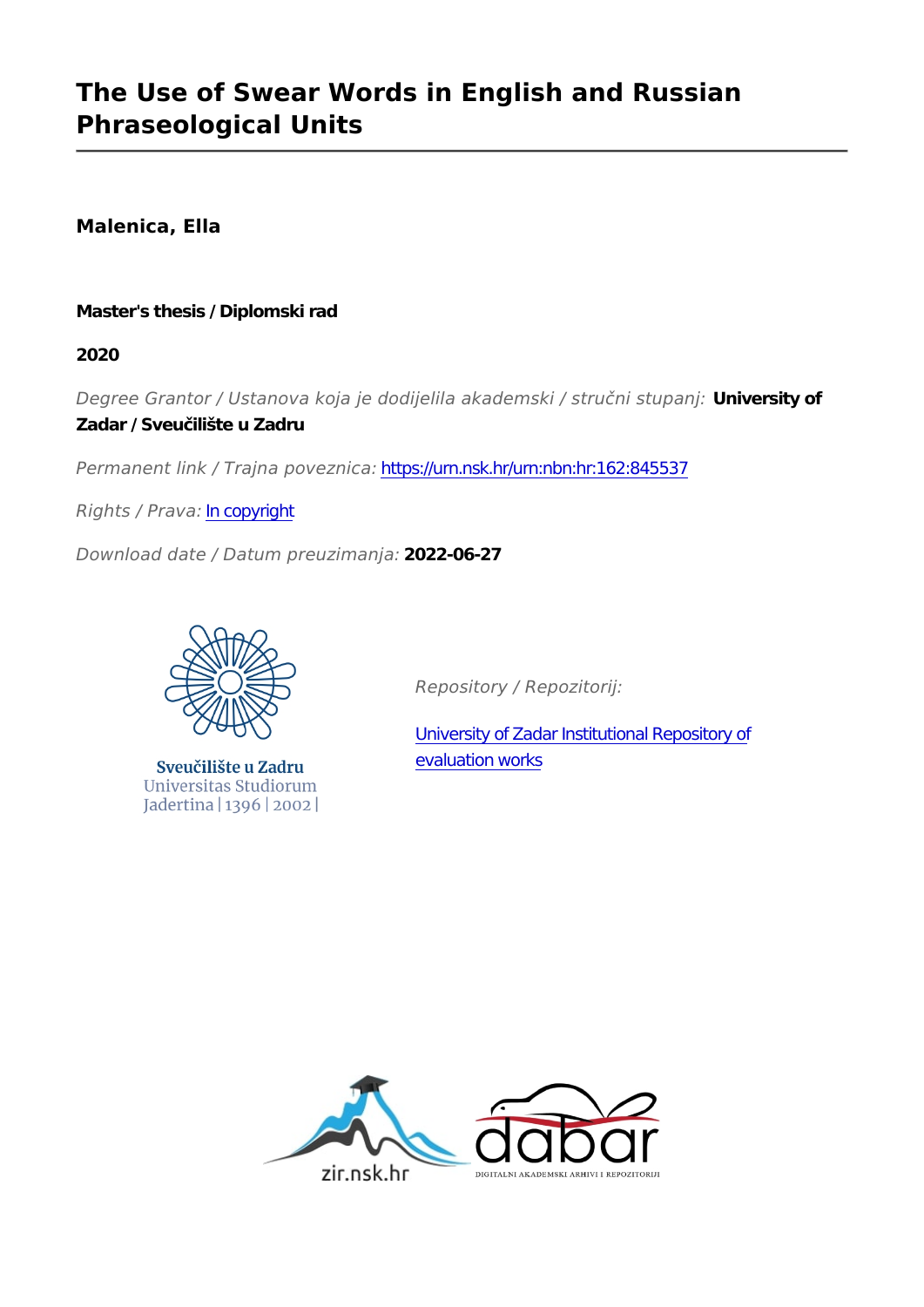## Sveučilište u Zadru

Odjel za anglistiku

Diplomski sveučilišni studij engleskog jezika i književnosti; smjer: nastavnički (dvopredmetni)

**Ella Malenica**

# **The Use of Swear Words in English and Russian Phraseological Units**

**Diplomski rad**

**EXAMPLE OF THE DESCRIPTION OF STREAM AND RESPONSIVELY.** 

Zadar, 2020.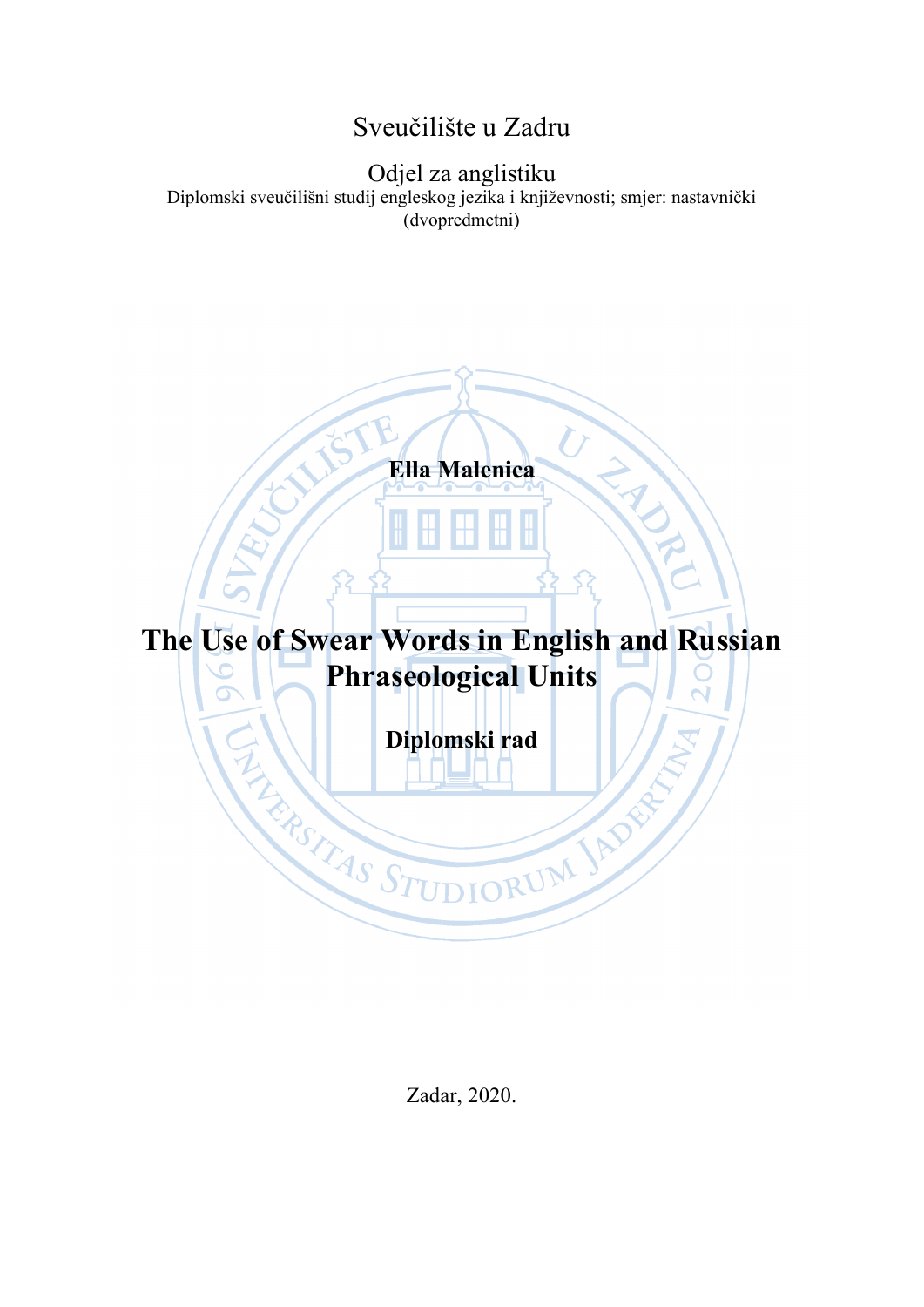## Sveučilište u Zadru

Odjel za anglistiku Diplomski sveučilišni studij engleskog jezika i književnosti; smjer: nastavnički (dvopredmetni)

The Use of Swear Words in English and Russian Phraseological Units

Diplomski rad

Student/ica: Ella Malenica

Mentor/ica: dr.sc. Ivo Fabijanić

Zadar, 2020.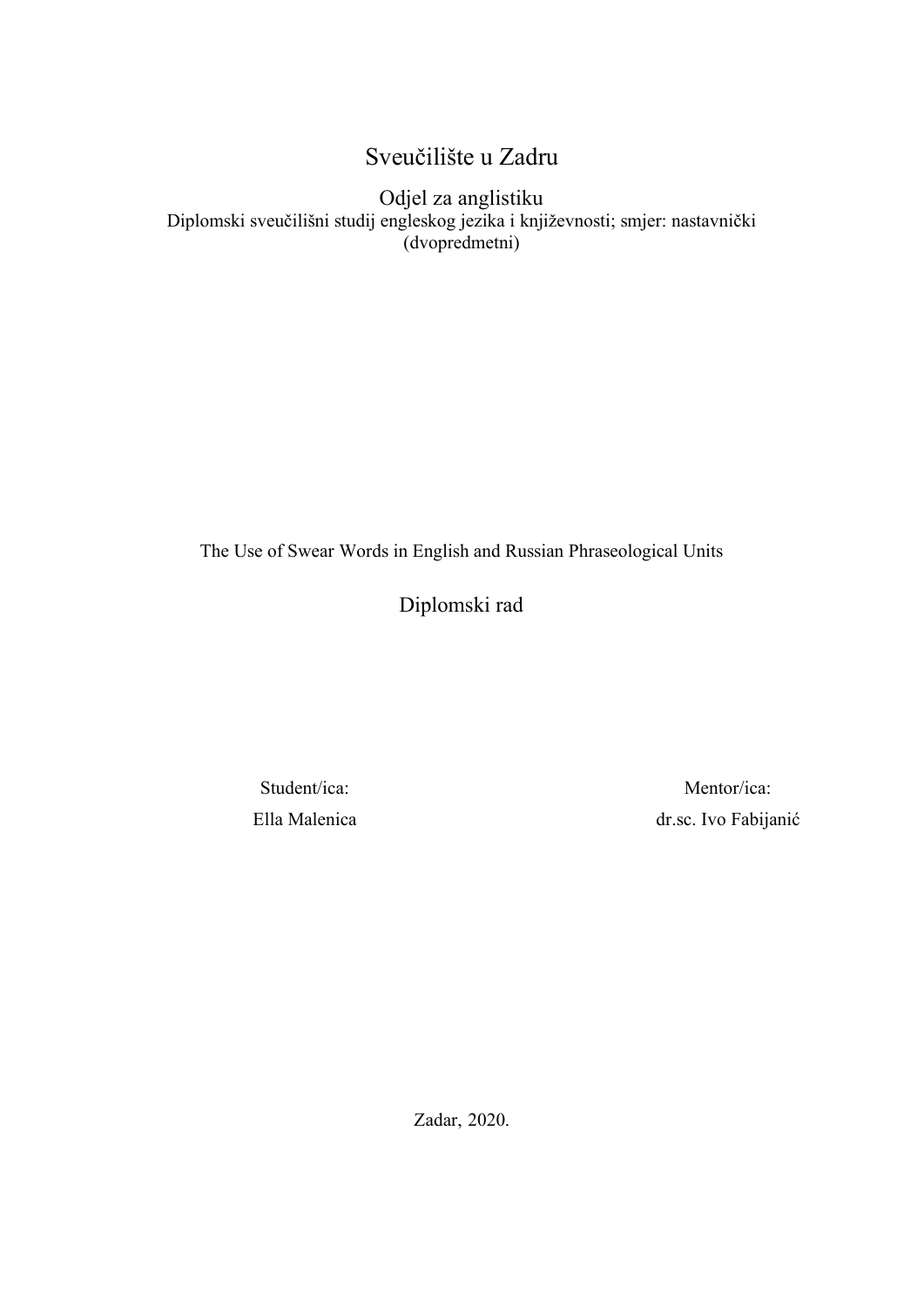

## **Izjava o akademskoj čestitosti**

Ja, **Ella Malenica,** ovime izjavljujem da je moj **diplomski** rad pod naslovom **The Use of Swear Words in English and Russian Phraseological Units** rezultat mojega vlastitog rada, da se temelji na mojim istraživanjima te da se oslanja na izvore i radove navedene u bilješkama i popisu literature. Ni jedan dio mojega rada nije napisan na nedopušten način, odnosno nije prepisan iz necitiranih radova i ne krši bilo čija autorska prava.

Izjavljujem da ni jedan dio ovoga rada nije iskorišten u kojem drugom radu pri bilo kojoj drugoj visokoškolskoj, znanstvenoj, obrazovnoj ili inoj ustanovi.

Sadržaj mojega rada u potpunosti odgovara sadržaju obranjenoga i nakon obrane uređenoga rada.

Zadar, 28. svibnja 2020.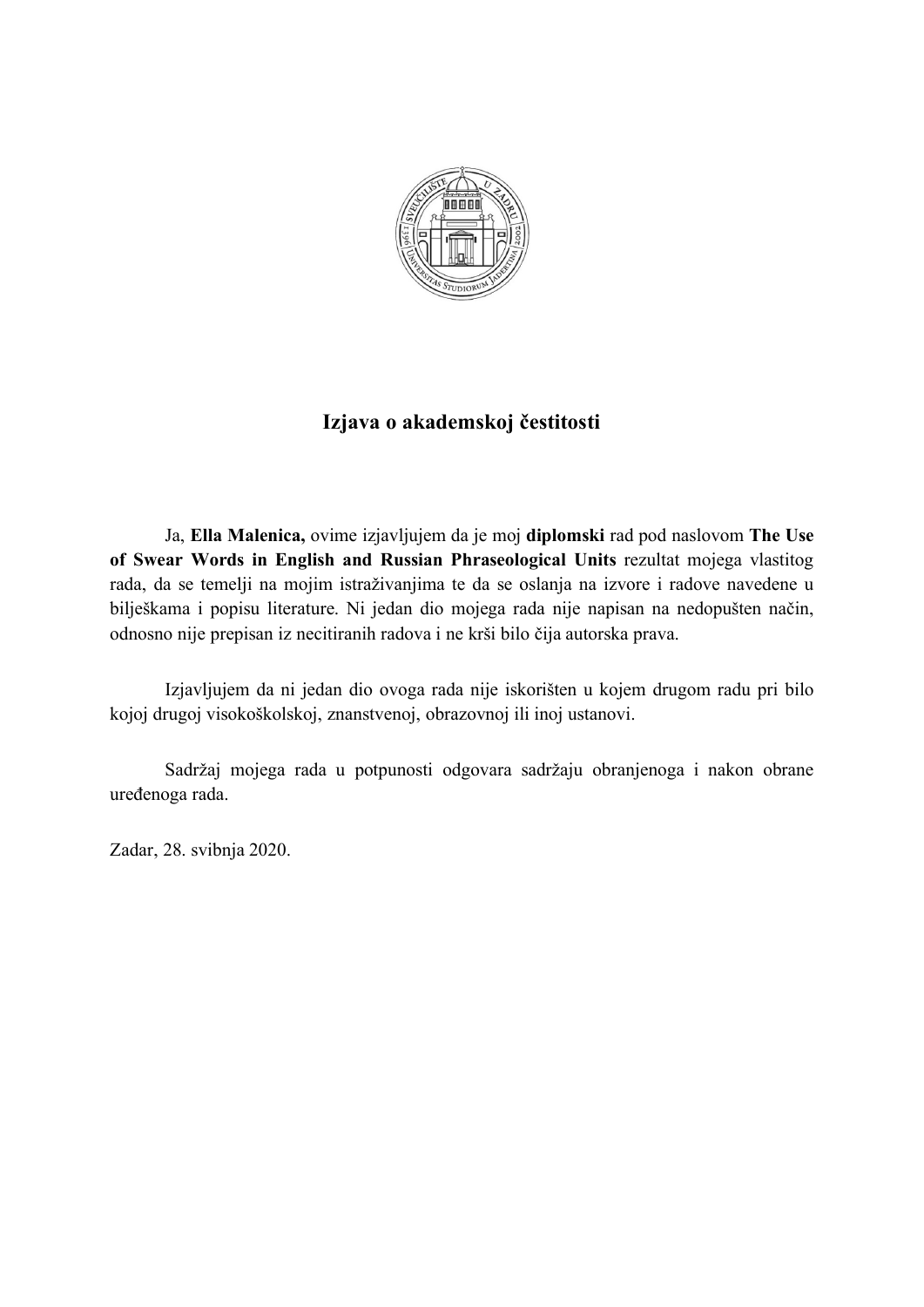## **Table of Contents**

| 33<br>6.1.3 Proverbs. |  |
|-----------------------|--|
|                       |  |
|                       |  |
|                       |  |
|                       |  |
|                       |  |
|                       |  |
|                       |  |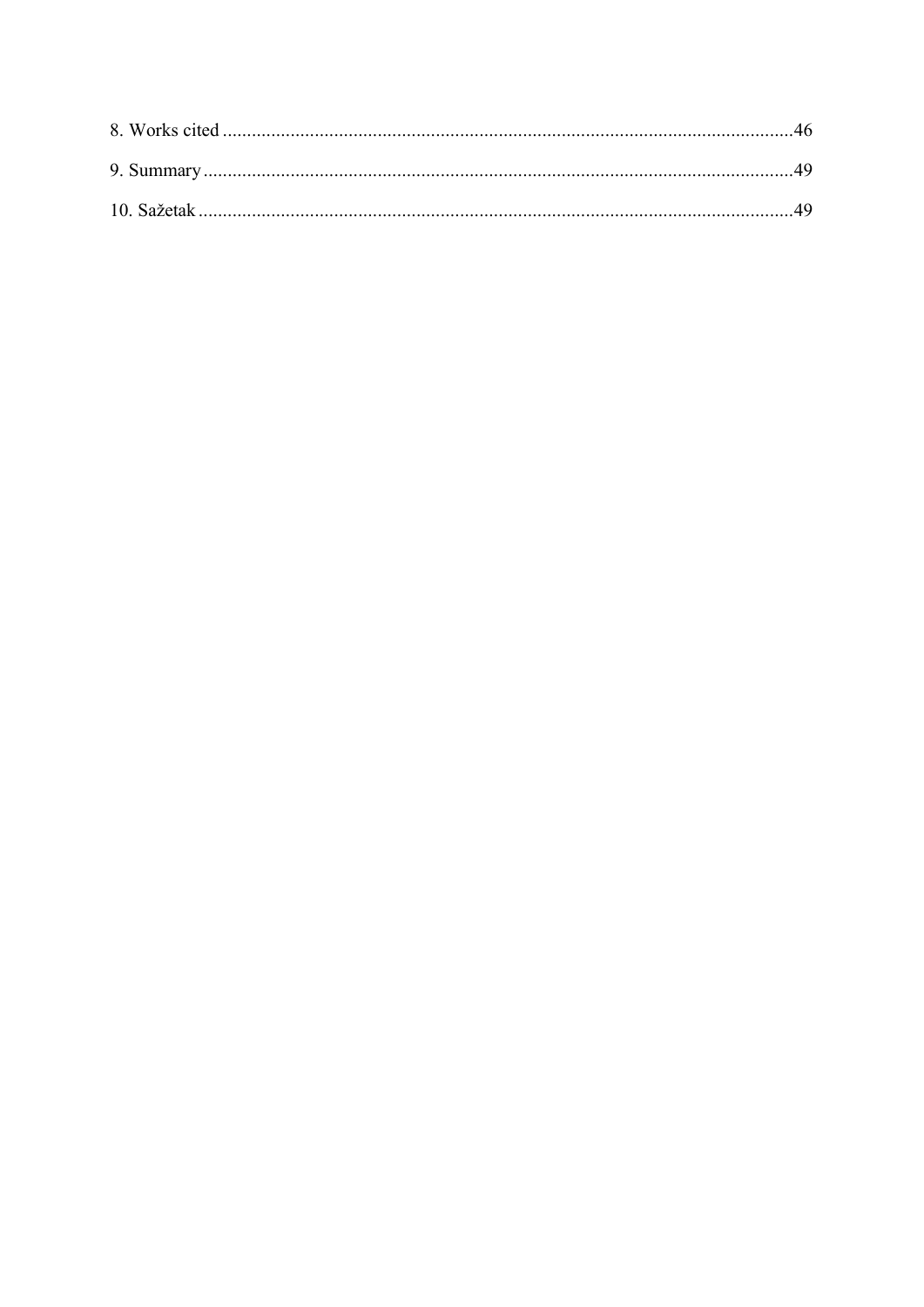Malenica 1

### **1. Introduction**

The language of swearing has been taboo for many years considering that swear words have always been regarded as offensive, inappropriate and unacceptable in any social context. However, they are also the most powerful words that can express both positive and negative emotions; therefore they are actively used by people of all ages, genders, social statuses and languages. Taking into consideration that swear words and obscenity are common in all languages, there are many similarities and differences between them and their rendition of obscenity. Even though the topic of swearing has been neglected for many years, it is a quite complex one and many discussions and different interpretations can be made. That is to say, the formation of swear words, their functions, degrees of offensiveness, different typologies and classifications can be investigated.

However, in this diploma thesis I will focus primarily on the way how the most common English and Russian swear words are used in phraseology or, more precisely, how different types of phraseological units can be formed by using the most common swear words. Motivation for this topic arises from the fact that swear words have always been ignored in research on language, despite the fact that they indeed are emotionally, socially and psychologically powerful words. As a result, they are worth studying; therefore the main goal of this diploma thesis is to present and compare English and Russian phraseological units that contain swear words, explain their meanings and classify them according to classification suggested by Fiedler (2007).

In the following chapters, the methodological procedure of this diploma thesis as well as the collected corpus will be presented and explained. As far as the theoretical framework is concerned, I will firstly begin with the most basic terminology related to the field of phraseology and the main subject of its studies – phraseological unit (PU). The main characteristics of a PU as well as the conventional types that can be found will be explained. What is more, English and Russian classifications of phraseology will be described and the most important typologies will be mentioned. Considering that the topic of this diploma thesis is the use of swear words in phraseological units, the theoretical framework of swearing will be presented in the following chapter. Firstly, I will provide definitions of the term *swear word* and explain the importance of its literal and non-literal meaning when used in swearing. In addition, several interpretations as well as typologies of swearing will be presented and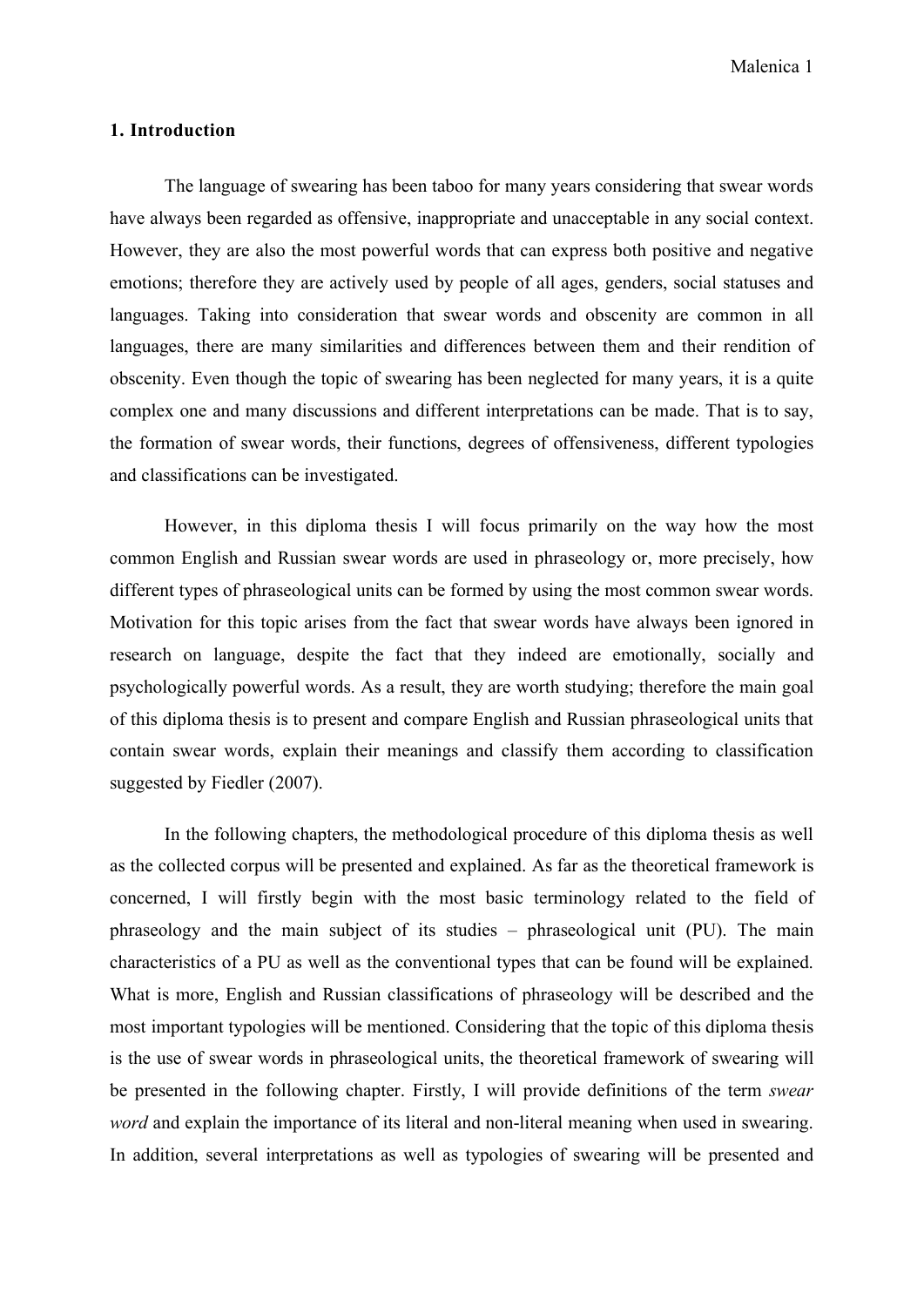explained. What is more, an exceptionally rich linguistic system, also known as Russian *mat*, will be mentioned. Except for different classifications and typologies of swearing, I will also list the most frequently used English and Russian swear words. The theoretical overview will be followed with the descriptive analysis of the collected corpus which presents the main part of this diploma thesis. In the analysis, phraseological units will be classified according to the conventional types suggested by Fiedler and their meanings will be explained. In the final part of the paper, the results of the analysis as well as the conclusion of the thesis will be presented.

### **2. Methodology**

 In this chapter, the methodological procedure of the work will be explained. The main goal of this diploma thesis is to investigate and compare the use of swear words in English and Russian phraseological units. Taking into consideration the works *Frazeologija u rodnome okviru* by Hrnjak (2017) and *English Phraseology* by Fiedler (2007), the paper firstly provides the theoretical framework that is related to phraseology and phraseological units. In addition, classifications proposed by Makkai, Gläser, Roos and Vinogradov, which are stated in the abovementioned works, are also used to provide a better insight into different types of PUs. The focus of this diploma thesis will be on a descriptive analysis presented by Fiedler who differentiates between various conventional types of PUs. Moreover, these types will be listed and described, considering that they are a starting point for the analysis. In addition, swearing as well as different classifications and typologies related to it will be described and classified according to the works of Ljung (2011), Pinker (2007) and Wajnryb (2004).

As aforesaid, in this diploma thesis English and Russian phraseological units that contain swear words will be collected, presented and analyzed. According to Allan and Burridge (2006), swear words are regarded as informal and restricted to colloquial styles; therefore they are often seen as vulgar, taboo or slang (Allan and Burridge, 2006). Although there is a great number of various swear words in both languages, my selection of words was based on those that are, according to many linguists, considered the most common and frequently used ones. As a result, the collected corpus includes phraseological units that contain English swear words *fuck*, *shit* and *ass* as well as Russian ones *hui* (хуй) 'prick' and *pizda* (пизда) 'cunt'. Even though the word *fuck* originally refers to a sexual intercourse, it is,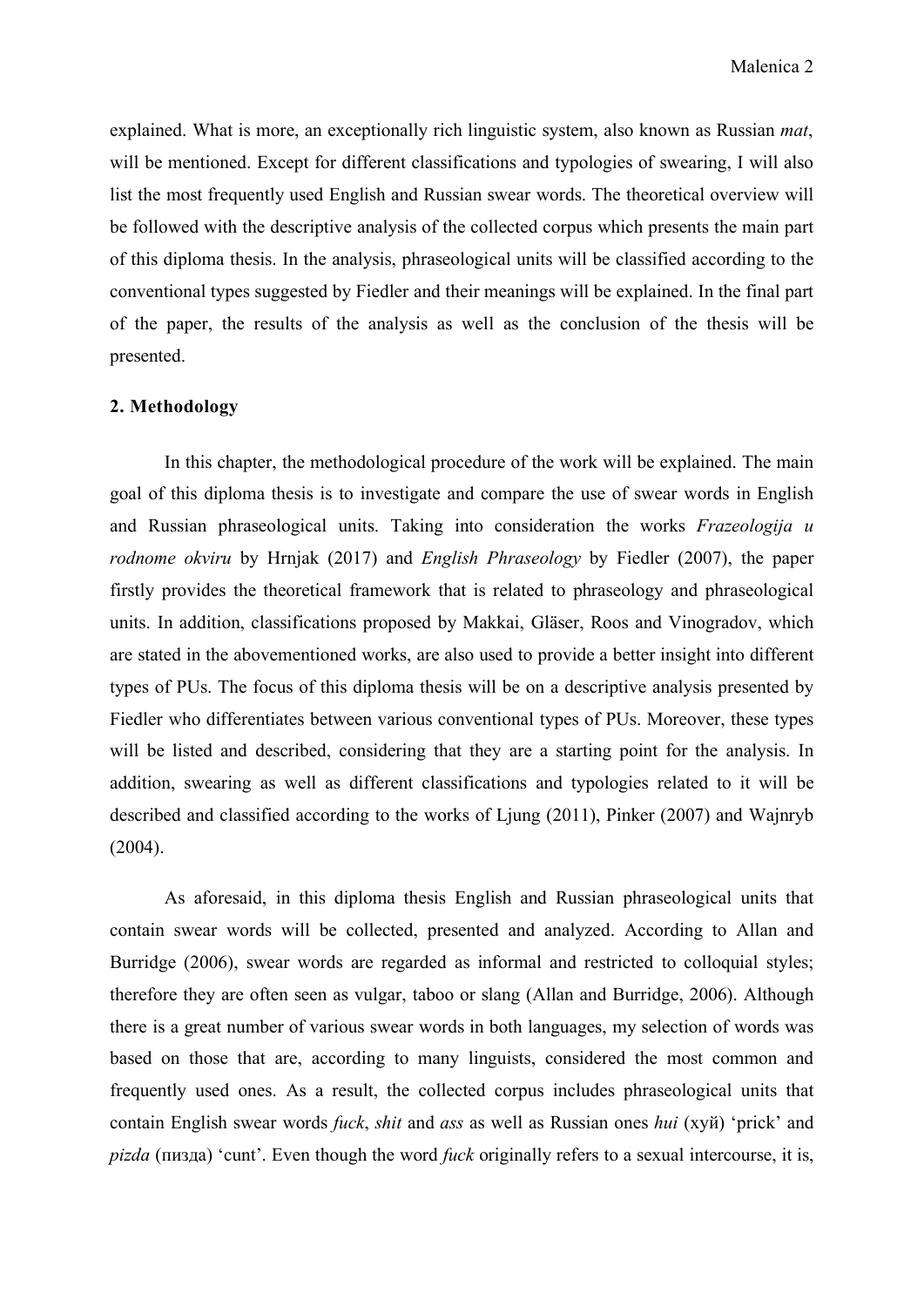nowadays, mostly used for its emotional meaning considering that it can be used to express anger, surprise, frustration, or to simply emphasize a point (Stuart-Hamilton, 2007). Additionally, the primary meaning of a word *shit* is a quite unpleasant one which refers to excrement. However, when used as a swear word, it usually refers to some nonsense, something of low quality or an unpleasant person and the same can be said for the swear word *ass* (Wajnryb, 2004). As far as Russian language is concerned, I have chosen to analyze the two most frequently used Russian swear words that also present a significant part of wellknown Russian *mat*: *hui* (хуй) 'prick' and *pizda* (пизда) 'cunt'. Although these words primarily refer to man and woman's sexual organs, they are used with multiple meanings. Both words can refer to a person, usually an unpleasant or a stupid one, an unpleasant situation, or they can be used with various verbs to express negative connotations, denote the absence of something or impossibility of doing something (Il'jasova, 1994). All of the abovementioned swear words can have multiple meanings and be used in almost every context, however, in this diploma thesis, I will focus primarily on how they are used in phraseological units and in which conventional types of PUs the majority of them can be found.

The main aim of this diploma thesis is to compare English and Russian phraseological units that contain swear words and to classify them according to different conventional types. As mentioned above, in this diploma thesis I will be using the descriptive analysis according to the principles of classification suggested by Fiedler (2007). The PUs will be classified according to their type and such classification will provide an insight into which of these conventional types can be found within the collected corpus. First of all, every conventional type found will be shortly explained and then the collected PUs that belong to that particular type will be presented. Furthermore, the collected PUs will be listed in tables and their meanings will be explained. In the final part of the paper, the results will be presented and the collected corpus of both languages will be shown in two figures. In addition, the comparison of the collected corpus will provide a clear insight into which conventional types occur more often in which language. What is more, the analysis of the collected PUs will also present whether there is a tendency towards a particular swear word.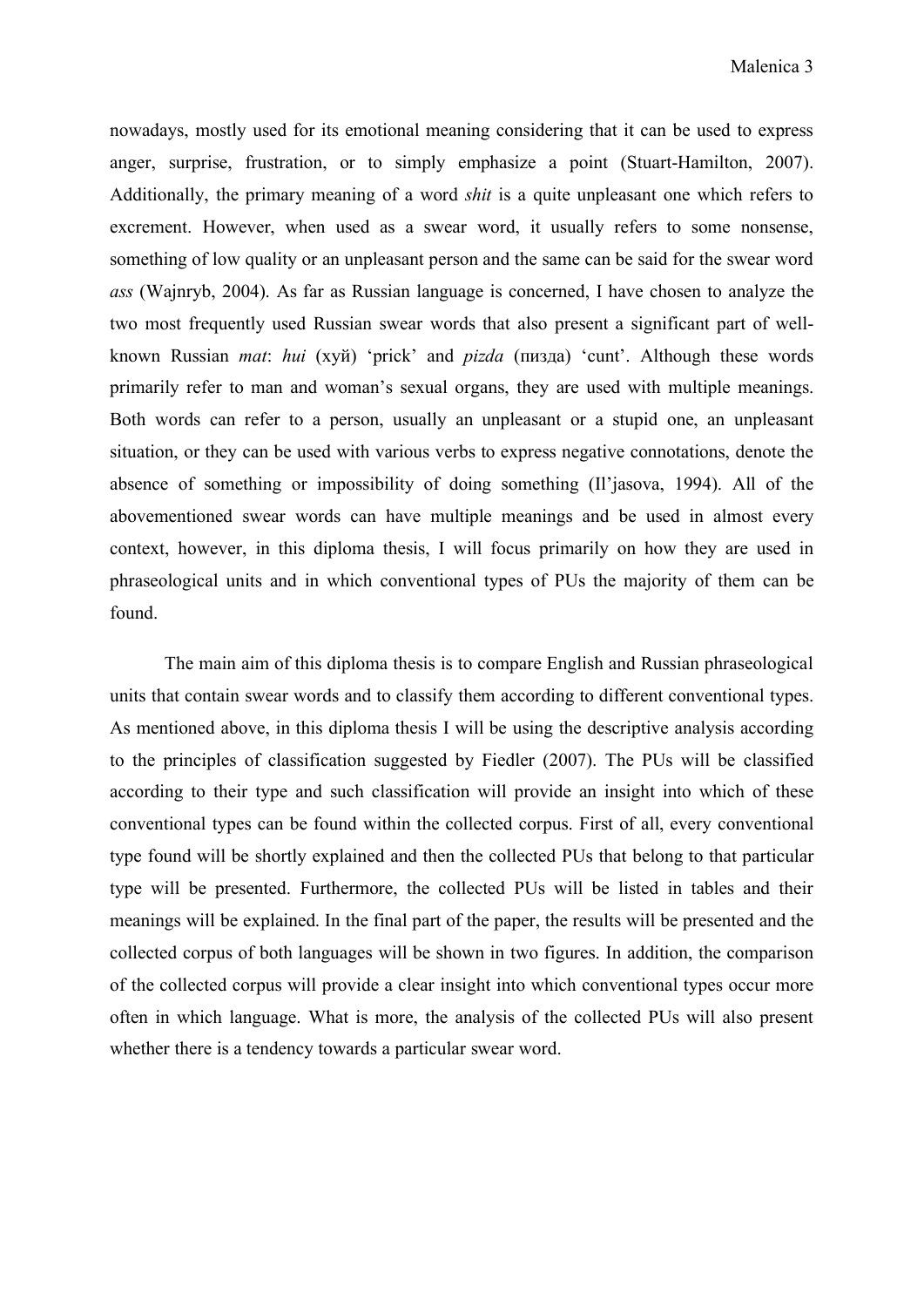Malenica 4

### **3. The Corpus**

 Taking into consideration that this diploma thesis focuses primarily on the use of swear words in phraseological units, I have chosen to investigate the sources that focus on slang, colloquial expressions and obscene language. As a result, the corpus of PUs was collected from various online sources and dictionaries which offer a great variety of obscene expressions. That is to say, the online sources *Online Slang Dictionary* (n.d.), *Oxford Learners Dictionary* (n.d.), *Urban Dictionary* (n.d.) and *Cockney Rhyming Slang* (n.d.) as well as *The Slangman Guide to Dirty English* (2003) by Burke serve as the English corpus of PUs. As far as Russian PUs are concerned, *Dictionary of Russian Slang and Colloquial Expressions* (2006), *Russkij mat* (1994), *Boljshoj slovar' mata* (2014), *Russkij mat: Tolkovyj slovar'* (2000) as well as online sources *Russian Academic Dictionary* (n.d.) and *Russian Slang Dictionary* (n.d.) serve as the Russian corpus of PUs. As far as the collected corpus is concerned, I have focused primarily on searching phraseological units that contain English and Russian swear words that have been mentioned in the previous chapter. As a result, PUs were identified in online dictionaries and their meanings were explained; therefore in the analysis of this diploma thesis I have included both PUs and their meanings. When it comes to Russian PUs, they are presented both in Latin and in Cyrillic. The collected corpus consists of 198 phraseological units that include the abovementioned English and Russian swear words. That is to say, 93 phraseological units with the swear words *fuck*, *shit* and *ass* were found in English language, whereas in Russian, 105 phraseological units with the swear words *hui* and *pizda* were found. As already stated, these phraseological units will be divided and classified according to the classification presented by Fiedler (2007). In order to present the similarities and differences as accurate as possible, the method of descriptive analysis as well as comparison will be used. The PU classification and comparison will be used to show the similarities and differences between the two languages and their ways of forming PUs that contain swear words.

### **4. Phraseology**

Every language has fixed expressions that are not produced during the speech, but rather reproduced as lexemes; however, their meanings cannot be interpreted from the literal meaning of its components. According to Hrnjak, phraseology emerges in order to investigate this type of specific fixed expressions (Hrnjak, 2017). Moreover, phraseology is a relatively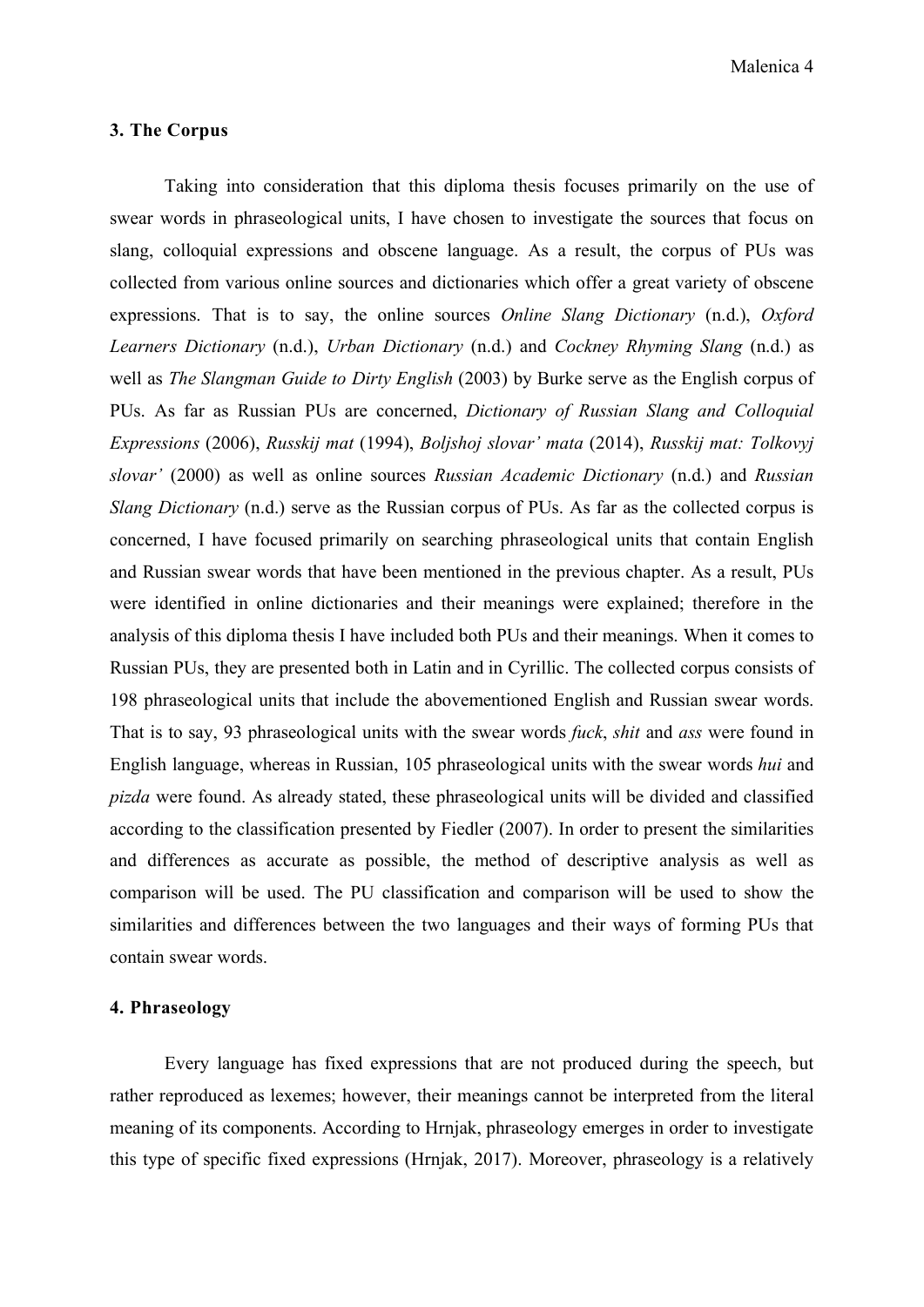young linguistic discipline that investigates a set of linguistic units which are also known as phraseological units (PUs). That is to say, phraseological units present the main subject of its field of study, and can also be referred to as multi-word lexemes, fixed expressions, set phrases, cliché or simply idioms (Fiedler, 2007). As far as the beginning of phraseology is concerned, a Swiss philologist Charles Bally was among the first ones that questioned phraseology from a linguistic perspective and raised a question of defining phraseological units as special linguistic units. Bally considered that there are multi-word expressions which have fixed structure and meaning, and whose components make sense only when used in this fixed combination. This definition was the basis of V. V. Vinogradov's phraseological conception which was, for many years, the most influential and widely accepted one (Hrnjak, 2017).

### **4.1 Phraseological unit (PU) and its main characteristics**

According to Naciscione, "phraseological unit is a stable, cohesive combination of words with a fully or partially figurative meaning" (Naciscione, 2010, p. 32). However, for the purpose of understanding the definition of a PU better, it is crucial to firstly define its main characteristics. First of all, one of the main characteristics of a PU is that it consists of at least two independent words which makes it a polylexemic item. Secondly, a PU has stable semantic and syntactic structures which present another PU characteristic known as stability. However, this type of stability can be rather called a relative one, due to the fact that a PU can be variable which indicates that some of its elements may vary. This variation refers to the use of function words (e.g. *(as) dry as a bone*), spelling (e.g. *sweet f.a./Fanny Adams*), use of singular and plural forms of constituents (e.g. *down the tube/tubes*), variation of lexical constituents (e.g. *to sweep something under the rug/carpet*) or variation of both grammatical and lexical elements (e.g. *to put/have/lay a/one's finger to/on one's lips*) (Fiedler, 2007). Lexicalization is another important characteristic of a PU which indicates that a PU is considered as a part of language and memorized holistically, due to the fact that it is a fixed unit. As a result, a PU is not produced during the speech, but rather reproduced by a language speaker. Another extremely important characteristic of a PU is idiomaticity which refers to difficulty of understanding the meaning of a PU. That is to say, it is almost impossible to understand the real meaning of a PU from the meanings of its constituents. This characteristic causes many problems and difficulties to language learners, due to the fact that the actual meaning of its constituents does not have anything in common with its real meaning. For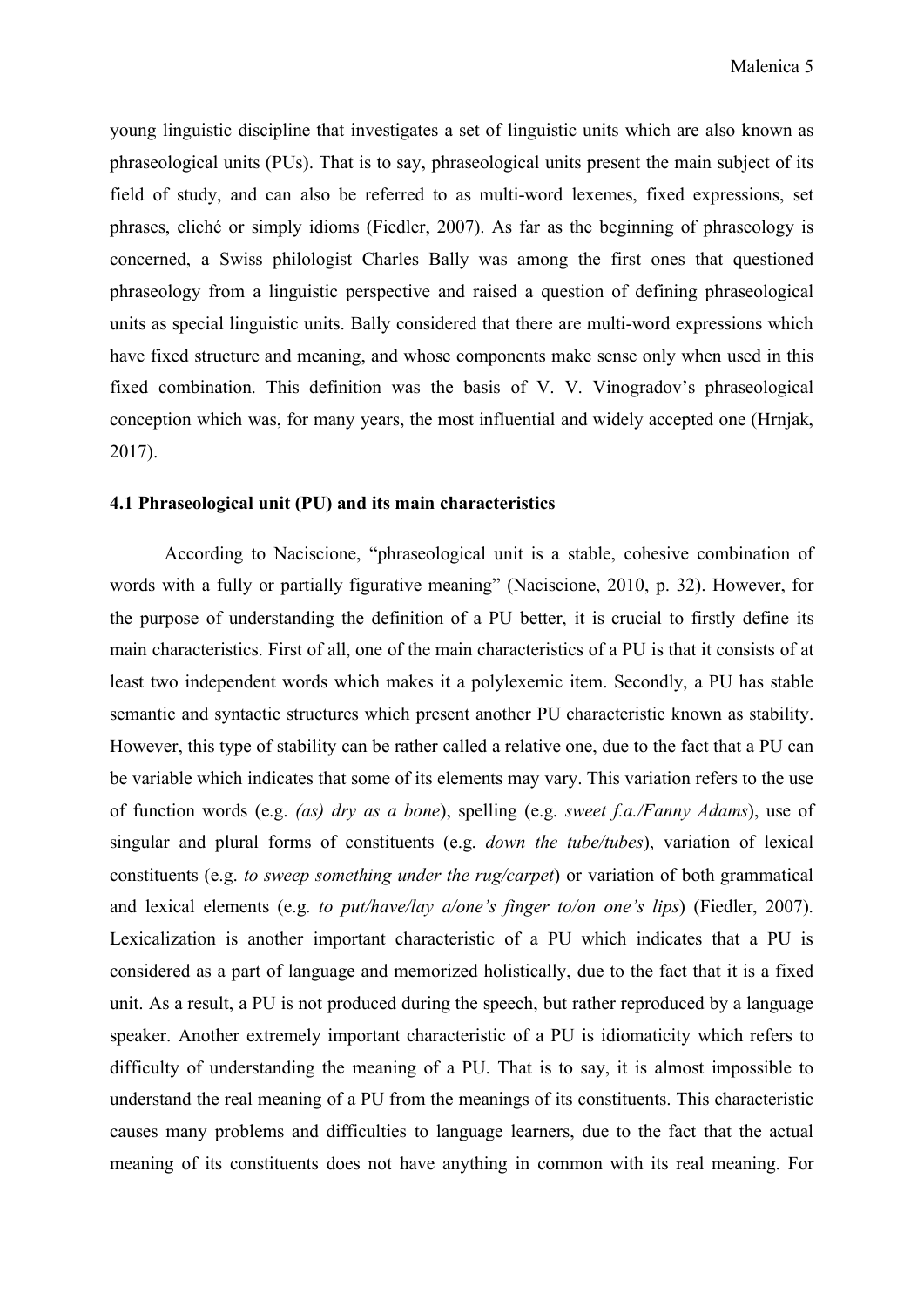example, a PU *to pull somebody's leg* means "to tease somebody" and language learners are unable to understand its real meaning from the words such as *pull* or *leg*. Another important characteristic, especially for this diploma thesis, is the fact that a PU is often used to put emphasis on a piece of writing or speech and to make it more expressive. This characteristic refers to connotations of a PU which can either be stylistic or expressive. When it comes to stylistic connotations, they are used to indicate the relationship between speakers and hearers; however they also denote the communicative situations in which PUs are used (Fiedler, 2007). According to Cowie et al., an idiom marked as formal reflects a distant relationship between the speaker and hearer, whereas an informal idiom reflects an intimate relationship and speaker's relaxed attitude (Cowie et al., 1983). In addition, different style markers are used by dictionaries in order to describe a PU better, for instance literary (e.*to give ear to*), archaic (e.g. *in the family way*), foreign (e.g. *per se*), colloquial (e.g. *one too many*), slang (e.g. *to shit bricks*) and vulgar (e.g. *when the shit hits the fan*). This distinction is important for this diploma thesis, due to the fact that its main focus is on slang and vulgar phraseological units. On the contrary, expressive connotations are primarily used to express speaker's state of mind and feelings such as anger, irritation, or frustration. As a result, they are used to provide additional information about the speaker's feelings and attitudes. As Fiedler suggests, the expressiveness of PUs can be increased with the use of rhyme, rhythm and rhetorical devices such as metonymy, metaphor, hyperbole, tautology, comparison, alliteration, parallelism, personification etc. As far as transformational deficiencies are concerned, idioms usually withstand so-called syntactic transformations, for example passivization or topicalization (Fiedler, 2007).

### **4.2 Classification of English PUs**

 In this chapter I will present different classifications and typologies which are based on both structural and functional criteria. That is to say, these typologies, which were suggested by linguists Makkai, Gläser and Roos, were used as a starting point for Fiedler's classification on which the main focus of this diploma thesis is. Even though these three typologies differ from each other, it can be noticed that there is a great number of similarities between them. As stated by Fiedler, Makkai divides idioms into two different groups: idioms of encoding and idioms of decoding. The latter are more important for this classification considering that they are semantic idioms which can be divided into lexemic and sememic. According to Makkai, lexemic idioms are primarily phrases; thus they can be phrasal verb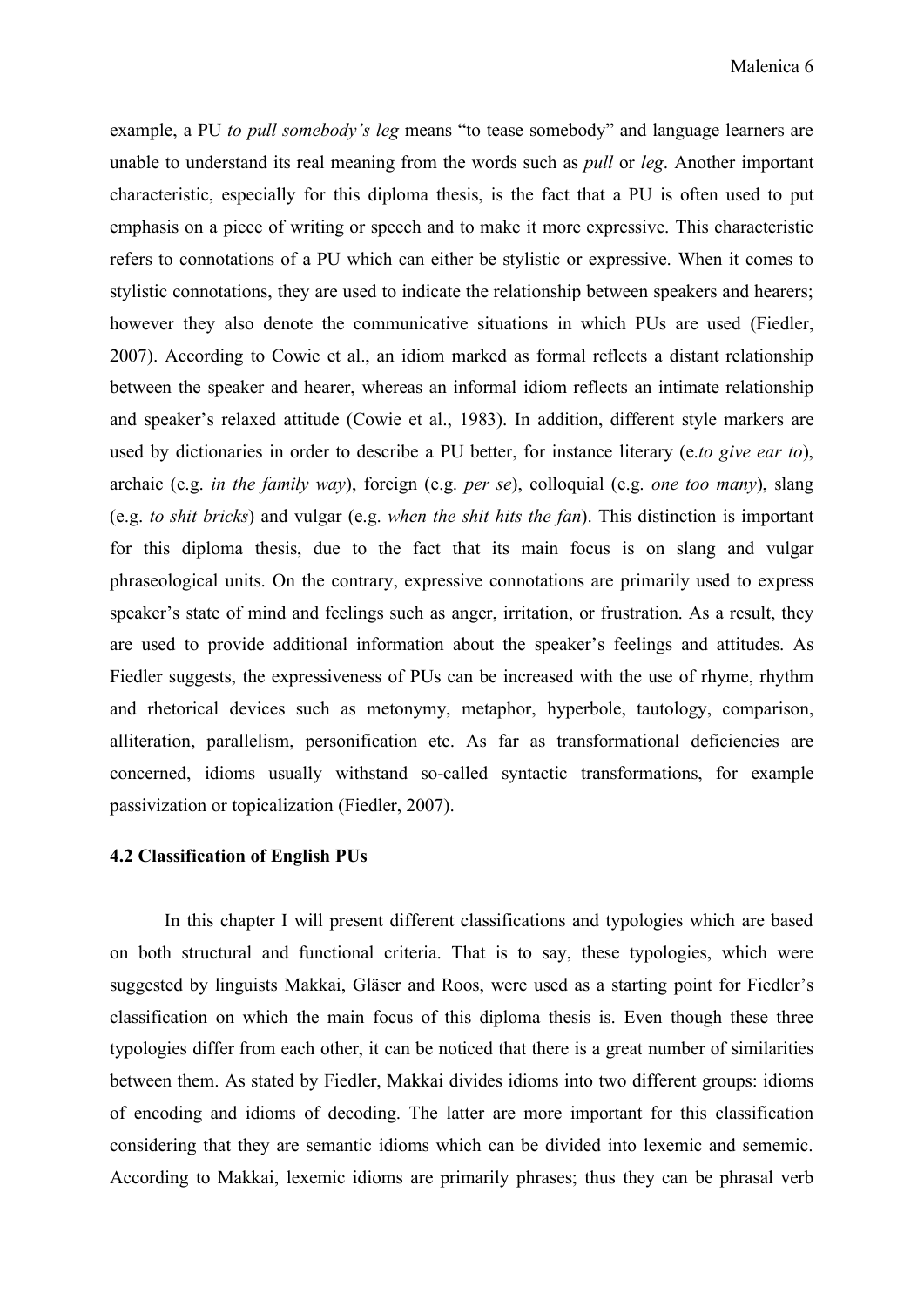idioms (e.g. *to come up*), tournure idioms (e.g. *to miss the boat*), irreversible binomial idioms (e.g. *far and away*), incorporating verb idioms (e.g. *to baby-sit*), pseudo-idioms (e.g. *tit for tat*). However, they also include phrasal compound idioms (e.g. *hot dog*). Sememic idioms are sentence-like constructions that are used to express requests, politeness, warnings etc. (Fiedler, 2007). Makkai divides them into nine different types; however, considering that they will not be discussed in this diploma thesis, they will not be additionally explained. As stated by Fiedler, Gläser divides phraseological units into nominations, which are also known as word-like PUs, and propositions, which are known as sentence-like PUs. The latter can be divided into partial and complete propositions which can be additionally subdivided into different types. For instance, irreversible binomials, stereotyped comparisons, proverbial sayings as well as fragments of proverbs and quotations all constitute partial propositions. On the contrary, proverbs, slogans, routine formulae, quotations and winged words belong to complete propositions (Fiedler, 2007). What is more, Roos divides idioms into semantically and pragmatically defined ones. The former can be additionally subdivided into metaphorical idioms, unilateral idioms, idioms with specialized meanings and idioms with literal counterparts. On the contrary, social formulae, expressive formulae and gambits constitute pragmatic idioms which are identified according to their role in discourse (Fiedler, 2007).

### **4.3 Classification of Russian PUs**

As far as Russian phraseology is concerned, Hrnjak emphasizes that the articles published by V.V. Vinogradov, *Osnovnye ponjatija russkoj frazeologii kak lingvisticheskoj disciplini* (1946) and *Ob osnovnyh tipah frazeologicheskih edinic v russkom jazyke* (1947), are considered to be the pioneering works of Russian phraseology. As stated by Hrnjak, in the abovementioned articles Vinogradov differentiates between three different types of phraseological units. Firstly, he explains phraseological fusions (*фразеологические сращения*) as completely non-motivated word groups, which means that the meaning of its components does not have any connection with the actual meaning of a phraseological unit (Hrnjak, 2017). For example, *as mad as a hatter* whose meaning, "very silly" (Oxford Learner's Dictionary, n.d.), cannot be truly interpreted from the lexical meanings of its components. Secondly, phraseological unities (*фразеологические единства*) are partially non-motivated considering that their meaning can be deduced through metaphoric meaning of the whole phraseological unit (Hrnjak, 2017). For instance, *to wash one's dirty laundry/linen in public* which means to discuss one's personal affairs, especially something embarrassing,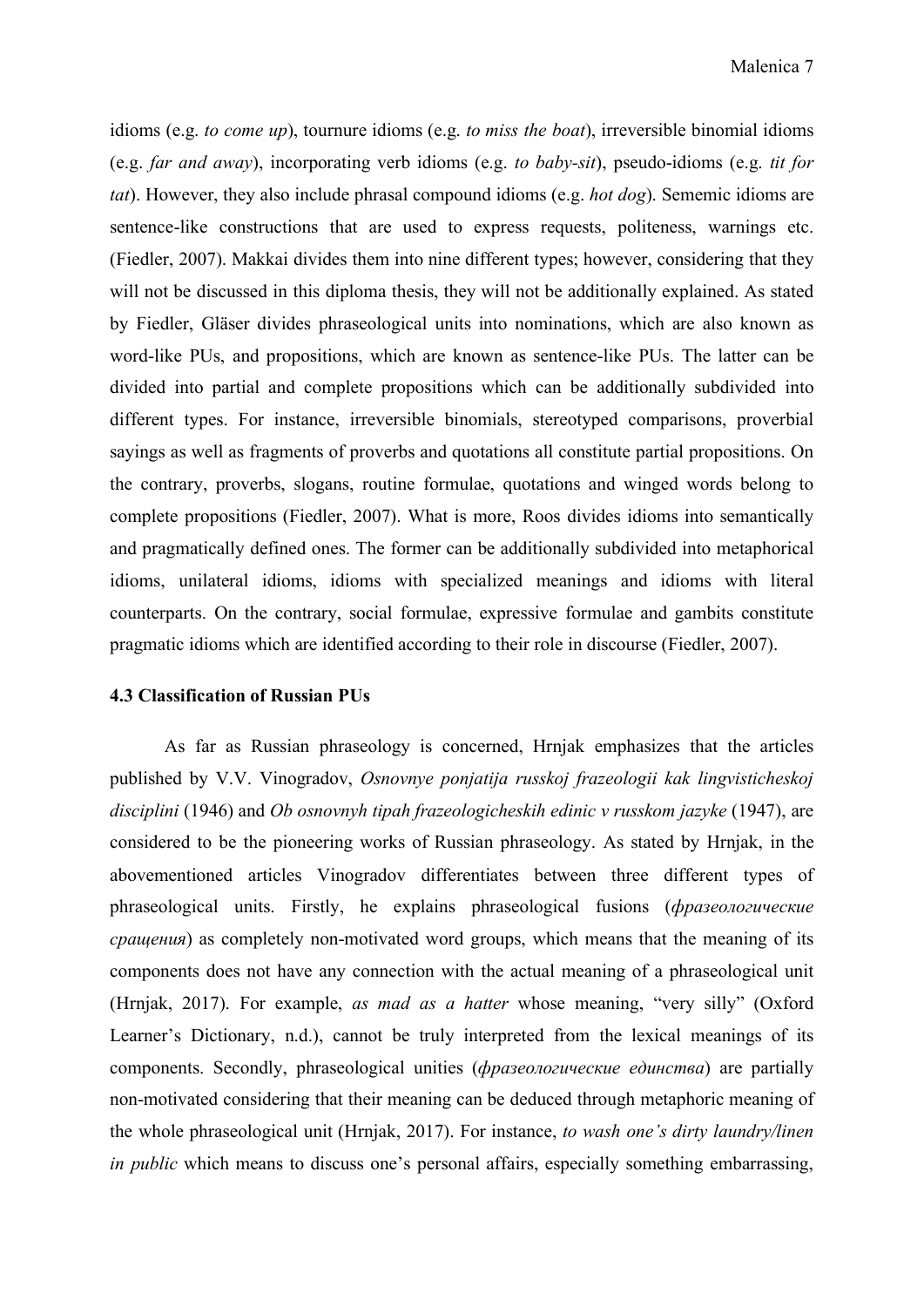in public (Oxford Learner's Dictionary, n.d.). Thirdly, phraseological collocations (*фразеологические сочетания*) are considered to have one component which preserves its direct meaning; thus motivates phraseological meaning of the whole (Hrnjak, 2017). For example, *to take exception to* which means "to object strongly to something" (Oxford Learner's Dictionary, n.d.). That is to say, the bases for Russian phraseology are the works of Vinogradov who classifies phraseological units according to the degree of idiomaticity. However, Shanskij adds the fourth type of phraseological units known as phraseological expressions (*фразеологические выражения*) which are only reproduced during the speech and have permanent meaning and structure. As stated by Hrnjak, Baranov and Dobrovol'ski claim that the most important characteristics of phraseological units are stability, idiomaticity and their polylexemic structure. According to them, there are five types of phraseological units: idioms, collocations, proverbs, grammatical and syntactic phrases (Hrnjak, 2017). Valgina et al. differentiate between sentence-like phraseological units and phraseological units that have a form of a phrase. The latter can be additionally divided into eleven different types according to the way they are combined and parts of speech they include (Valgina et al., 2011).

### **4.4 Conventional types of PUs in the majority of systemic descriptions**

As it can be observed, there are many interpretations and differentiations of phraseological units in English and Russian phraseologies. Even though many scholars and linguists have classified phraseological units in many different ways, there are some common types of PUs than occur in the majority of these classifications. Nevertheless, in this diploma thesis I have chosen to focus primarily on Fiedler's work and classify PUs according to the most common conventional types; therefore, in this chapter, I will present and describe the conventional types of PUs that can be found in the majority of systemic descriptions. In addition, I will also present special types of PUs as well as their marked uses.

 First of all, phraseological nominations are used to indicate people, objects, relations, processes or states; therefore we can classify them according to the word class they belong to: nouns (e.g. *an old maid*), verbs (e.g. *to spill the beans*), adjectives (e.g. *off one's rocker*) and adverbs (e.g. *once in a blue moon*). As Fiedler states, phraseological nominations are "word equivalents which have one common feature – their nominative function" (Fiedler, 2007, p. 39). Second conventional type of PUs are binomials that are also called irreversible, due to the fact that they have fixed order. Mollin defines binomials as "coordinated word pairs whose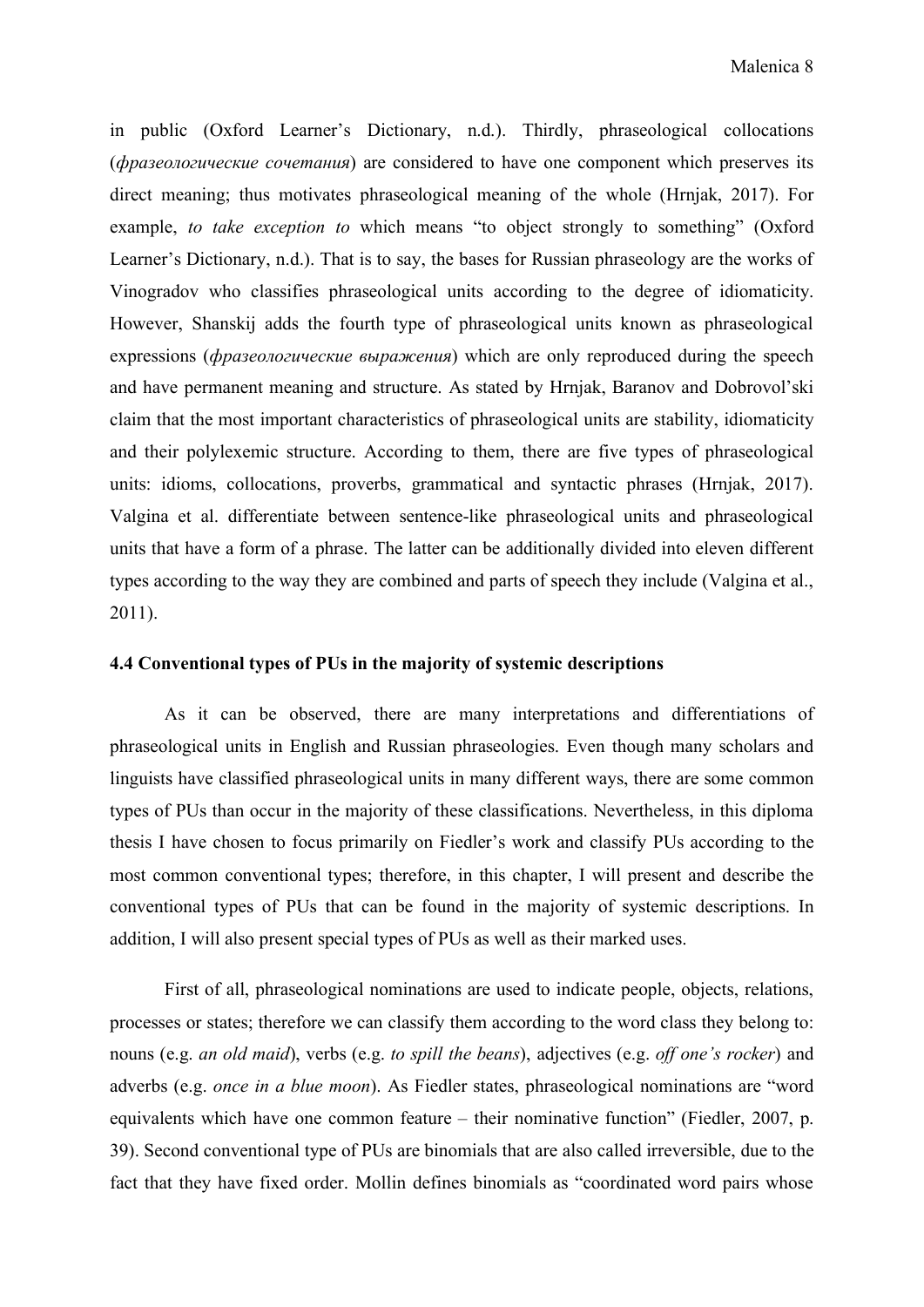lexical elements share the same word class" (Mollin, 2014, p. 1). These word pairs are connected with conjunctions, mostly *and* and *or*, rarely *but* (e.g. *law and order*, *now or never*), or prepositions (e.g. *from top to bottom*) (Fiedler, 2007). Another conventional type involves stereotyped comparisons which are also called frozen similes, due to the fact that they are structurally fixed. According to Fiedler, we can differentiate between two main types of stereotyped comparisons:

"(as) + adjective + as + noun phrase" (Fiedler, 2007, p. 43).

e.g*. (as) strong as a horse* meaning "very strong" (The Free Dictionary, n.d.)

• "(verb) + like + noun phrase" (Fiedler, 2007, p. 43). e.g. *eat like a horse* meaning "to eat large quantities of food" (The Free Dictionary, n.d.)

In both of these types the noun phrases may vary; therefore there is a great number of possible comparisons. For instance, *work like a horse/ a dog/ a slave/ a nigger/ a Trojan* (Long, 1979). Furthermore, "proverb is a concise, well-known sentence which expresses a general truth, shared experience, a piece of advice, or a moral principle in an easy to memorize form and is handed down from generation to generation" (Fiedler, 2007, p. 44). It should be stated that the majority of proverbs involves some kind of metaphor, for example *birds of a feather flock together* which means that people who share the same interests attract each other. What is more, they can appear as simple sentences, complex ones or as elliptic constructions without a finite verb. In addition, they are important for every language, considering that they refer to cultural norms, shared values as well as patterns of behavior of language speakers. Proverbs are catchy and easily recognized due to a number of stylistic features such as alliteration, rhyme, assonance as well as syntactic devices such as repetition and parallelism (Fiedler, 2007). Another conventional type of a PU that differs from so far mentioned ones are winged words which are defined according to their origin. That is to say, they have been used by a specific author or the can be found in a historical source such as the Bible, Greek mythology and works of Shakespeare. As a result, they involve various quotations, slogans and catchphrases that are actively used in language. Some of the instances of winged words are *cross the Rubicon* or *to be or not to be* (Fiedler, 2007). Moreover, routine formulae are ready-made units that language speakers can use in specific situations. Furthermore, they can be divided according to the functions or social situations in which they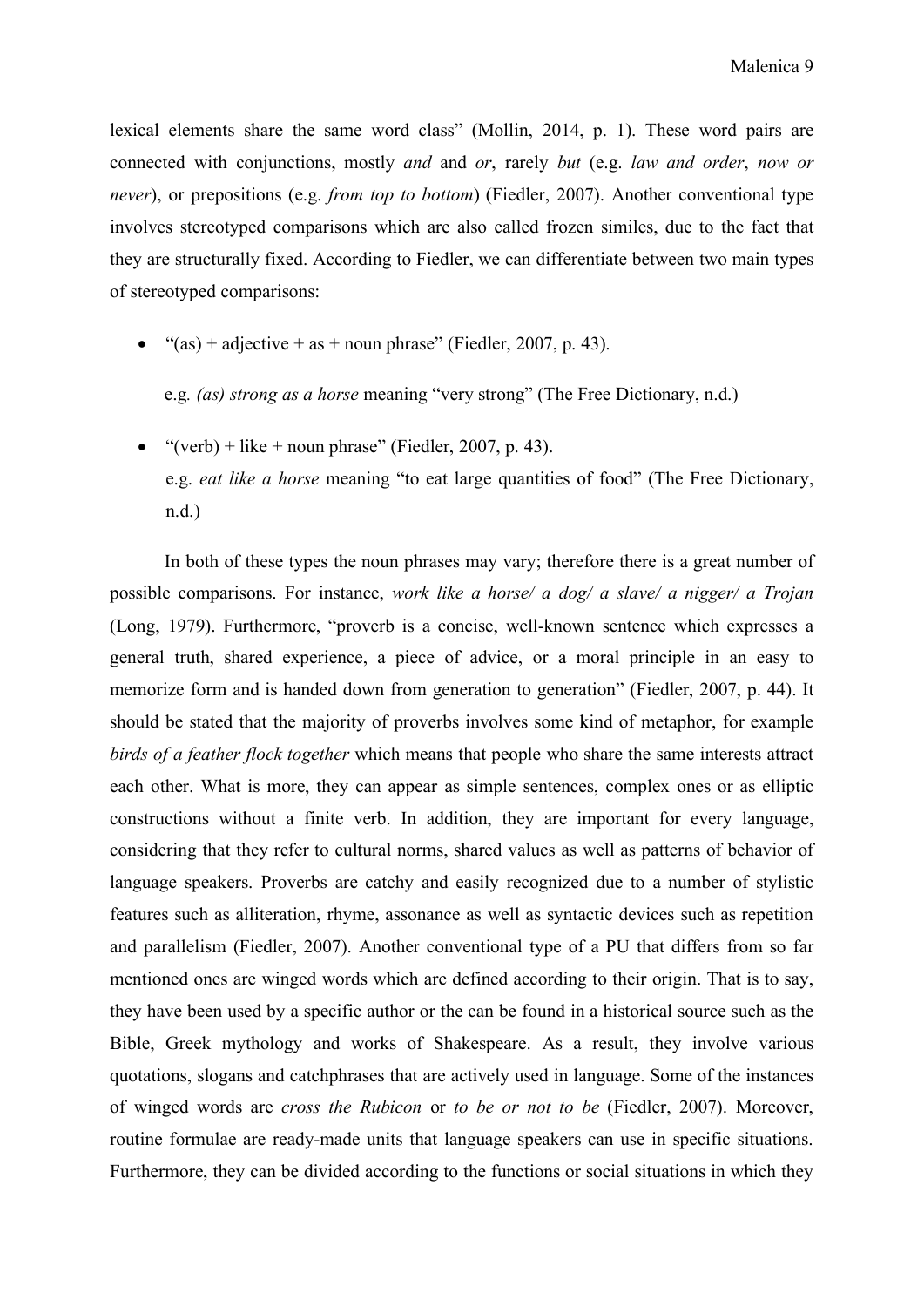are used. Roos names them 'pragmatic idioms' and divides them into three groups according to the role they fulfill in discourse: social formulae (e.g. *you're welcome*), gambits (e.g. *believe it or not*) and expressive formulae (e.g. *what the hell*) (Fiedler, 2007).

 When it comes to special types of PUs, we can differentiate between paraphrasal verbs, restricted collocations, rhyming slang, wellerisms, and PUs with special elements such as color terms, proper names or parts of the body. Firstly, paraphrasal verbs are verbal PUs that include a transitive verb, which usually has a rather wide meaning, as well as a noun phrase that carries the main meaning (e.g. *to make a decision*). Restricted collocations are combinations of words in which one of the constituents is used in a figurative sense. Another special type of a PU that can be found in English language is rhyming slang. Instead of using an actual word, the pattern of rhyming slang includes the use of two words that paraphrase and rhyme with the concept intended, for example *dog and bone* stands for 'phone'. Rhyming slang is a highly distinctive feature of Cockney language spoken in London's East End; therefore it can be said that Cockney Rhyming Slang is a well-known one (Fiedler, 2007). According to Mieder, wellerisms are sentence-like PUs that include three items: a statement, an identification of the speaker, and a quite unexpected phrase (Mieder, 1989). For instance, *"Everyone to his taste," said the farmer and kissed the cow*. What is more, there are also PUs with special elements such as color terms, proper names and parts of the body. In addition, PUs containing color terms are important for every national phraseology, due to the fact that they show the relation between language and culture as well as their perception of particular colors. For example, *the black sheep (of the family)* which refers to a person that is different from the rest, probably bad or embarrassing (Oxford Learner's Dictionary, n.d.). As mentioned above, PUs can also include terms that denote parts of the body and their figurative meaning is primarily connected with the function of organs. For example, a PU *to lose one's head*, which means "to become unable to act in a calm or sensible way" (Oxford Learner's Dictionary, n.d.), uses *head* that is responsible for logical thinking. The last ones are PUs containing proper names which are also connected to the cultural tradition of a particular language community. For instance, *I'm all right, Jack* which is used to express that one is happy with one's life and does not care for other people's problems. In this example the proper name Jack serves as a prototypical example of a person that is an ordinary one (Fiedler, 2007).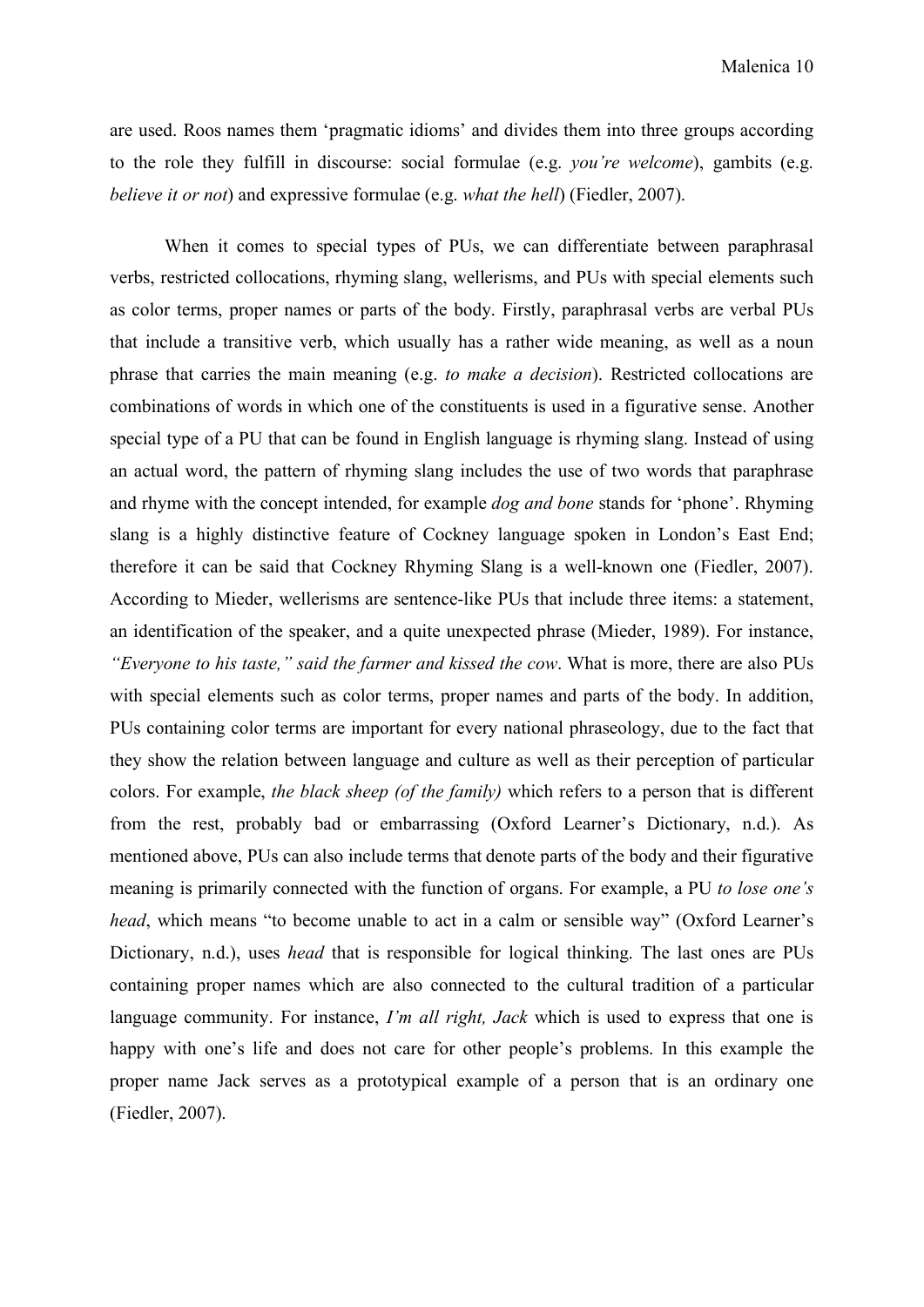Furthermore, PUs can also be used in a creative way; therefore marked uses of PUs present a type of language play. For this diploma thesis it is important to focus primarily on modifications as such considering that a great number of PUs containing swear words are actually modified. Firstly, substitution is the most common type of modification in which one or several elements are replaced by others. For example, *ready, steady, glow* in which *glow* replaces the word *go*. Expansion is a second type of modification that involves the use of additional constituents which usually add specific semantic components. For instance, *electoral Trojan horse* in which *electoral* has been added to suit and expand the topic of the text. Another type is reduction, or more precisely, the deletion of particular elements such as in the example *birds of a feather* in which 'flock together' has been omitted. Moreover, permutation includes reordering of phraseological constituent, for example *Britannia has waived the rules* instead of *Britannia rules the waves* (Fiedler, 2007).

### **5. What is a swear word?**

Taking into consideration that this diploma thesis focuses on the use of English and Russian swear words in phraseology, it is also important to provide proper explanation of what a swear word actually is. According to Collins Dictionary, swear word is "a socially taboo word or phrase of a profane, obscene or insulting character" (Collins Dictionary, n.d.). Even though swear words are used to express strong feelings and intensify what is being said, they tend to cause great offense or shock others; therefore they are considered inappropriate in any social context. However, the use of swear words or taboo expressions may indicate speaker's close personal relationship with others and may even have positive connotations (Cambridge Dictionary, n.d.). In order to understand what a swear word actually is, it is important to investigate the three main aspects associated with the use of swear words: "identifying swear words, measuring their relative frequencies of use, and ranking them in terms of offensiveness" (Beers Fagersten, 2012, p.3). What is more, it should be emphasized that swearing does not only include the use of specific words, but it is rather seen as a type of language that is used in a particular social context. According to Montagu, who investigated the history of swearing, swear words may be defined as "all words possessing or capable of being given an emotional weight" (Beers Fagersten, 2012, p.4) which indicates that almost all words may serve as swear words.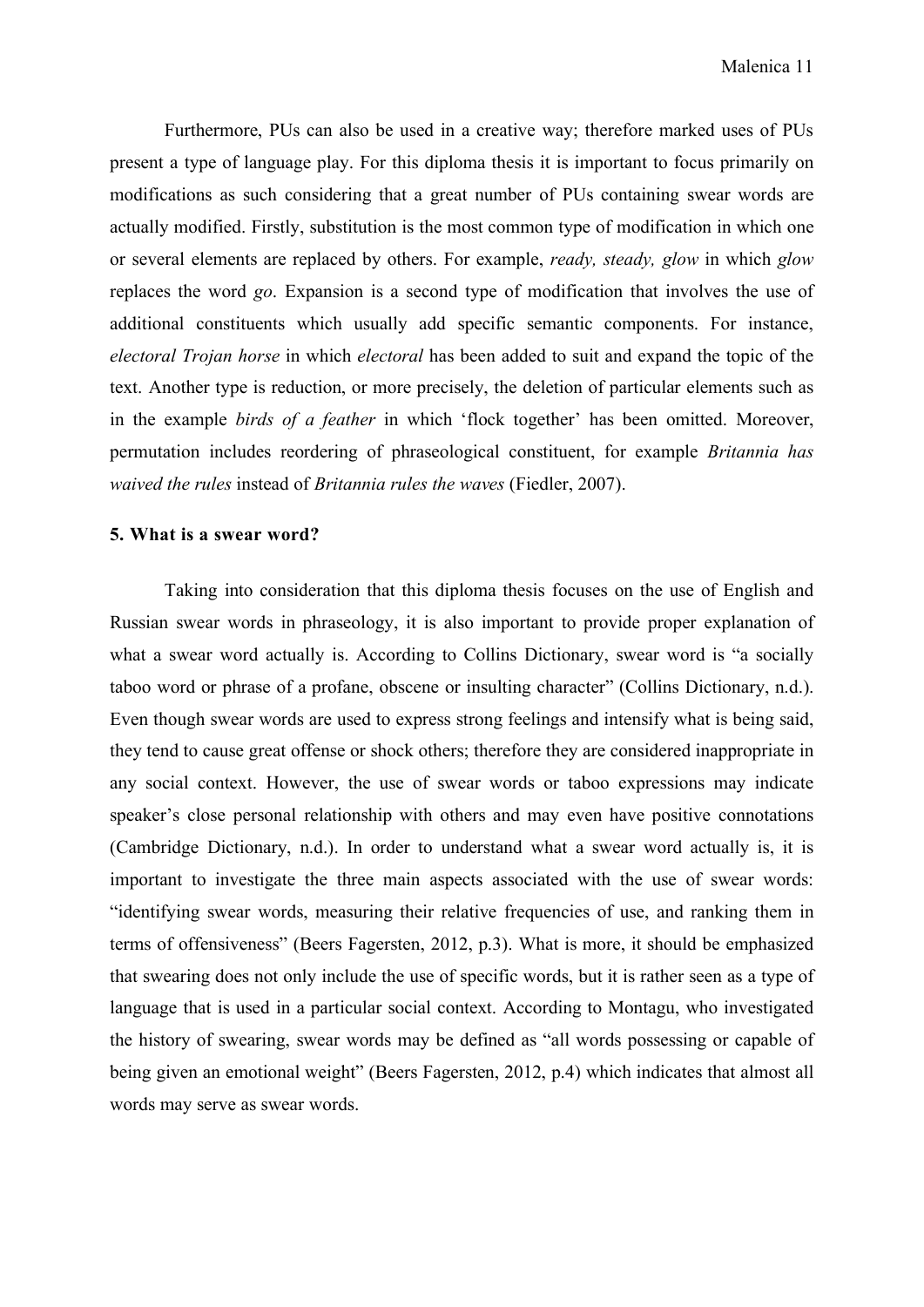Furthermore, the variation in category membership also presents a problem when defining a swear word. For instance, while the majority would agree that the English words such as *fuck, cunt* and *shit* are indeed swear words, the question that arises is how many of them would put the words *cow*, *suck* or *boob* in the same category as the aforesaid words. Even though all of these words can be considered quite unpleasant and insulting in many contexts, it is important to question their frequency of use in order to assign them the label of swear words (Beers Fagersten, 2012). That is to say, if there is a high probability that a word is going to cause offense and insult others, there is also a high chance that a word is going to be regarded as a swear word. In addition, offensiveness of a word is established by the socalled "evaluative and semantic differentiation rating techniques" (Beers Fagersten, 2012, p.8). Swear words can either be slightly or extremely offensive and, as a result, some words are regarded as more offensive than the others. Furthermore, offensiveness is determined through the use of rating tasks whose results presented that the most offensive ones are sexual terms as well as excretory terms (e.g. *fuck, shit, cunt* and *motherfucker*) (Beers Fagersten, 2012).

#### **5.1 The literal and non-literal meaning of a swear word**

Another extremely important feature when describing swear words is whether they are used with their literal or non-literal meaning. As Ljung observes, taboo words, which are used in swearing, do not actually preserve their literal meaning, owing to the fact that taboo words which are used with their literal meaning can simply be not considered as swear words (Ljung, 2011). In order to understand the difference between literal and non-literal meaning in swearing, Jakobson emphasizes the symbol and symptom functions. That is to say, symbolically used words and expressions are those that are used with literal meaning in order to describe and present the world around us. On the contrary, symptomatic words and expressions are simply used to reflect the speaker's emotions and a state of mind. In order to understand this distinction better, Jakobson provides two examples which present the difference between these two functions by using the swear word *fuck*. In the utterance "They used to *fuck* on the kitchen floor" (Ljung, 2011, p. 13) the word *fuck* has its literal meaning; therefore it serves its symbolic function, whereas in the utterances "*Fuck*!" and "*Fuck* they did!" (Ljung, 2011, p. 13) the word simply serves its symptomatic function (Ljung, 2011).

According to McEnery and Pinter, the word *fuck* may also be replaced by words such as *screw*, *bonk*, *frig* or *shag* which all have the meaning 'to have sex', however this synonymy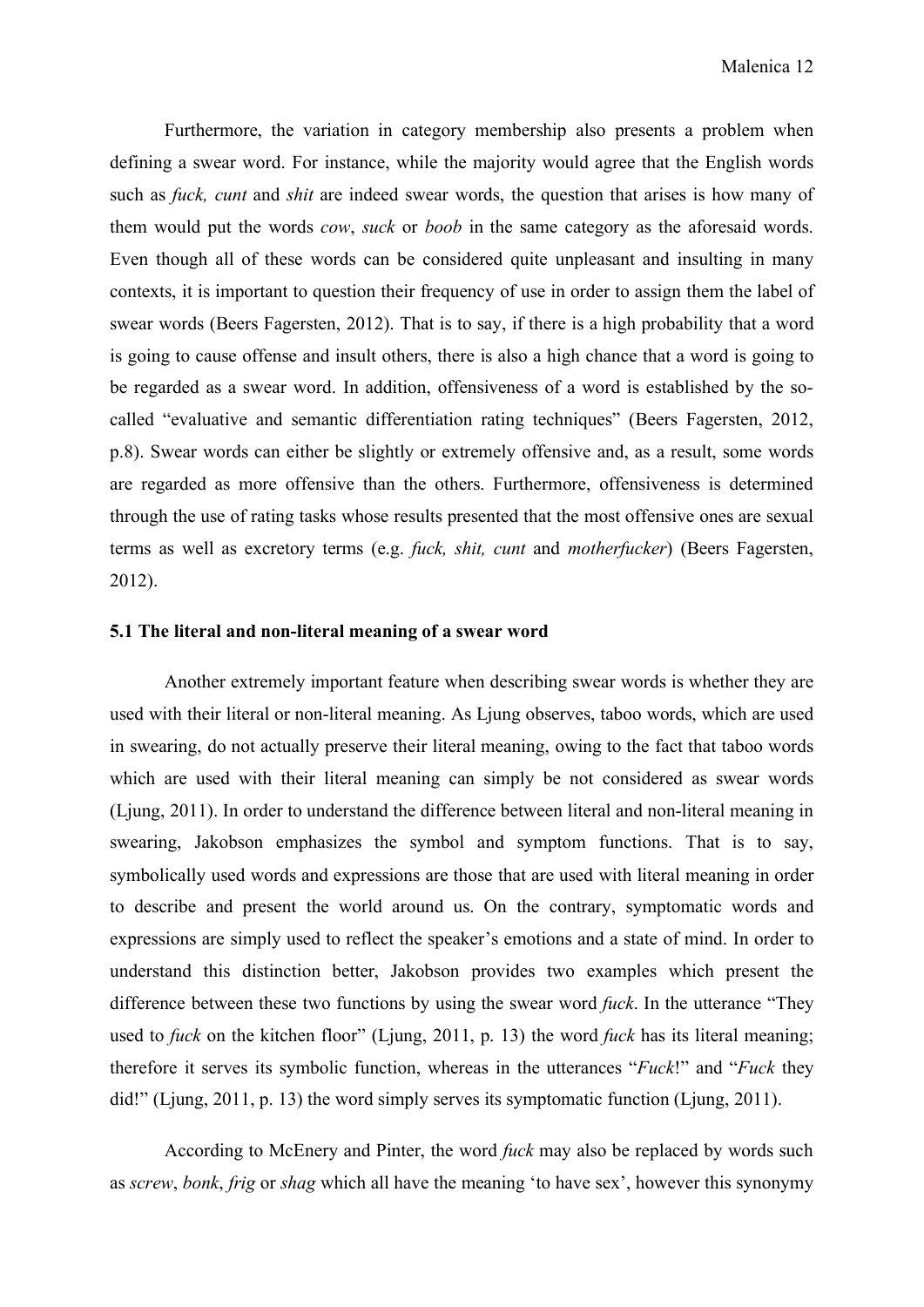cannot be applied when these words are used in swearing (Ljung, 2011). Even though *screw* is the closest alternative, Rawson claims that it is rather used as a euphemism, considering that it is not as forceful as the word *fuck* which can be found in multiple combinations (Rawson, 1989). Ljung emphasizes that not too many taboo words for sexual intercourse, sexual organs and excrement may be used in swearing. We can take into consideration two taboo words, for example *fuck* and *shag*, that both have the meaning 'to have sex'. However, according to Ljung, only the first one can be used in swearing. In addition, he provides examples of wellformed phrases such as *fuck you*, *not give a fuck* and *fucking idiot* with, what he names, the impossible ones such as *shag you*, *not give a shag* and *shagging idiot* (Ljung, 2011). As already stated above, swear words and expressions containing them fulfill the so-called symptom function. That is to say, they are referred to as symptomatic because they are used to reflect the speaker's emotions and a state of mind. The same can be seen in another example which deals with swearing that is carried out in name-calling with the use of abusive terms such as a word *prick* which has plenty of synonyms such as *cock*, *dick*, *dork*, *pecker*, *pisser* etc. However, when the word *prick* is used in swearing in order to refer to a stupid person, all the above mentioned synonyms cannot be used. For example, "We told him not to touch the gun, but he dumb *prick*/ dumb *dork*/ \*dumb *cock*/ \*dumb *pecker* didn't listen" (Ljung, 2011, p. 14). As it can be seen, the only literal synonym that can replace the word *prick* is *dork*, while the other synonyms must be excluded in this case. On the contrary, there are many other words that can replace the word *prick*, although they do not have the same literal meaning. However, they fulfill the symptomatic function, or to be more specific they express speaker's emotions and a state of mind. As a result, words such as *arsehole*, *asshole*, *bastard* and *cunt* are considered replaceable and appropriate considering that they are expressing speaker's dislike and annoyance (Ljung, 2011).

According to the abovementioned examples, we can conclude that symptomatic function is an essential and basic element of swearing. As it has already been mentioned, the main function of swear words is to express speaker's emotions and a state of mind which diminishes the importance of the literal meaning in swearing. In addition, when used in swearing, the taboo words do not retain the same synonyms that can replace them in nonswearing contexts. Even though they differ in their literal meaning, they may still replace each other in swearing, due to the fact that they all fulfill the same function – they reflect speaker's state of mind, feelings and attitudes about something (Ljung, 2011).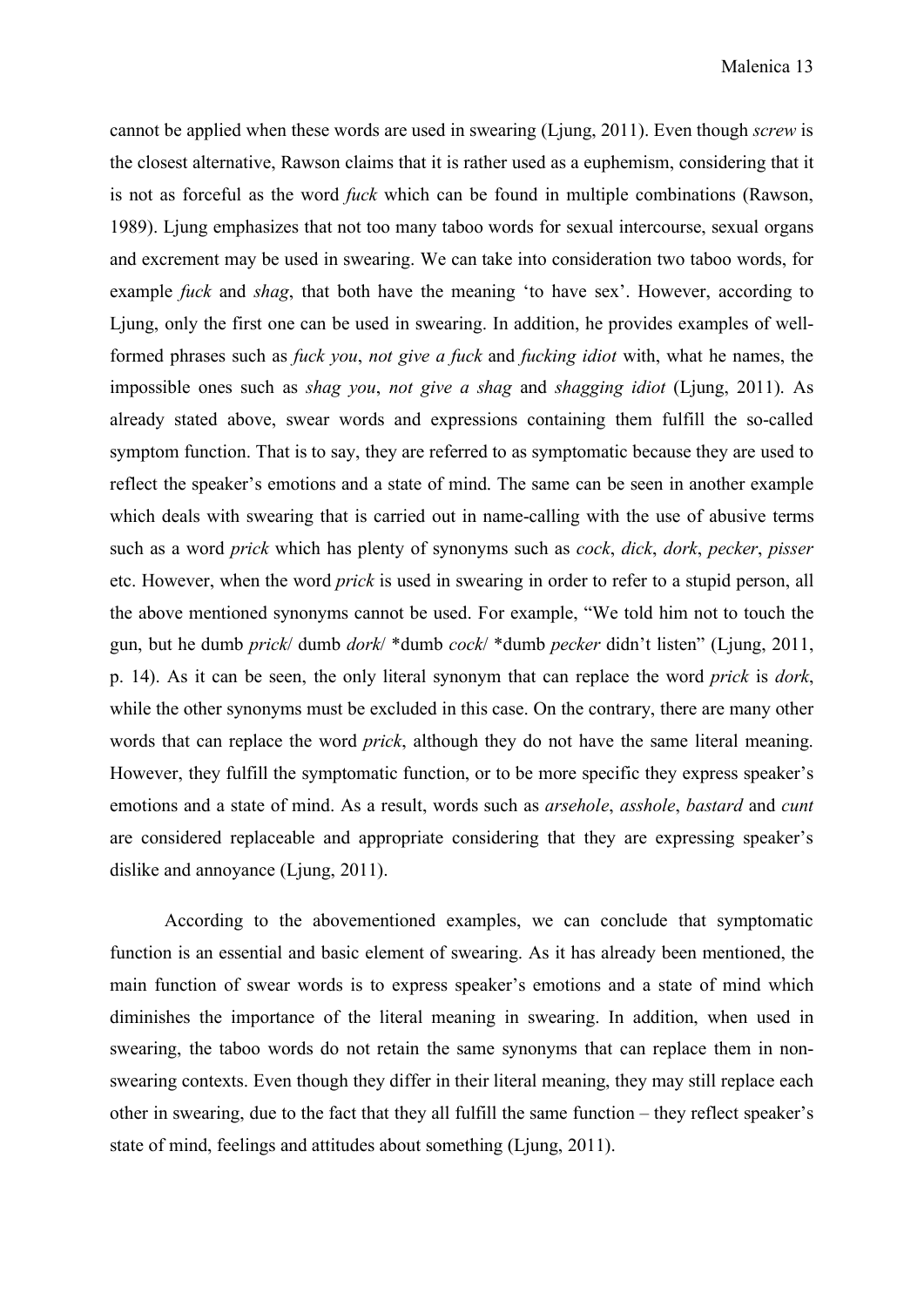### **5.2 Swearing**

The study of swearing has been neglected for many years until the 1960s when there was an increased interest in the topic with Sagarin's (1962) and Montagu's (1967) publications (Ljung, 2011). In the following years different studies have been made and the topic of swearing was investigated from a linguistic, social, psychological and neurological points of view. Nowadays, considering that the topic of swearing is a quite complex and wide one, there are many different studies and interpretations of what swearing truly is and how can it be described. Despite their different views and interpretations, there are some basic criteria that, according to various researchers, have to be met so that we can count an utterance as swearing. As Allan observes, swearing can simply be defined as the strong emotive use of taboo words (Allan, 2019). As stated by Andersson and Trudgill (1990) and Ljung (2011), swearing can be defined as the use of language whose expressions refer to something that is taboo and, as a result, their meaning cannot be literally interpreted; therefore they are rather used with their non-literal meaning in order to express strong feelings and attitudes. According to Wajnryb (2004), swearing is both culturally and linguistically shaped which implies that it has its own grammar; nevertheless, the grammar depends on the language in which swearing occurs (Wajnryb, 2004). As Ljung observes, swearing is considered inappropriate, disrespectful and offensive; however, despite many negative characteristics, it is still a part of everyday communication and many people consider it as an ideal tool for emphasizing what has been said (Ljung, 2011). In addition, swearing does not only have sociolinguistic characteristics, but it also has linguistic features that involve vocabulary, grammar as well as meaning, which makes swearing worth studying. As it has already been mentioned, a rather limited quantity of taboo words constitutes the vocabulary of swearing. However, it should be emphasized that these taboo words are not used with their denotative meaning, but they rather present emotive meaning or, to be more precise, they are used to express speaker's feelings and a state of mind (Ljung, 2011). According to Jay, the most frequently used swear words in English are: *fuck*, *shit*, *ass*, *jerk*, *asshole*, *bum*, *bitch*, *goddam*, *dink*, *suck*, *piss*, *fag*, *fuck*, *creep*, *pig*, *bastard* (Jay, 1992).

### **5.3 Classification and typologies of swearing**

As Ljung states, there have been many attempts to classify swearing according to the main subcategories and to present a typology of swearing. One of the typologies of swearing is the one introduced by Pinker (2007) who differentiates between five ways of swearing: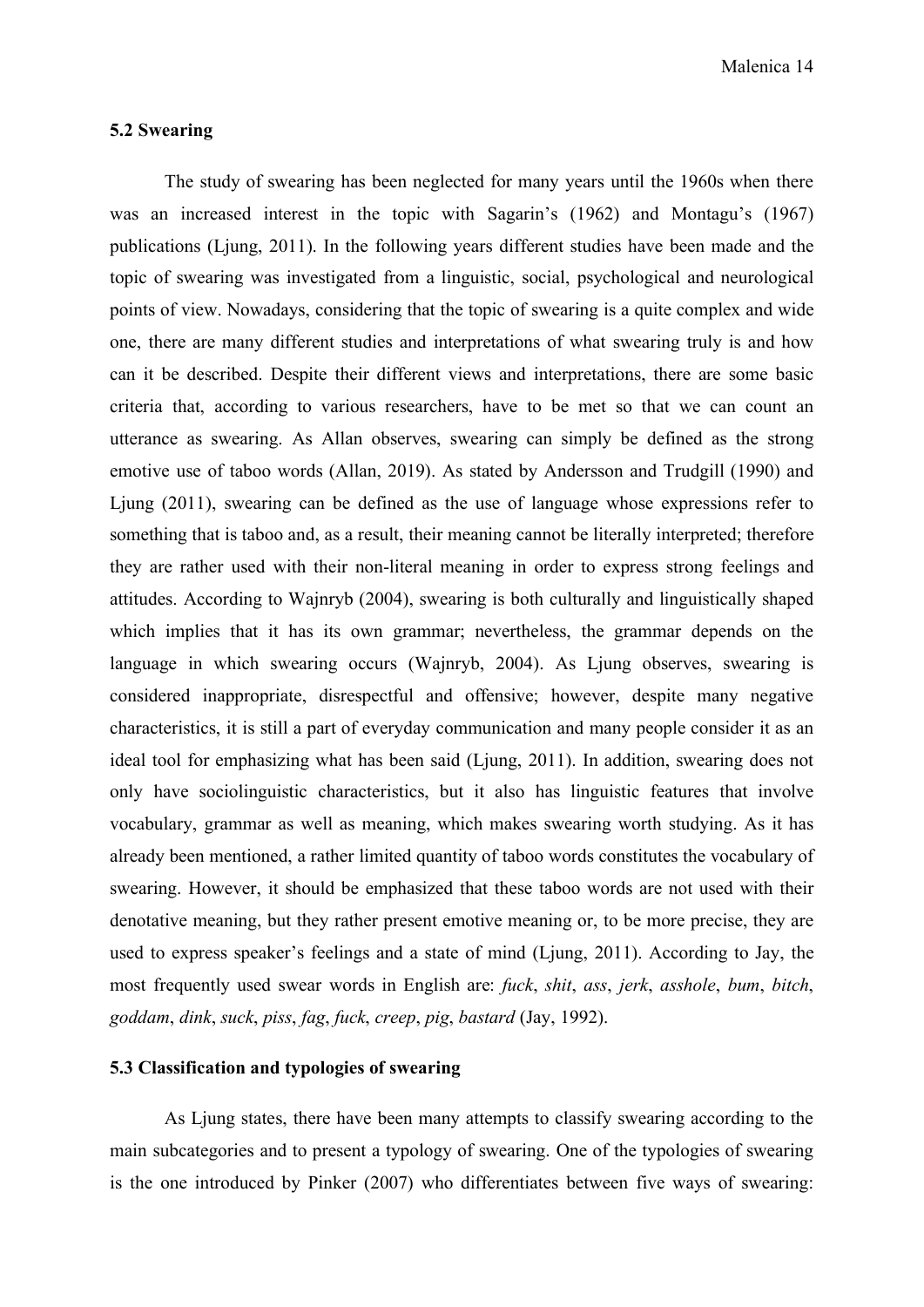descriptive (e.g. *let's fuck*), idiomatic (e.g. *it's fucked up*), abusive (e.g. *fuck you, motherfucker*), emphatic (e.g*. it's fucking amazing*) and cathartic (e.g. *fuck!*) (Ljung, 2011). According to Ljung, Pinker's classification of swearing is not regarded as completely suitable, taking into consideration the full complexity of swearing which cannot be properly analyzed by using only a five-way classification. In his book, Ljung (2011) makes a distinction between functions and themes of swear words. As far as functions of swear words are concerned, Ljung divides them into stand-alones and slot fillers. The former includes constructions with swear words that function as actual utterances and can, clearly, be used alone. According to Ljung, they include oaths, curses, unfriendly suggestions, name-calling, affirmation and contradiction, expletive interjections and so-called ritual insults (Ljung, 2011). On the contrary, slot fillers are "instances of swearing that serve to make up longer strings" (Ljung, 2011, p. 30); thus they can be divided into adjectives of dislike, emphasis, adverbial/adjectival intensifiers, modal adverbials, noun supports and anaphoric uses of epithets. Taking into account the fact that the better part of Ljung's classification focuses primarily on lexemes and different functions a swear word may have, which is not the topic of this diploma thesis, I consider Pinker's classification more appropriate, due to the fact that it differentiates between five different types of swearing, one of which is the idiomatic one. That is to say, idiomatic swearing is the one that includes the use of idioms such as in the abovementioned example in which a PU *fucked up* is used with the non-literal meaning "destroyed". As I have already mentioned, the topic of this diploma thesis is the use of swear words in different phraseological units; therefore, in this case, I find Pinker's classification more suitable.

#### **5.4 Swearing in Russian and Russian** *mat*

According to some linguists, Russian language does not only possess a surprisingly large amount of so-called 'dirty words', but it also has a creative set of rules that permit the formation of new swear words and expressions (Ljung, 2011). As Smith (1998) suggests, there are also linguistic reasons for the superiority and originality of Russian swearing:

"...Russian, as a highly inflected language, has a greater capacity than many other languages to generate obscenity, particularly through its highly complex verbal system. This means that *mat* is not simply a collection of dirty words but a set of refined and complex linguistic structures which, to some extent, function as a 'shadow language' of standard Russian" (Smith, 1998, p. 171).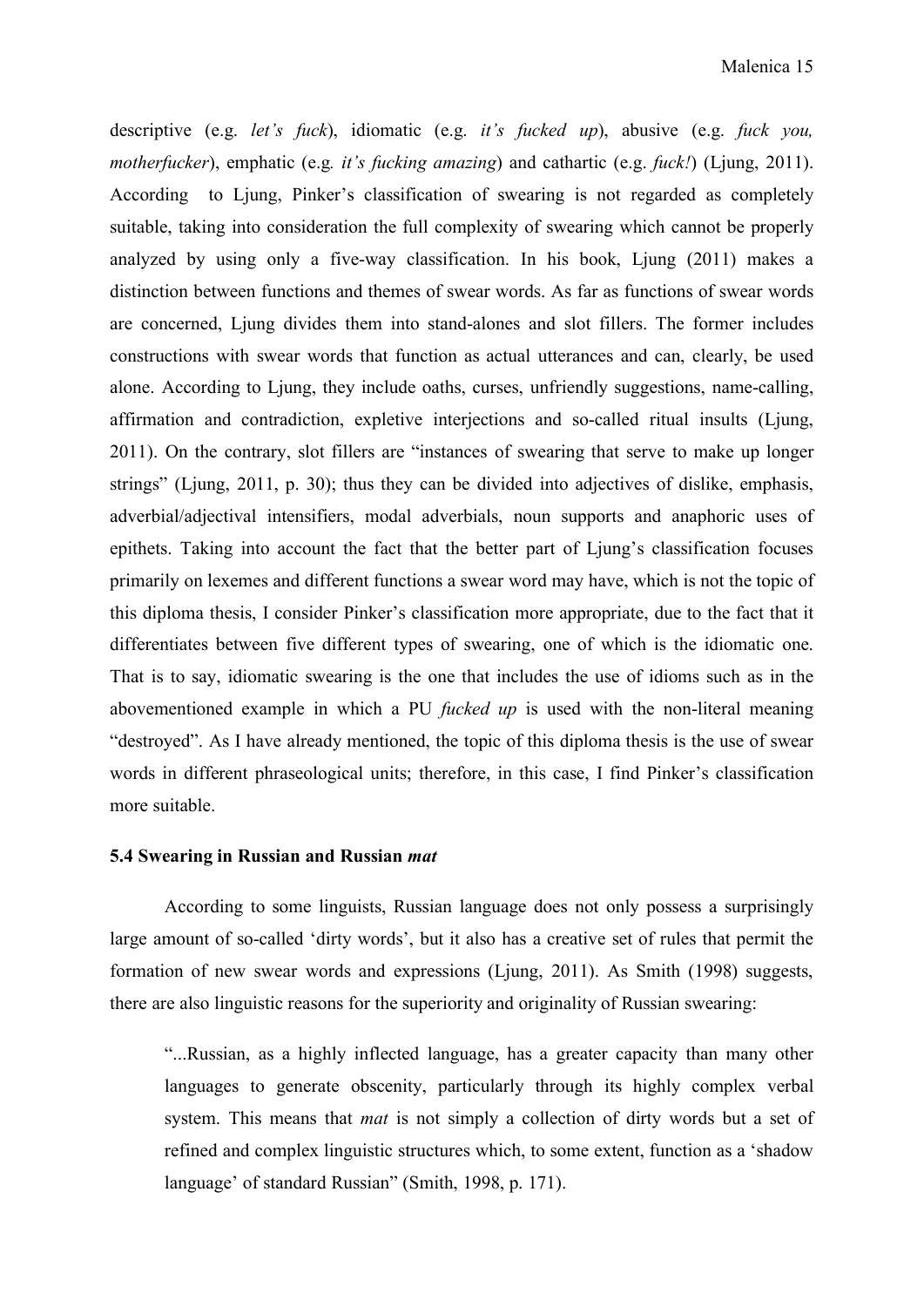Derived obscene compounds and expressions usually do not have any sexual connotations, but they are rather used to express emotions and attitudes. When it comes to their meaning, it is sometimes quite difficult to interpret it, due to the fact that it depends on the context of use as well as shared values between the speakers (Smith, 1998). The real meaning of these words and expressions can be understood only by taking into consideration the speaker's emotional state – anger, apathy, boredom, or happiness (Mandel', 2014).

When it comes to Russian *mat*, the word *mat* (мат)*,* also known as *matershhina* (матерщина) and *maternyj jazyk* (матерный язык) which can be translated in English as 'obscene' or 'foul language', stands for the most obscene part of Russian language that involves various swear words and expressions that are also known as *maternye vyrazhenija* (матерные выражения) meaning 'obscene expressions'*.* Furthermore, it presents an extremely expressive substandard language that consists of limitless quantity of words and expressions that can be used in various situations (Dreizin and Priestly, 1982). In addition, the verbs *materit'sja* (материться), *matjugat'sja* (матюгаться) and *matjukat'sja* (матюкаться) are derived from the word *mat* and they all mean 'to express yourself by using four-letter words' or simply to curse using dirty words (Topol, 1997).

According to linguists, Russian *mat* is an exceptionally rich linguistic system which offers a limitless quantity of expressions. That is to say, it consists of basic units and uses rich semantic possibilities of its application. One of the characteristics of Russian *mat* is that it takes over from the standard language word-derivational mechanisms and applies a flexible system of interpretation (Dreizin and Priestly, 1982). As a result, a great number of new nouns, verbs, adjectives, adverbs and phrases can be formed. The basis of *mat* involves swear words and expressions that are primarily related to sexuality, human genitalia and copulation (Kovalev, 2016). Plucer-Sarno (2005), Romodanovskaja (2012) and many other linguists agree that four basic lexical units of Russian *mat* are the words: *hui* (хуй) 'prick', *pizda* (пизда) 'cunt', *ebat'* (ебать) 'to fuck' and *bljad'* (блядь) 'whore'. As Kovalev suggests, the rest of Russian *mat* does not only include sexual and scatological terms, but it also includes words that are sexual in origin, however, they are used in non-sexual contexts such as a verb *pizdit'* (пиздить). Even though the verb is derived from the Russian word *pizda* (пизда) 'cunt', it does not have any sexual connotations, but its meaning is 'to steal'. It is important to emphasize that in both Russian and English sexual obscenities are considered to have much stronger effect than scatological terms and expressions (Kovalev, 2016). Apart from the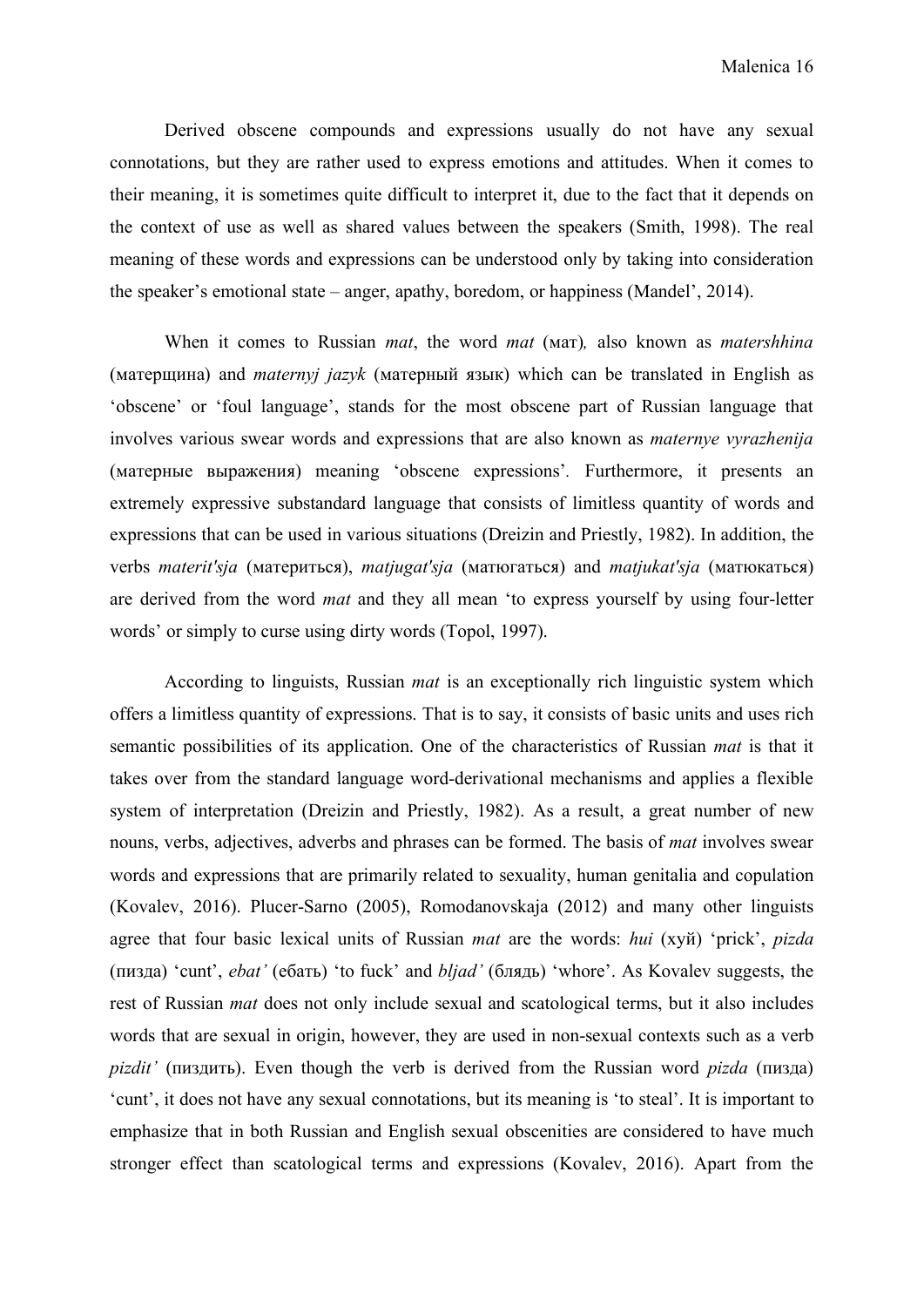abovementioned swear words, other frequently used ones are *suka* (сука) 'bitch', *zad/zadnica* (зад/задница) 'ass', *zasranec* (засранец) 'shit', *morda* (морда) 'mug', *zhrat'* (жрать) 'to gobble', *padla* (падла) 'bastard', *svoloch'* (сволочь) 'swine', *gadina* (гадина) 'scumbag', *govno/der'mo* (говно/дерьмо) 'shit', *rylo* (рыло) 'snout' etc. (Ryazanova-Clarke and Wade, 2002). As Smith observes, some of the *mat* words and expressions can have multiple meanings as can be seen in the example with the verb *ebat'* (ебать), meaning 'to fuck', that has several different meanings according to the context such as 'to work', 'to lie', 'to get', 'to lose', 'to deceive', 'to be tired', 'to be bored', 'to go away', 'to beat' etc. (Smith, 1998). With the addition of different prefixes and suffixes, a great number of new *mat* words, especially nouns and verbs, can be formed and they can act as substitutes for Russian nouns and verbs (Dreizin and Priestly, 1982).

### **6. Descriptive analysis**

 In this chapter the descriptive analysis of the collected corpus, which is based on the classification suggested by Fiedler (2007), will be presented. To be more precise, the collected PUs with English and Russian swear words will be grouped according to the conventional types. Although there is a great number of various PUs collected in both languages, not all conventional types mentioned by Fiedler were found. The ones that were found and classified in this analysis are: phraseological nominations, stereotyped comparisons, proverbs, routine formulae as well as two special types of PUs: rhyming slang and a PU with a proper name. What is more, the analysis will also include modifications of PUs that involve substitution and expansion.

First of all, I will begin the analysis with the conventional types. For every conventional type found, I will, firstly, explain it shortly and then provide a table with English PUs and their meanings which will then be followed by Russian ones. As far as Russian examples are concerned, they will be presented both in Latin and Cyrillic. All of the collected PUs will be written in italics and the swear words included in them will be highlighted in bold. In order to provide a clearer picture, in this analysis I will be using tables with two and three columns. As far as presentation of the conventional types is concerned, I will be using two-column table in which I will list the collected PUs in the first column, whereas their meanings will be explained in the second one. When it comes to modifications of PUs, I will be using three-column table which I find more appropriate for the proper presentation. That is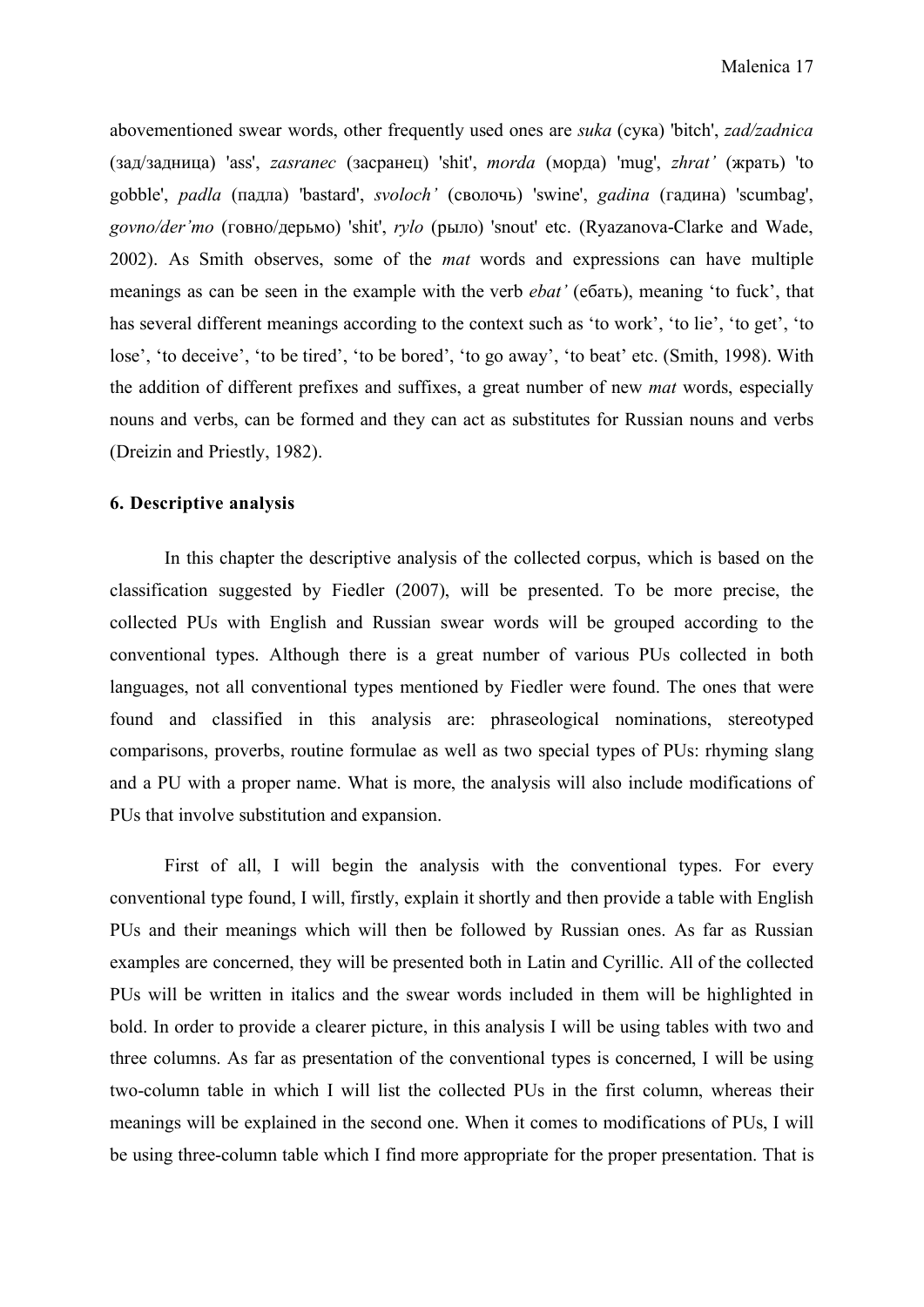to say, in the first column I will list modified PUs with swear words, whereas the second column will present the original PUs that are used in English and Russian. In the third column, their meanings will be explained. Interestingly enough, some of the collected PUs share the same meaning; therefore, in some cases, several PUs will be listed under the same meaning. Furthermore, the tables that present the collected PUs which belong to a particular conventional type will be shortly explained in order to provide better explanation of what has been presented in them.

### **6.1 Conventional types of phraseological units**

### **6.1.1 Phraseological nominations**

 As already explained, phraseological nominations are types of PUs that are used to indicate people, objects, states, processes or relations, and can, therefore, be divided according to word classes they belong to such as nouns, verbs, adjectives and adverbs (Fiedler, 2007). Interestingly enough, the majority of the collected phraseological units in both languages belong to this conventional type of PUs. Within the collected corpus 73 English and 84 Russian phraseological nominations were found and explained. The collected corpus of phraseological nominations will be classified according to the word class they belong to and they will be presented in eight tables. For every word class I will, firstly, provide a table with English PUs which will then be followed by a table with Russian PUs. After presenting the tables with examples for a particular word class, there will be a short explanation of the presented PUs.

Nouns:

### **Table 1**

*English PUs classified as phraseological nominations (noun)* 

| <b>ENGLISH PHRASEOLOGICAL</b><br><b>NOMINATIONS (NOUN) WITH A</b><br><b>SWEAR WORD</b> | <b>MEANING</b>   |
|----------------------------------------------------------------------------------------|------------------|
| a crock of <b>shit</b>                                                                 | 'a mass of lies' |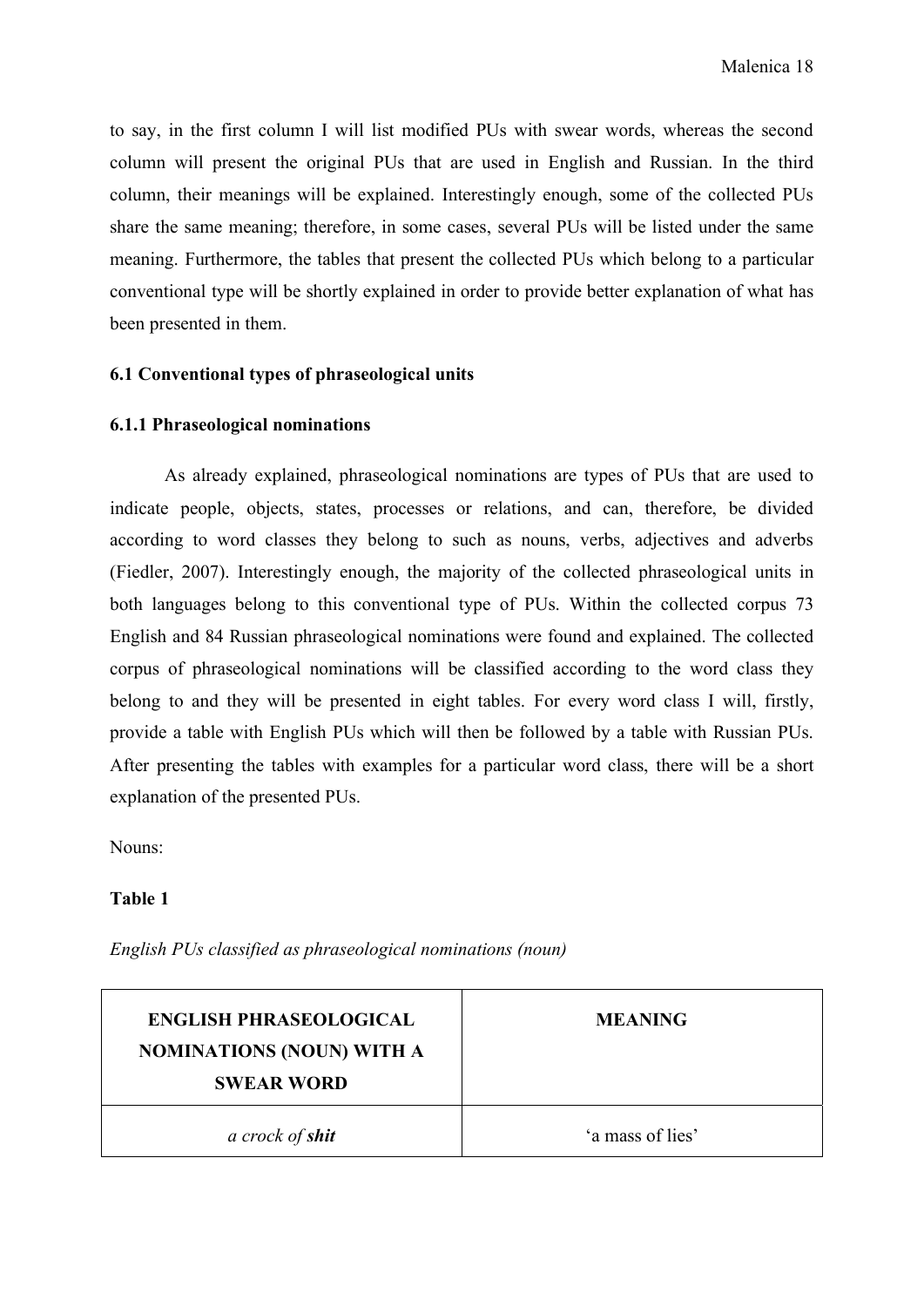| a piece of <b>shit</b>   | 'a despicable person or an object of poor<br>quality' |
|--------------------------|-------------------------------------------------------|
| ass in a sling           | 'a severe punishment'                                 |
| a pain in the <b>ass</b> | 'someone or something annoying'                       |
| shits and giggles        | $'$ fun'                                              |

## **Table 2**

*Russian PUs classified as phraseological nominations (noun)* 

| <b>RUSSIAN PHRASEOLOGICAL</b><br><b>NOMINATIONS (NOUN) WITH A</b><br><b>SWEAR WORD</b>                   | <b>MEANING</b>                    |
|----------------------------------------------------------------------------------------------------------|-----------------------------------|
| hui morzhovyj/gollandskij/mamin/s gory<br>/oslinyj<br>(хуй моржовый/голландский/мамин/с<br>горы/ослиный) | 'an idiot or a clumsy man'        |
| hui stoptannyj<br>(хуй стоптанный)                                                                       | 'a middle-aged man' or 'an idiot' |
| <b>hui</b> domashnij<br>(хуй домашний)                                                                   | 'a married man'                   |
| hui zheleznyj<br>(хуй железный)                                                                          | 'a reliable man'                  |
| hui marinovannyj<br>(хуй маринованный)                                                                   | 'an unreliable or passive man'    |
| hui vazhnyj<br>( <b>хуй</b> важный)                                                                      | ' a boss or an arrogant man'      |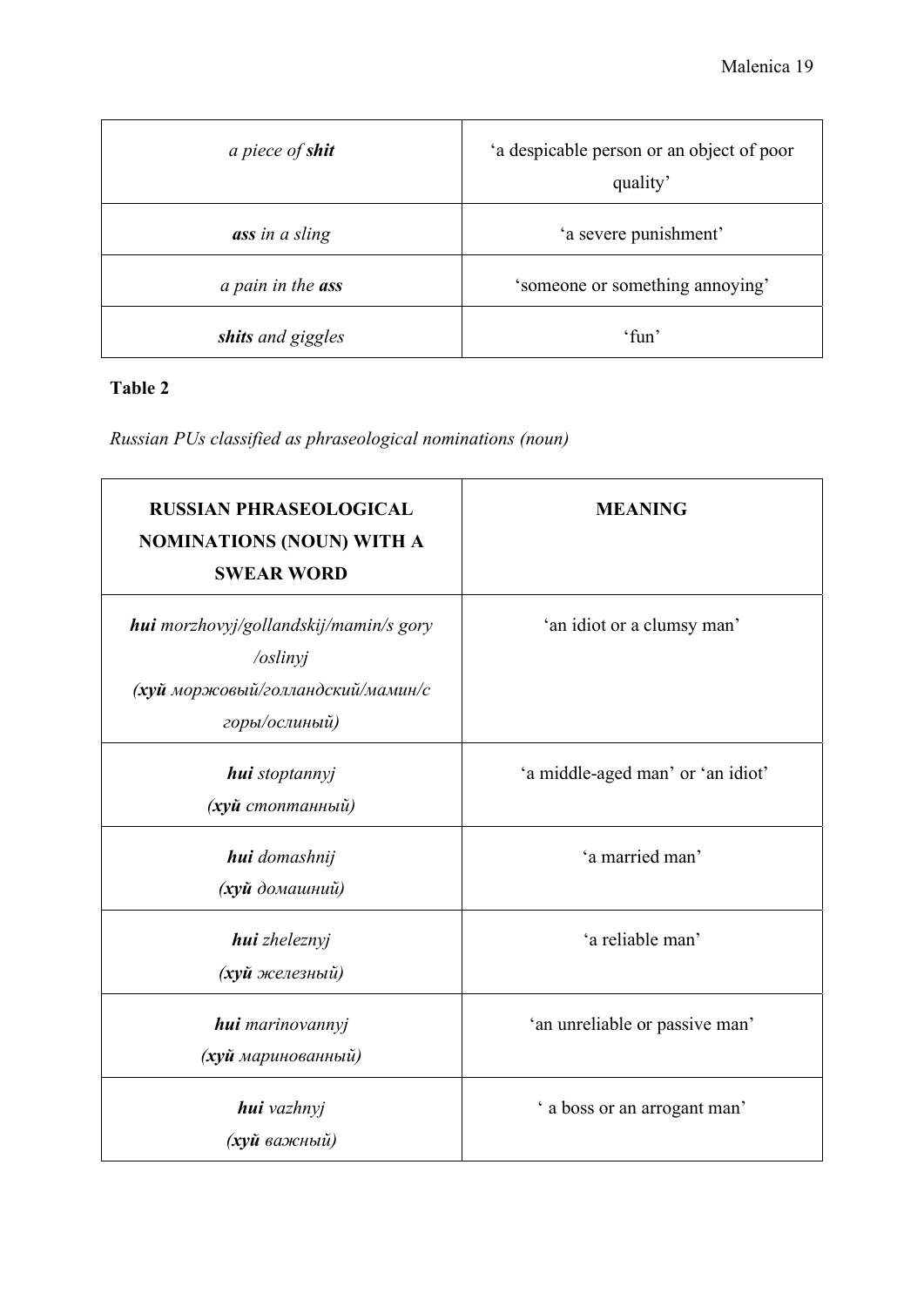| hui polomannyj<br>(хуй поломанный)                                                                                                                                                                    | 'a weak man'               |
|-------------------------------------------------------------------------------------------------------------------------------------------------------------------------------------------------------|----------------------------|
| hui dubljonyj<br>(хуй дублёный)                                                                                                                                                                       | 'a man with experience'    |
| hui zvonkovyj<br>(хуй звонковый)                                                                                                                                                                      | 'an informer or betrayer'  |
| hui na bljude<br>(хуй на блюде)<br>hui sobachij                                                                                                                                                       | 'an unpleasant man'        |
| (хуй собачий)                                                                                                                                                                                         |                            |
| hui v shljape<br>(хуй в шляпе)<br>hui na palochke<br>(хуй на палочке)<br><b>hui</b> na postnom masle<br>(хуй на постном масле)<br>hui s bugra<br>(хуй с бугра)<br>pizda vonjuchaja<br>(пизда вонючая) | 'a worthless man or woman' |
| pizda s ushami<br>(пизда с ушами)                                                                                                                                                                     | 'a ridiculous person'      |
| <b>hui</b> vintom<br>(хуй винтом)                                                                                                                                                                     | 'a smart or sly man'       |
| pizda delo/rulju/ruljem                                                                                                                                                                               | 'the end'                  |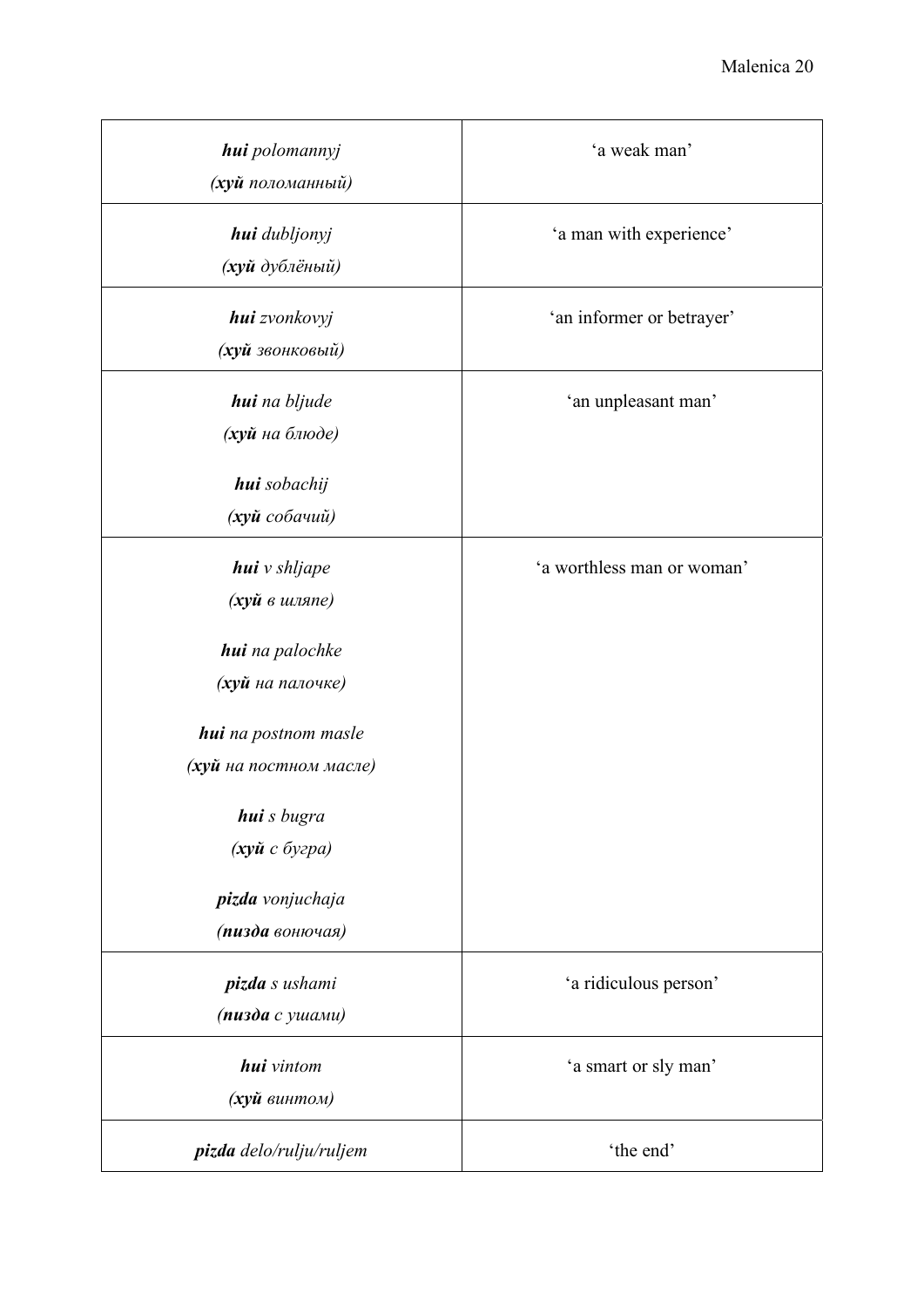| (пизда дело/рулю/рулем)                               |                               |
|-------------------------------------------------------|-------------------------------|
| staryj/aja <b>hui/pizda</b><br>(старый/-ая хуй/пизда) | 'an old man/woman'            |
| gora huiov<br>$(20pa x$ yë $\theta)$                  | 'a bunch of valuable objects' |
| jasnyj hui<br>(ясный <b>хуй</b> )                     | 'obviously'                   |

 In the Table 1 and Table 2 the collected corpus of PUs that can be classified as phraseological nominations functioning as nouns was presented and explained. A total of 33 PUs was found in both languages – 5 PUs in English and the remaining 28 PUs in Russian. As it can be seen from the Table 1, English phraseological nominations functioning as nouns have broader meanings; that is to say, they refer to a mass of something, quality of a person or some general concepts. It should be mentioned that the PUs found and presented in the Table 1 involve only the use of swear words *shit* and *ass*; however, not one example with the swear word *fuck* was found. From the Table 2 it can be concluded that the majority of Russian phraseological nominations functioning as nouns refer to a particular type of person, usually an unpleasant one. As for structure, it can be seen that a swear word is mostly used in a combination with an adjective in order to denote a particular person. Interestingly enough, it is worth mentioning that the phraseological nominations with the word *hui* refer specifically to a man, while the ones with the swear word *pizda* refer to a woman.

Adjectives:

### **Table 3**

| <b>ENGLISH PHRASEOLOGICAL</b><br><b>NOMINATIONS (ADJECTIVE) WITH A</b><br><b>SWEAR WORD</b> | <b>MEANING</b> |
|---------------------------------------------------------------------------------------------|----------------|
| (as) <b>fucked</b> up as a football bat                                                     | 'screwed up'   |

 *English PUs classified as phraseological nominations (adjective)*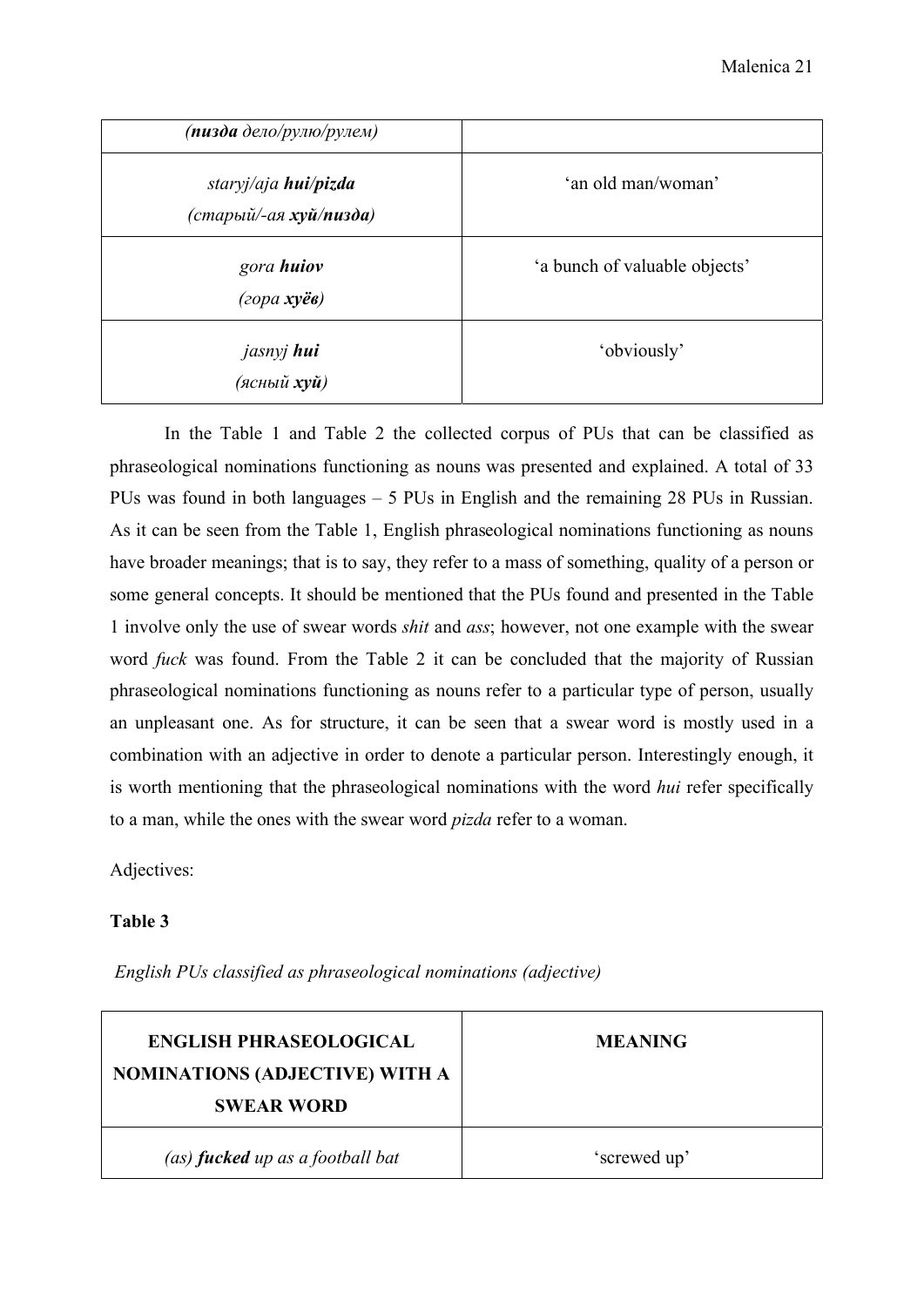| as thick as pig shit                       | 'stupid or insane'         |
|--------------------------------------------|----------------------------|
| fucked in the head                         |                            |
| as cold as a gold digger's <b>ass</b>      | 'very cold'                |
| happy as a pig in shit                     | 'very happy'               |
| (as) rare as rocking horse shit            | 'very rare'                |
| fucked up like a soup sandwich             | 'worthless'                |
| not to worth a pinch of <b>shit</b>        |                            |
| <b>fucked</b> by the fickle finger of fate | 'lonely'                   |
| full of shit                               | 'unreliable or ridiculous' |
| shit hot                                   | 'extremely good'           |
| shit out of luck                           | 'unlucky'                  |

## **Table 4**

*Russian PUs classified as phraseological nominations (adjective)* 

| <b>RUSSIAN PHRASEOLOGICAL</b><br><b>NOMINATIONS (ADJECTIVE) WITH A</b><br><b>SWEAR WORD</b> | <b>MEANING</b>            |
|---------------------------------------------------------------------------------------------|---------------------------|
| ne prishej k <b>pizde</b> rukav<br>(не пришей к пизде рукав)                                | 'unnecessary or unwanted' |
| $(u \, kogo-to)$ ruki pod <b>hui</b> zatocheny<br>((у кого-то) руки под хуй заточены)       | 'clumsy or lazy'          |
| <b>hui</b> celyh, nol' desjatyh<br>(хуй целых, ноль десятых)                                | 'little'                  |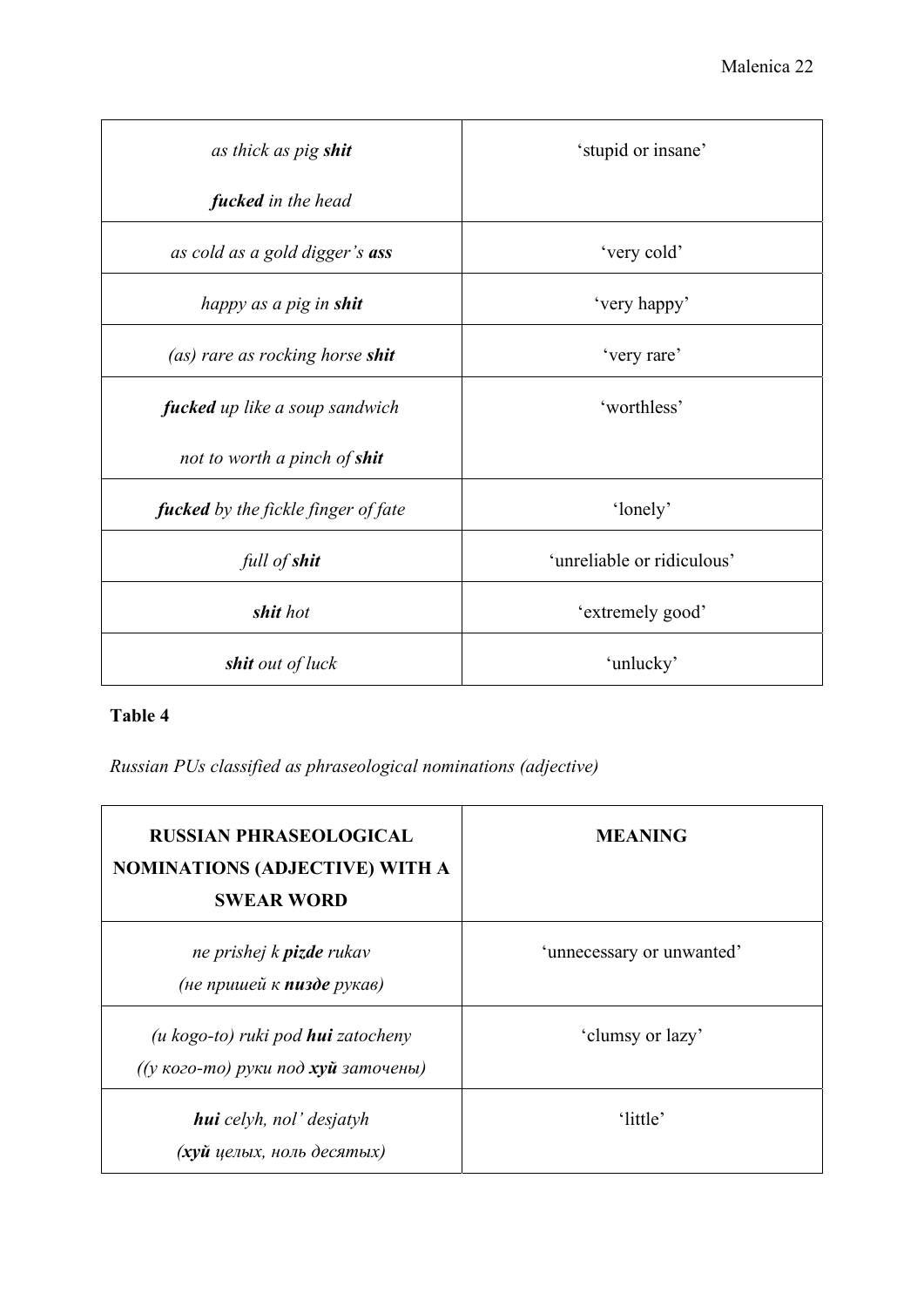| s gul'kin hui<br>(с гулькин <b>хуй</b> )                             |                |
|----------------------------------------------------------------------|----------------|
| ne godit'sja ni k <b>huiam</b><br>(не годиться ни к хуям)            | 'useless'      |
| dva druga – <b>hui</b> da uksus<br>(два друга – <b>хуй</b> да уксус) | 'incompatible' |
| bityj <b>huiem</b> po srake<br>(битый хуем по сраке)                 | 'experienced'  |
| <b>hui</b> cena v bazarnyj den'<br>(хуй цена в базарный день)        | 'unimportant'  |
| sheluha na <b>huiu</b><br>(шелуха на <b>хую</b> )                    | 'worthless'    |

A total of 21 phraseological nominations functioning as adjectives were explained and presented in the tables above. In the Table 3, 12 examples of English PUs were presented, whereas 9 examples of Russian ones were presented in the Table 4. As far as their meaning is concerned, it can be observed that the majority of phraseological nominations functioning as adjectives have negative meaning. That is to say, the examples found in both languages mostly refer to something that is worthless, useless or unnecessary. In addition, there were only several examples found that indicate something good or, at least, positive. When it comes to English phraseological nominations functioning as adjectives, it can be seen that some of them have the same pattern as the ones used in stereotyped comparisons. That is to say, 5 examples were used with a pattern *as + adjective + as + noun phrase*. In 4 of these examples, swear words have been used in noun phrases, whereas in only one example a swear word has been used as an adjective. As far as Russian examples are concerned, there is no particular pattern followed.

Adverbs:

**Table 5**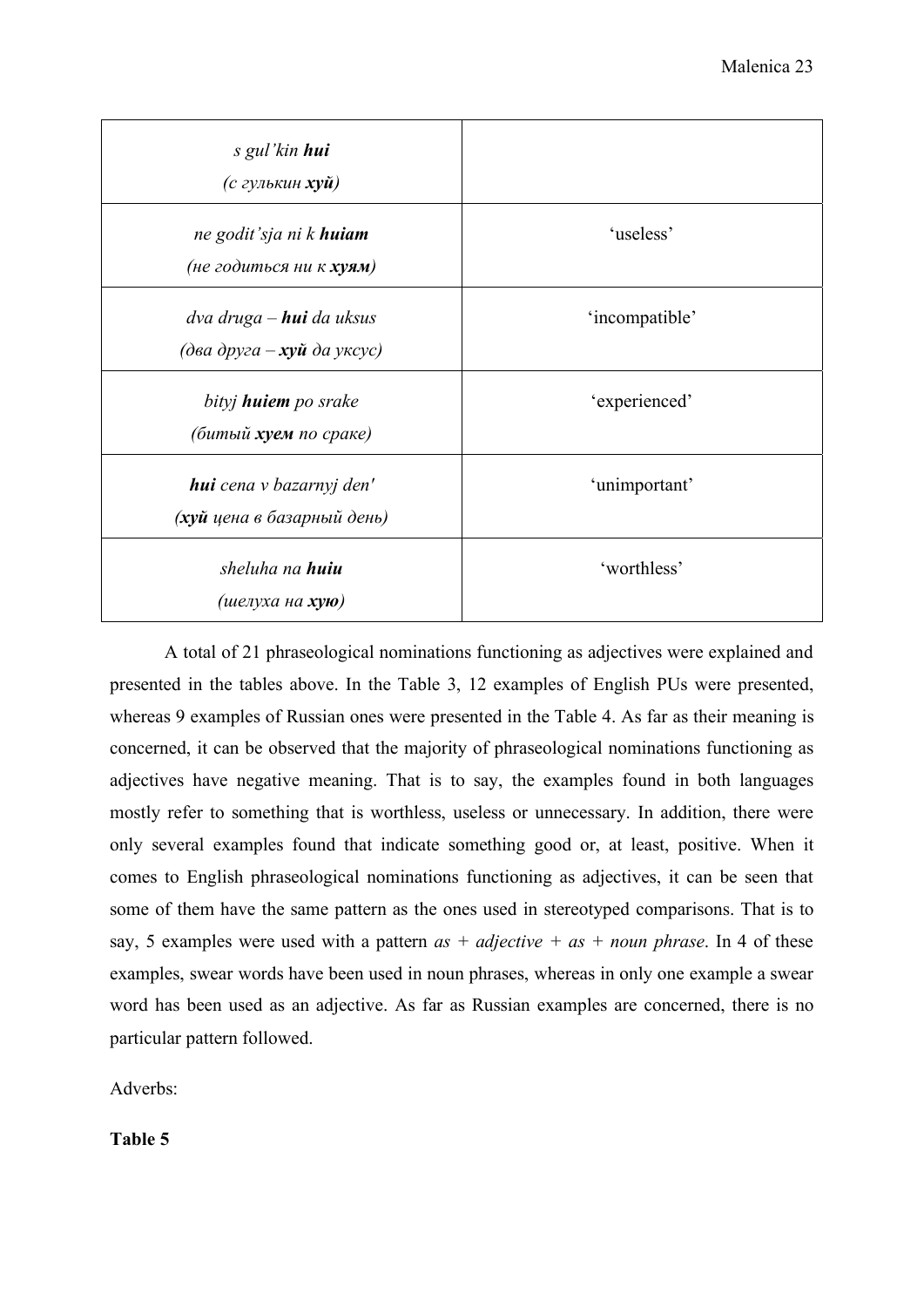| <b>ENGLISH PHRASEOLOGICAL</b><br><b>NOMINATIONS (ADVERB) WITH A</b><br><b>SWEAR WORD</b> | <b>MEANING</b>           |
|------------------------------------------------------------------------------------------|--------------------------|
| when the <b>shit</b> hits the fan                                                        | 'when a disaster occurs' |
| like shit through a goose                                                                | 'very quickly'           |
| like <b>shit</b>                                                                         | 'badly'                  |
| in the/deep shit                                                                         | 'in trouble'             |
| fucked in the ass                                                                        |                          |
| ass in grass                                                                             |                          |

*English PUs classified as phraseological nominations (adverb)* 

### **Table 6**

 *Russian PUs classified as phraseological nominations (adverb)* 

| <b>RUSSIAN PHRASEOLOGICAL</b><br><b>NOMINATIONS (ADVERB) WITH A</b><br><b>SWEAR WORD</b> | <b>MEANING</b>          |
|------------------------------------------------------------------------------------------|-------------------------|
| bez pizdy<br>(без пизды)                                                                 | 'correctly, truthfully' |
| v <b>pizdu</b> na peredelku<br>(в пизду на переделку)                                    | 'nowhere'               |
| kogda <b>hui</b> na lbu vyrastet<br>(когда хуй на лбу вырастет)                          | 'never'                 |

The smallest number of phraseological nominations found in both languages belongs to those functioning as adverbs. That is to say, a total of 9 PUs was found – 6 examples in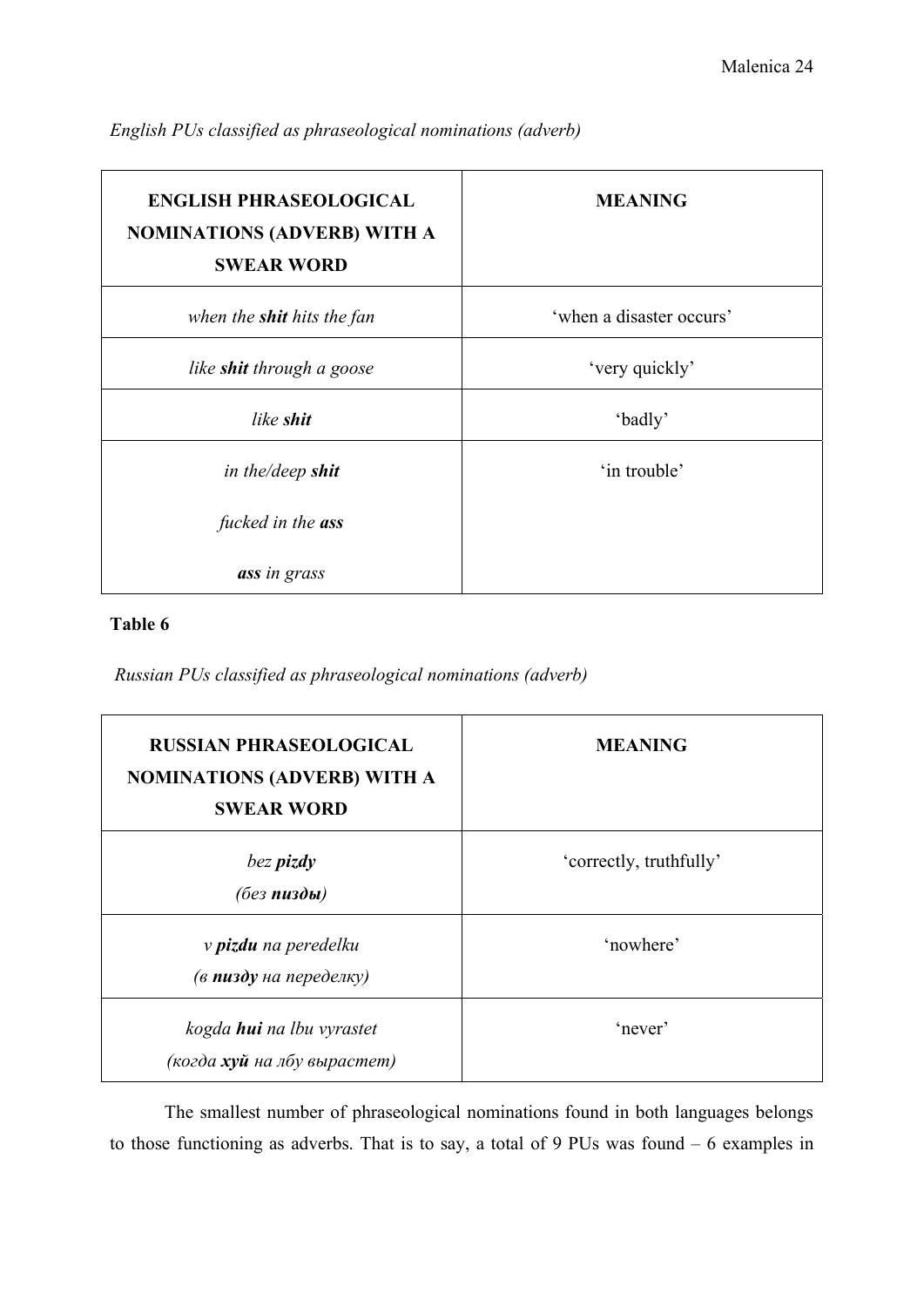English and only 3 examples in Russian language. The meanings of the collected phraseological nominations are quite neutral.

Verbs:

### **Table 7**

*English PUs classified as phraseological nominations (verb)* 

| <b>ENGLISH PHRASEOLOGICAL</b><br><b>NOMINATIONS (VERB) WITH A</b><br><b>SWEAR WORD</b>              | <b>MEANING</b>                                |
|-----------------------------------------------------------------------------------------------------|-----------------------------------------------|
| not to give a (flying) fuck/not to give a shit/<br>not to give rat's ass about<br>someone/something | 'not to care'                                 |
| to shit (a) brick/ bricks                                                                           | 'to be scared, worried or to freak out'       |
| to shit one's pants                                                                                 |                                               |
| to shit oneself                                                                                     |                                               |
| to fuck one's mind up                                                                               | 'to deceive, confuse, trick or cheat someone' |
| to fuck one's way out                                                                               |                                               |
| to blow smoke up somebody's ass                                                                     |                                               |
| to fuck (someone) over                                                                              |                                               |
| to fuck someone around/about                                                                        |                                               |
| to give someone the shits                                                                           | 'to criticize or annoy someone'               |
| to shit all over                                                                                    |                                               |
| to shit on (someone)                                                                                |                                               |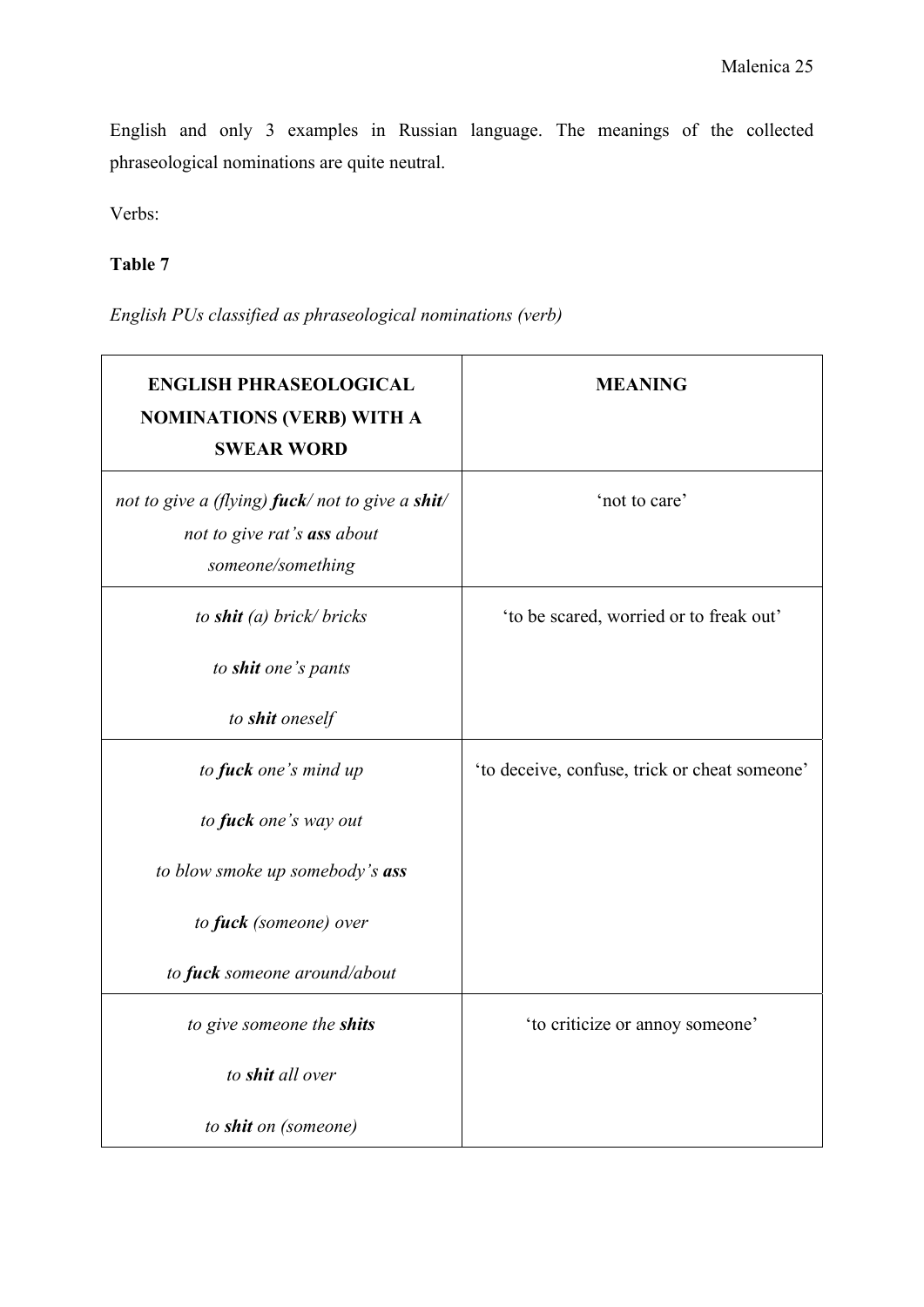| to gripe one's ass                                         |                                                                               |
|------------------------------------------------------------|-------------------------------------------------------------------------------|
| to be on one's <b>ass</b>                                  |                                                                               |
| to have <b>shit</b> for brains                             | 'to be stupid or act stupidly'                                                |
| not to know one's <b>ass</b> from one's elbow              |                                                                               |
| not to know one's <b>ass</b> from a whole in the<br>ground |                                                                               |
| to have one's head up one's ass                            |                                                                               |
| to get your ass in gear                                    | 'to hurry or to move quickly'                                                 |
| to move your ass                                           |                                                                               |
| to bag ass out of somewhere                                |                                                                               |
| to fuck up                                                 | 'to make a mistake or damage something'                                       |
| to <b>fuck</b> with (someone or something)                 | 'to meddle with something in a casual way'<br>or 'to tease or threat someone' |
| to <b>fuck</b> around/about                                | 'to fool around or joke about something'                                      |
| to shit the bed                                            | 'to screw something up'                                                       |
| to fuck a dog                                              | 'to waste time'                                                               |
| to drag one's ass                                          | 'to work/act slowly or not at all'                                            |
| to have one's thumb up one's <b>ass</b>                    |                                                                               |
| to bust your <b>ass</b> (doing something)                  | 'to make an effort'                                                           |
| to make an <b>ass</b> of oneself                           | 'to embarrass oneself'                                                        |
| to shit money                                              | 'to have a lot of money'                                                      |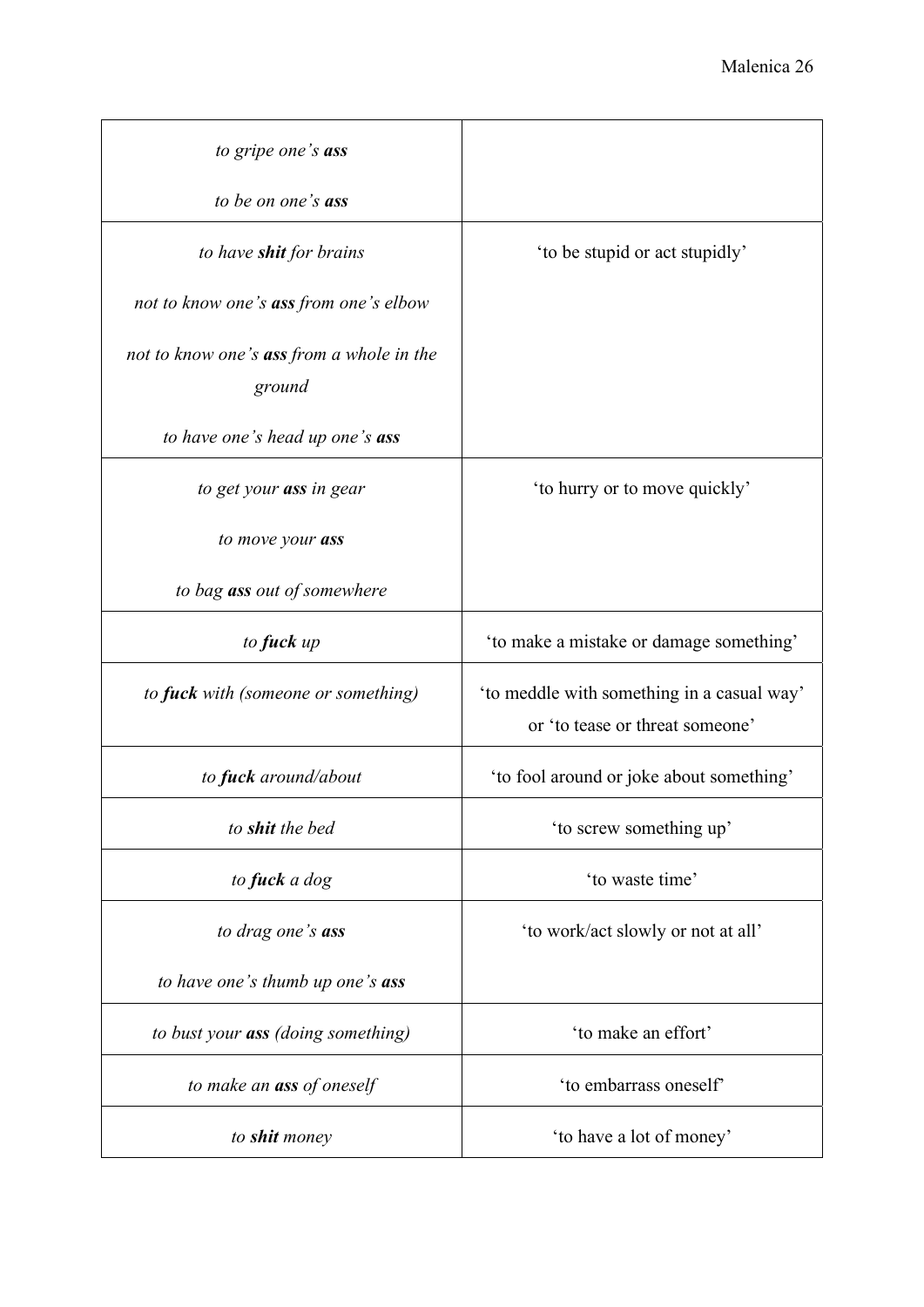| to shoot the <b>shit</b>                      | 'to chat casually or to gossip'                                |
|-----------------------------------------------|----------------------------------------------------------------|
| to think one's shit doesn't stink             | 'to think that one is better than the others'                  |
| to kick someone's ass                         | 'to punish someone'                                            |
| to kiss someone's <b>ass</b>                  | 'to be nice to someone'                                        |
| to be on someone's ass                        | 'to pressure someone constantly'                               |
| to get off one's ass                          | 'to stop criticizing someone or telling<br>someone what to do' |
| to cover your ass                             | 'to protect yourself'                                          |
| to pull something out of one's ass            | 'to invent something'                                          |
| to get one's <b>shit</b> together             | 'to organize yourself'                                         |
| to lose one's <b>shit</b>                     | 'to become very upset or angry' or 'to display                 |
| to have a <b>shit</b> fit                     | extreme anger or frustration'                                  |
| to be up <b>shit</b> creek (without a paddle) | 'to be in a difficult situation'                               |
| to have/get ass in a sling                    |                                                                |
| to cut the shit                               | 'to stop saying meaningless things or to                       |
|                                               | mention the final result'                                      |
| to scare the <b>shit</b> out of somebody      | 'to frighten somebody very much'                               |
| to take <b>shit</b> from someone              | 'to let someone treat you badly'                               |
| to pull shit                                  | 'to do something nasty or annoying'                            |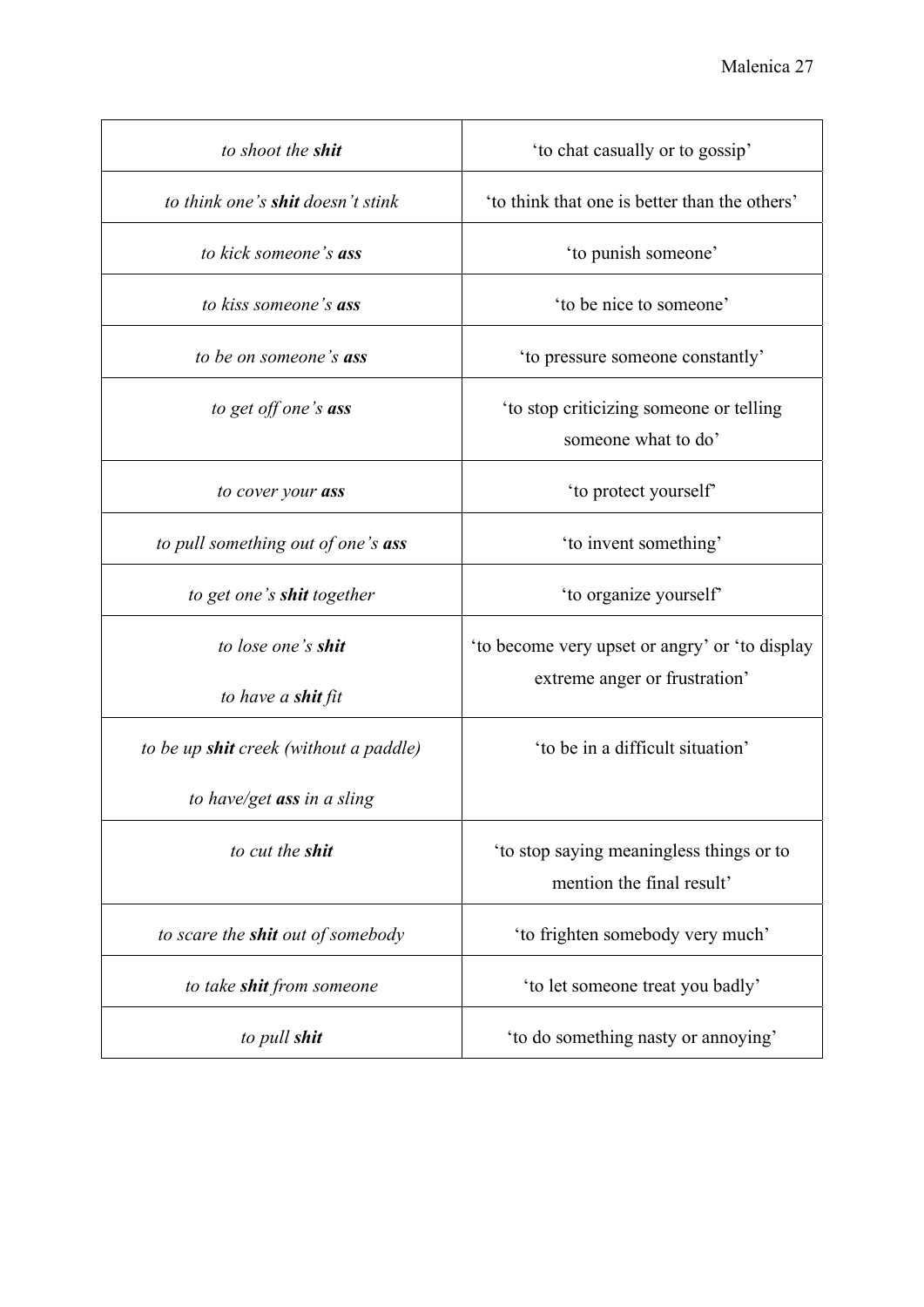## **Table 8**

## *Russian PUs classified as phraseological nominations (verb)*

| <b>RUSSIAN PHRASEOLOGICAL</b><br><b>NOMINATIONS (VERB) WITH A</b><br><b>SWEAR WORD</b> | <b>MEANING</b>                        |
|----------------------------------------------------------------------------------------|---------------------------------------|
| na hui poslat'/posylat'                                                                | 'to refuse, kick someone out or end a |
| (на хуй послать/посылать)                                                              | relationship'                         |
| pokazat' hui                                                                           | 'to refuse'                           |
| (показать $xy\ddot{u}$ )                                                               |                                       |
| na huiu videt'/uvidet'                                                                 |                                       |
| (на хую видеть/увидеть)                                                                |                                       |
| sosat' hui                                                                             | 'to do nothing'                       |
| (cocam <sub>b</sub> xy <sub>u</sub> )                                                  |                                       |
| valjat' hui                                                                            |                                       |
| (валять хуй)                                                                           |                                       |
| chesat' hui                                                                            |                                       |
| $($ uecamb xy $\check{u}$ )                                                            |                                       |
| zabit'/polozhit' hui                                                                   | 'to ignore'                           |
| (забить/положить хуй)                                                                  |                                       |
| $\nu$ hui ne duet                                                                      |                                       |
| $(a x y \tilde{u}$ <i>he dyem</i> $)$                                                  |                                       |
| na <b>huiu</b> vertet'                                                                 |                                       |
| (на хую вертеть)                                                                       |                                       |
| hui pinat'                                                                             | 'to waste time'                       |
| (хуй пинать)                                                                           |                                       |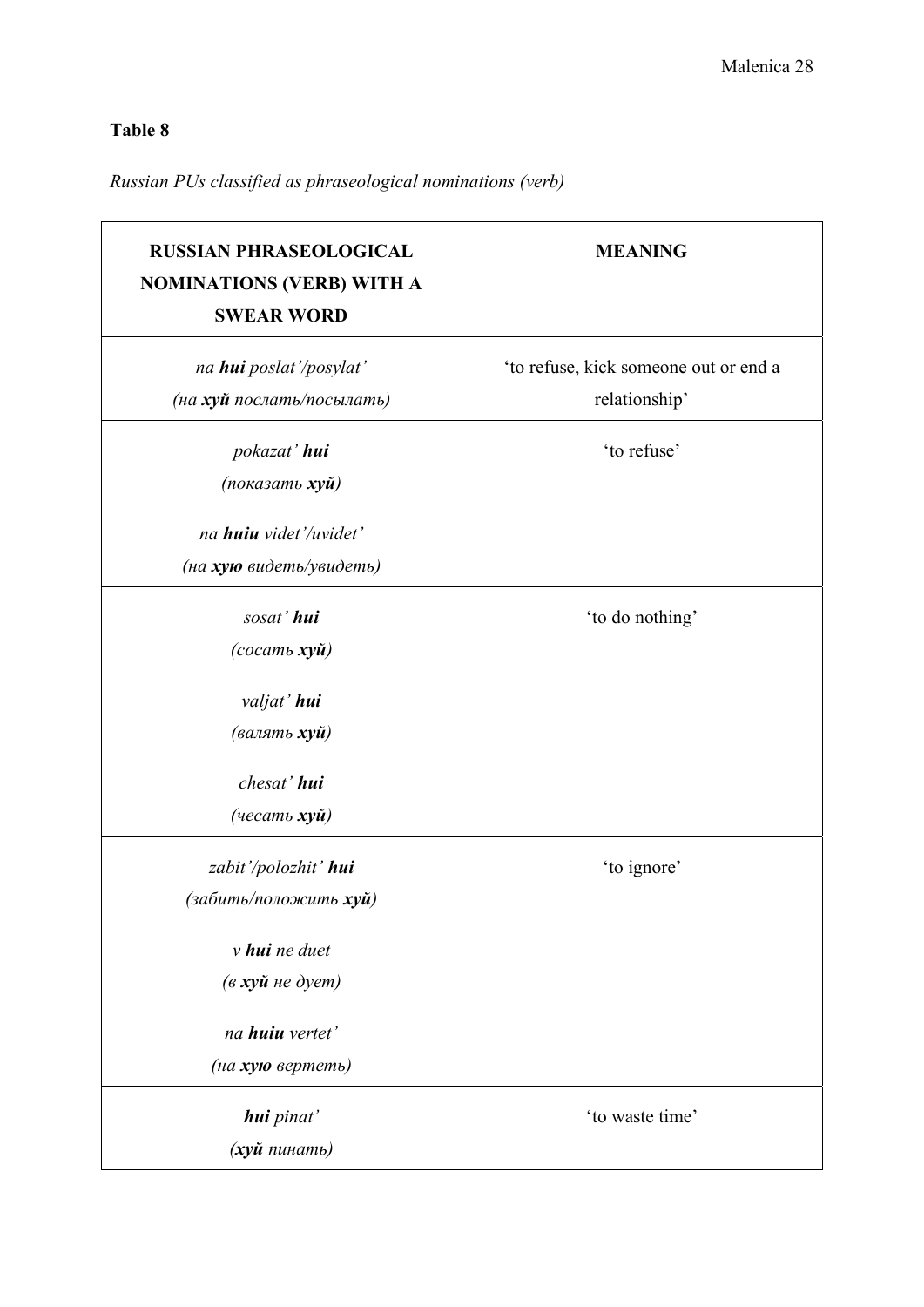| huiem grushi okolachivat'<br>(хуем груши околачивать)                 |                                      |
|-----------------------------------------------------------------------|--------------------------------------|
| kinut' cherez hui<br>(кинуть через <b>хуй</b> )                       | 'to trick or fool someone'           |
| na <b>hui</b> nitki motat'<br>(на <b>хуй</b> нитки мотать)            |                                      |
| na <b>hui</b> soli nasypat'<br>(на хуй соли насыпать)                 |                                      |
| veshat' lapshu na hui<br>(вешать лапшу на <b>хуй</b> )                |                                      |
| naveshivat'/naveshat' hui<br>(навешивать/навешать хуй)                | 'to abuse or swear at'               |
| razdavat'/razdat' hui<br>(раздавать/раздать хуй)                      |                                      |
| obveshivat'/obveshat' huiami<br>(обвешивать/обвешать хуями)           |                                      |
| sest' na hui<br>(сесть на хуй)                                        | 'to fail or to be in a bad position' |
| sravnivat' hui s pal'cem<br>(сравнивать хуй с пальцем)                | 'to compare incommensurable things'  |
| hui s priborom na kogo polozhit'<br>(хуй с прибором на кого положить) | 'not to care'                        |
| tjanut' za hui<br>(тянуть за <b>хуй</b> )                             | 'to do something slowly'             |
| na huiu videt'                                                        | 'to decline or neglect something'    |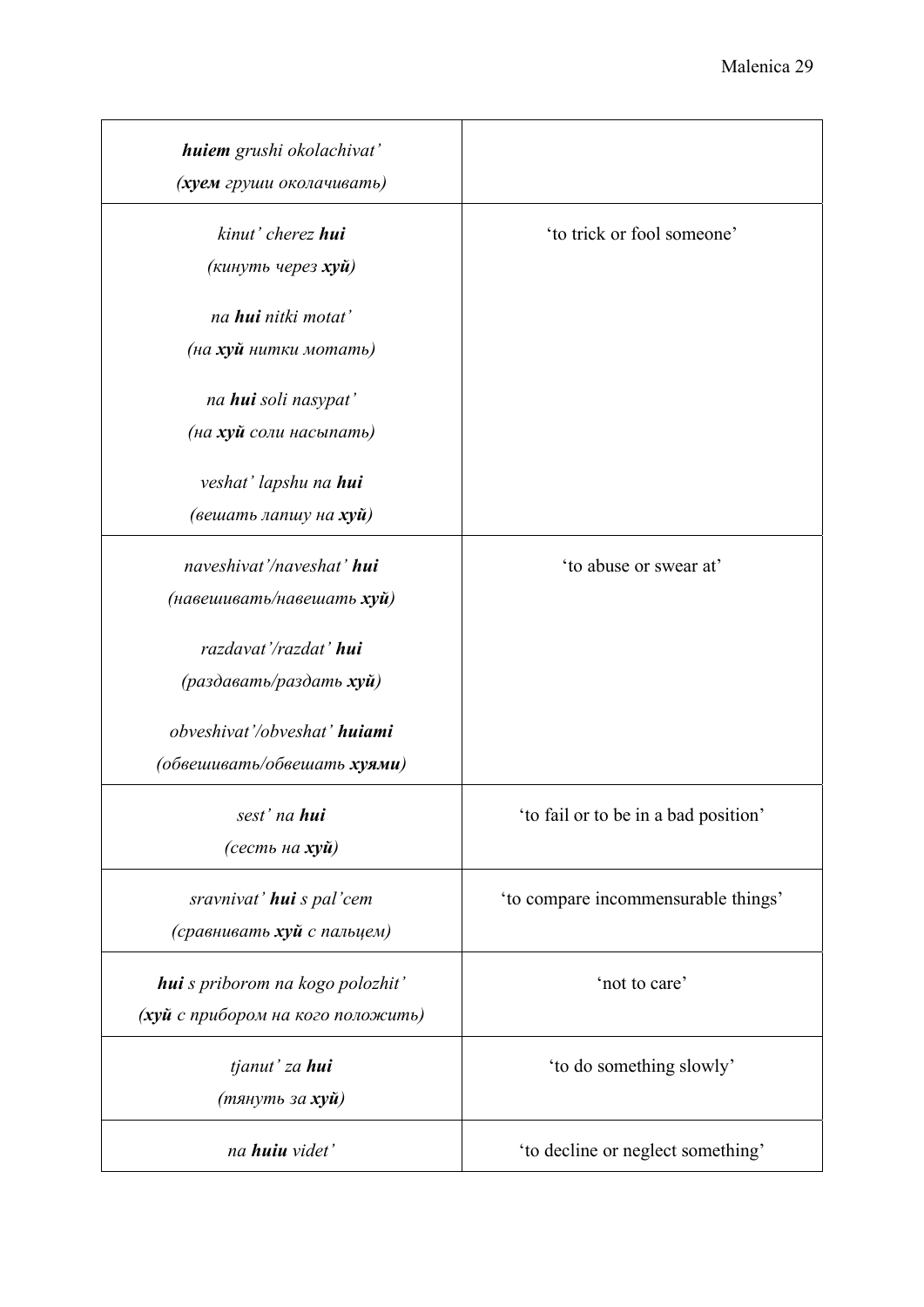| (на хую видеть)                                                                                                                                            |                                  |
|------------------------------------------------------------------------------------------------------------------------------------------------------------|----------------------------------|
| proglotit' hui<br>(проглотить <b>хуй</b> )                                                                                                                 | 'to be silent, not to talk much' |
| gryzt' hui<br>(грызть <b>хуй</b> )                                                                                                                         | 'to have a guilty conscience'    |
| povesit' hui<br>(повесить <b>хуй</b> )                                                                                                                     | 'to get discouraged or upset'    |
| zarubit' na <b>huiu</b><br>(зарубить на <b>хую</b> )                                                                                                       | 'to remember'                    |
| vzjat' <b>hui</b> pod myshku<br>(взять хуй под мышку)                                                                                                      | 'to get nothing'                 |
| vzjat' <b>hui</b> za shheku<br>(взять хуй за щеку)                                                                                                         | 'to stop talking'                |
| davat'/dat' pizdu<br>$(\partial a \alpha a m b / \partial a m b$ nusdy)<br>davat'/dat' po <b>pizde</b> meshalkoj<br>(давать/дать по <b>пизде</b> мешалкой) | 'to punish'                      |
| s huia/pizdy sorvat'sja<br>(с хуя/пизды сорваться)                                                                                                         | 'to appear suddenly'             |
| pizdoj nakryt'sja<br>(пиздой накрыться)                                                                                                                    | 'to be unsuccessful'             |
| dat'/vlomit' pizdy<br>(дать/вломить пизды)                                                                                                                 | 'to beat'                        |
| poluchit' pizdy<br>(получить пизды)                                                                                                                        | 'to get beaten'                  |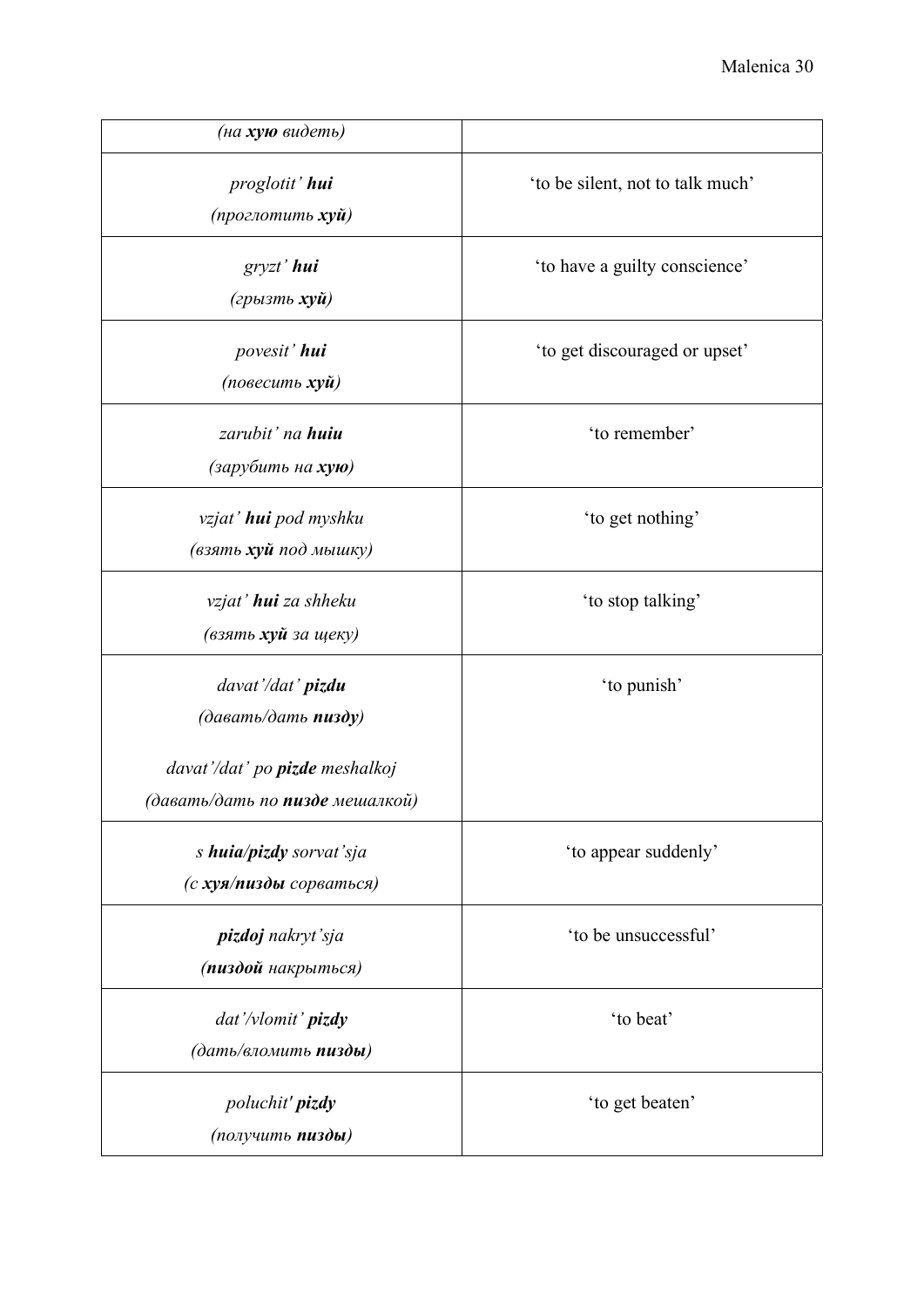| <b>hui</b> k nosu prikinut'<br>(хуй к носу прикинуть)              | 'to think something thoroughly'                                  |
|--------------------------------------------------------------------|------------------------------------------------------------------|
| brat' za <b>hui</b><br>(брать за <b>хуй</b> )                      | 'to influence'                                                   |
| celovat' v hui<br>(целовать в <b>хуй</b> )                         | 'to be nice to someone'                                          |
| vsrat'sja vo hui<br>(всраться во <b>хуй</b> )                      | 'to be useless'                                                  |
| klast' hui<br>(класть <b>хуй</b> )                                 | 'to despise'                                                     |
| <b>hui</b> ne stoit<br>$(x$ <i>y</i> $\tilde{u}$ <i>ne cmoum</i> ) | 'not to be in a mood for something or not to<br>have any desire' |
| pizdoj mel'knut'<br>(пиздой мелькнуть)                             | 'to pass quickly or disappear'                                   |
| smeshit' pizdu<br>(смешить <b>пизду</b> )                          | 'to joke around, talk nonsense'                                  |

As it can be observed from the Table 7 and Table 8 presented above, the majority of PUs found in both languages belongs to phraseological nominations functioning as verbs. To be precise, a total of 94 phraseological nominations functioning as verbs were found in both languages – 50 examples in English and 44 examples in Russian. As for their meanings, the majority of them have some negative connotations, for example: not to care, to be scared, to trick, to criticize, to screw up, to fool around, to refuse, to ignore etc. When it comes to English, swear words *fuck* and *shit* can be both used as verbs or as objects in the collected phraseological nominations. For example, in a PU *to shit a brick*, which means "to be scared", a swear word *shit* is used as a verb. However, in a PU *to shoot the shit*, which means "to chat casually or to gossip", a swear word *shit* is used as a noun which has negative connotations. As it can be observed, Russian swear words are mostly used together with verbs in order to form a phraseological nomination functioning as verb.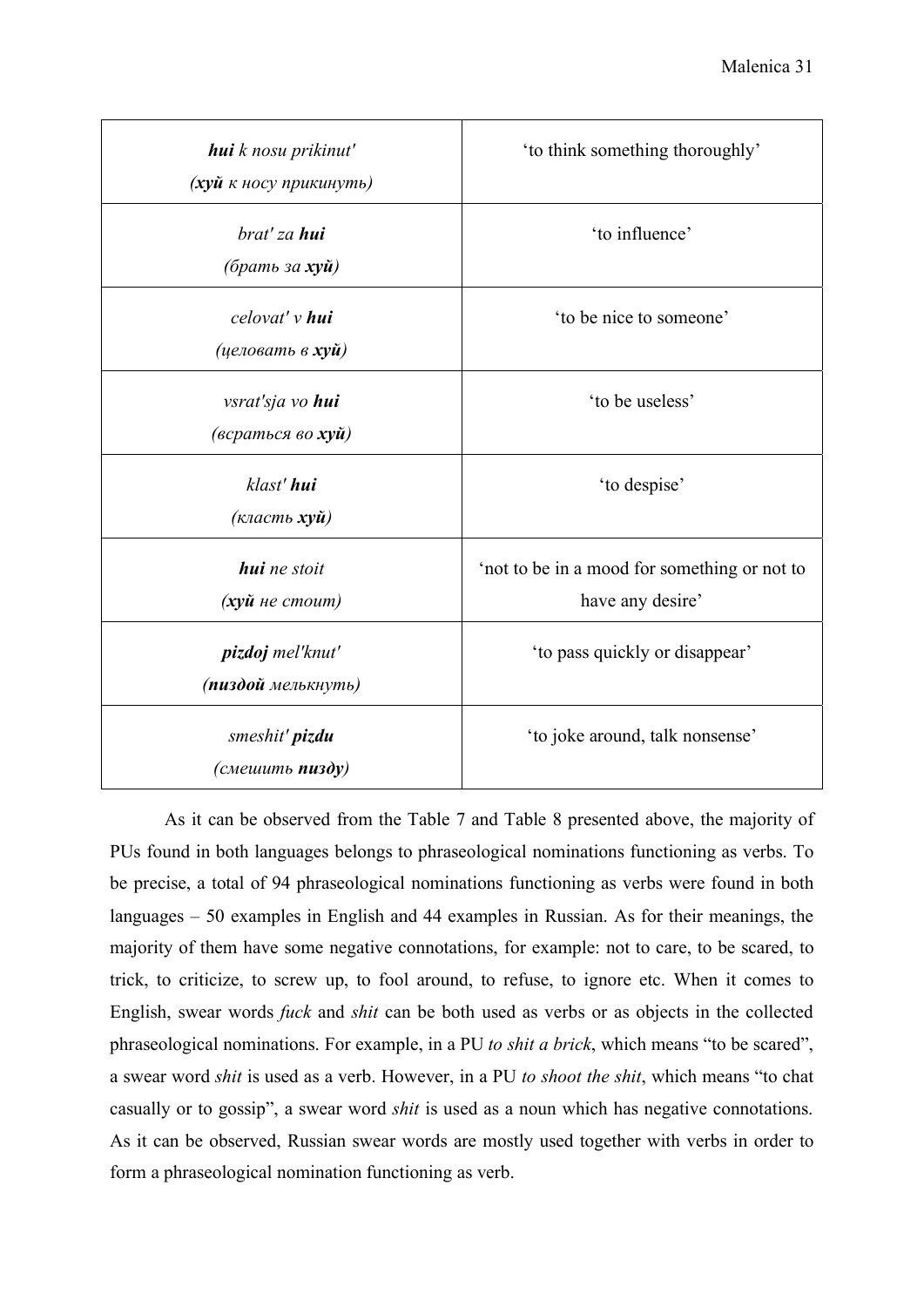### **6.1.2 Stereotyped comparisons**

As far as English language is concerned, the two types of stereotyped comparisons with the use of swear words are *(as)* as *fuck* and *(as)* as *shit/like shit*. These types are mostly used to express the intensity of something. Nevertheless, other stereotyped comparisons with the words *fuck*, *shit* and *ass* can also be found as it can be seen in the table below. When it comes to Russian language, only two quite similar examples were found with the swear word *pizda*.

### **Table 9**

| <b>ENGLISH STEREOTYPED</b><br><b>COMPARISONS WITH A</b><br><b>SWEAR WORD</b> | <b>MEANING</b> |
|------------------------------------------------------------------------------|----------------|
| (as) close as stink on <b>shit</b>                                           | 'very close'   |
| (as) <b>fucked</b> up as a football bat                                      | 'screwed up'   |
| (as) cold as a gold digger's <b>ass</b>                                      | 'very cold'    |
| (as) rare as rocking horse shit                                              | 'very rare'    |
| happy as a pig in <b>shit</b>                                                | 'very happy'   |

*English PUs classified as stereotyped comparisons* 

### **Table 10**

*Russian PUs classified as stereotyped comparisons* 

| <b>RUSSIAN STEREOTYPED</b> | <b>MEANING</b> |
|----------------------------|----------------|
| <b>COMPARISONS WITH A</b>  |                |
| <b>SWEAR WORD</b>          |                |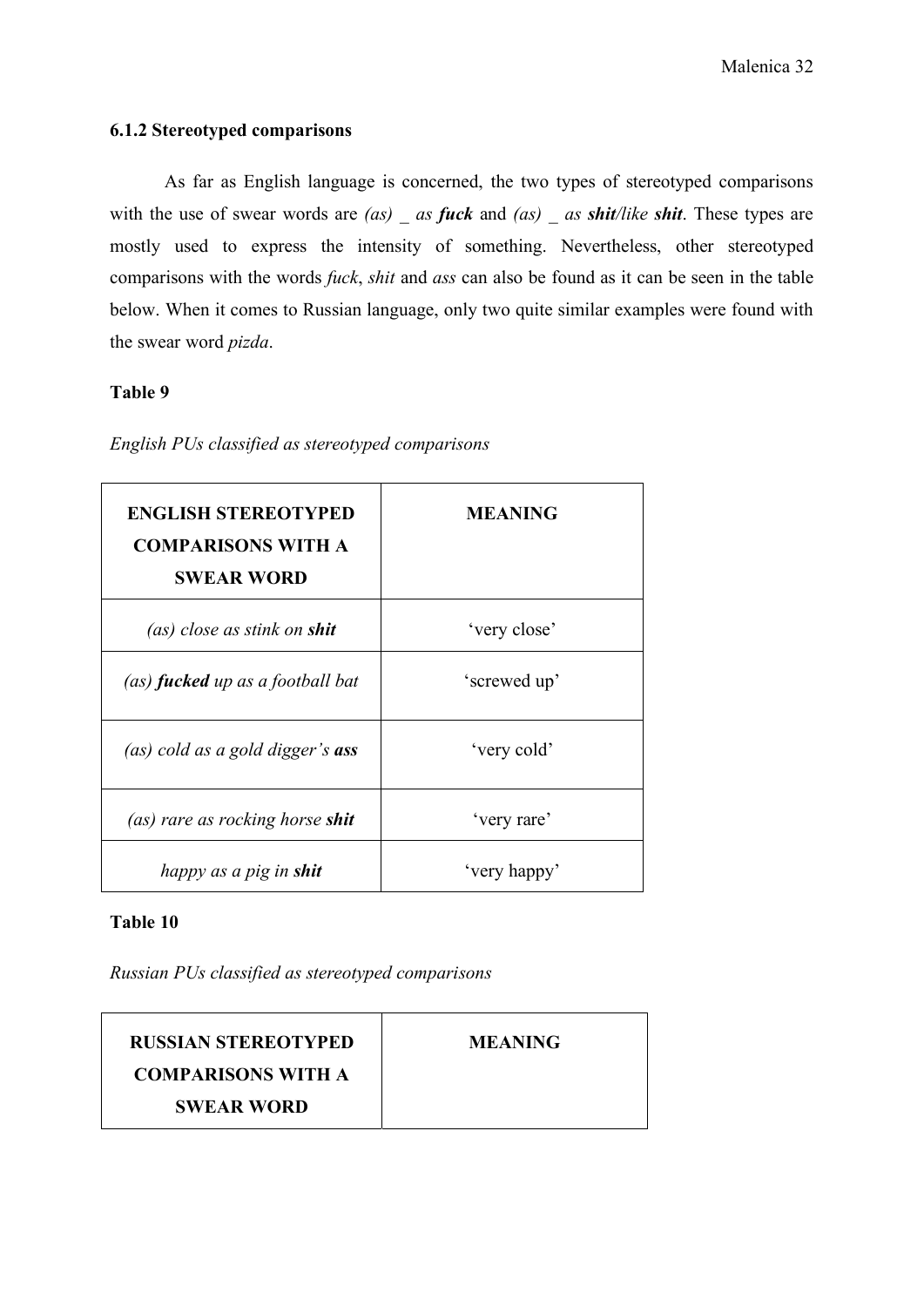| (nuzhno) kak <b>pizde</b> dvertsy<br>((нужно) как пизде дверцы)             | 'unwanted, unnecessary' |
|-----------------------------------------------------------------------------|-------------------------|
| (nuzhno) kak <b>pizde</b> budil'nik<br>((нужно) как <b>пизде</b> будильник) |                         |

As it can be seen from the tables presented above, a total of 7 examples of stereotyped comparisons was found in the collected corpus. In the theoretical part of the paper it was already explained that there are two types of stereotyped comparisons in English language. As it is stated in the Table 9, all 5 collected examples of stereotyped comparisons belong to the first type which is *(as) + adjective + as + noun phrase*. Additionally, in four examples swear words have been used as a part of a noun phrase. That is to say, there is only one example in which swear word has been used as an adjective and the meaning of that PU has some negative connotations. As for the meaning of others, it is mostly neutral. When it comes to Russian, 2 quite similar examples of stereotyped comparisons found are actually used ironically. To be more precise, these PUs compare the necessity of door or alarm clock to a swear word *pizda*.

### **6.1.3 Proverbs**

As it has already been mentioned in the theoretical part of this diploma thesis, proverbs are catchy and easily recognized due to a number of stylistic features such as alliteration, rhyme, assonance as well as syntactic devices such as repetition and parallelism. Even though many proverbs were found in Russian language, there was only one example of it found in English. The examples found are presented in the tables below.

### **Table 11**

| <b>ENGLISH PROVERB WITH A SWEAR</b><br>WORD | <b>MEANING</b>                                                                      |
|---------------------------------------------|-------------------------------------------------------------------------------------|
| <b>Shit</b> or get off the pot!             | 'make up your mind; either do it or get out of<br>the way and let someone else try' |

*English PU classified as proverb*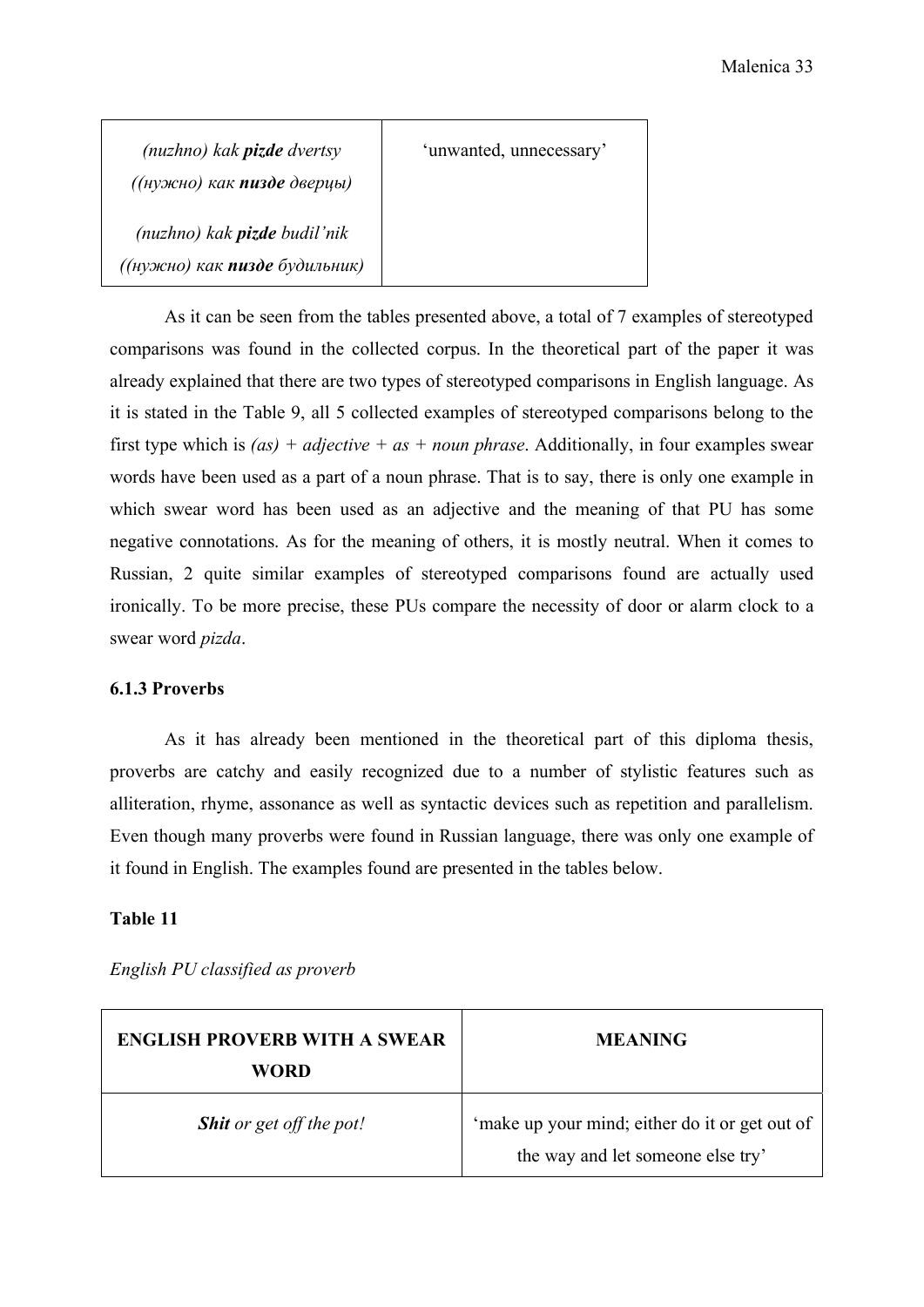### **Table 12**

## *Russian PUs classified as proverbs*

| <b>RUSSIAN PROVERBS WITH A SWEAR</b><br><b>WORD</b>                                                | <b>MEANING</b>                                                            |
|----------------------------------------------------------------------------------------------------|---------------------------------------------------------------------------|
| Vot i ves' <b>hui</b> do kopejki.<br>(Вот и весь хуй до копейки.)                                  | 'used when talking about the completion or<br>end of something'           |
| Koroche – slovo po slovu, <b>huiem</b> po stolu.<br>(Короче - слово по слову, хуем по столу.)      | 'used when referring to the development of a<br>conflict'                 |
| Lenivomu <b>huiu</b> i possat' rabota.<br>(Ленивому хую и поссать работа.)                         | 'used when someone is too lazy to do<br>anything'                         |
| Glaz ne <b>pizda</b> , promorgaet.<br>(Глаз не пизда, проморгает.)                                 | 'the damage is not permanent, it will pass'                               |
| Hui na hui menjat', tol'ko vremja terjat'.<br>(Хуй на хуй менять, только время<br>терять.)         | 'used when something is pointless and just<br>wasting time'               |
| Za takie rechi <b>hui</b> tebe na plechi.<br>(За такие речи хуй тебе на плечи.)                    | 'used when someone is talking nonsense'                                   |
| Hui i pizda iz odnogo gnezda.<br>(Хуй и пизда из одного гнезда.)                                   | 'used when something does not make a<br>difference'                       |
| Shto <b>hui</b> v lob, shto <b>huiem</b> po lbu.<br>(Что хүй в лоб, что хүем по лбу.)              | 'used when someone does not care'                                         |
| Kto mnogo <b>pizdit'</b> , malo zhivjot <sup>1</sup> .<br>(Кто много <b>пиздить</b> , мало живет.) | 'used as a warning that talkativeness<br>sometimes leads to a sad ending' |
| Hotet'/Zahotet' i rybku s"est', i na hui sest'.                                                    | 'to seek to have two things which are                                     |

<sup>1</sup> In this proverb, the verb *pizdit'* was used which is derived from a Russian swear word *pizda*.

 $\overline{\phantom{a}}$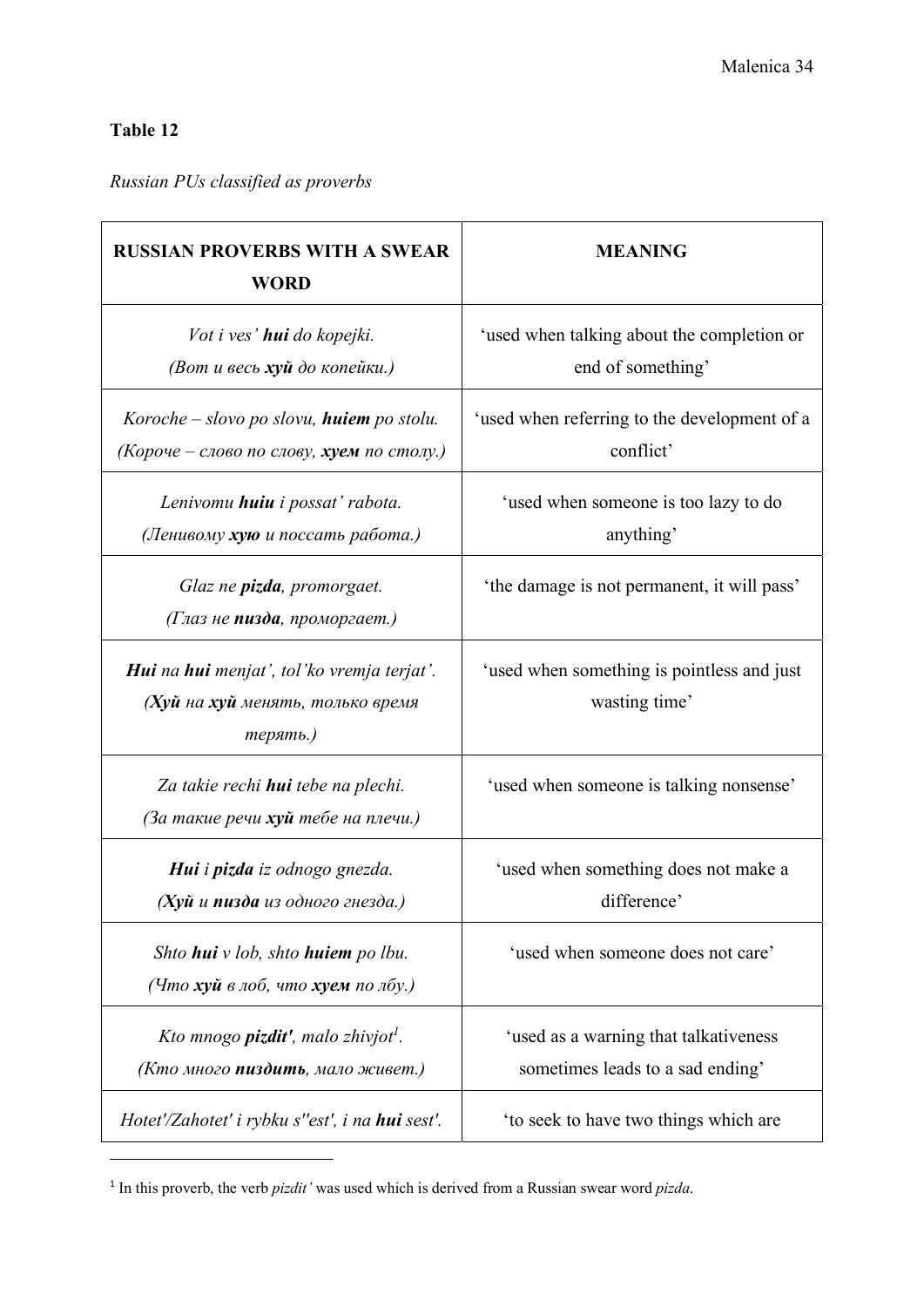| (Хотеть/Захотеть и рыбку съесть, и на                                               | mutually incompatible; to have the                                                                                                                          |
|-------------------------------------------------------------------------------------|-------------------------------------------------------------------------------------------------------------------------------------------------------------|
| $x\gamma\tilde{u}$ cecm <sub>b.</sub> )                                             | impossible'                                                                                                                                                 |
| <i>Vyshe huia ne prygnesh'.</i><br>(Выше хуя не прыгнешь.)                          | 'meaningless attempts to do something that is<br>impossible' or it can also be translated by<br>using English proverb 'A man can do no<br>more than he can' |
| Heresu butylku ili <b>huiem</b> po zatylku.<br>(Хересу бутылку или хуем по затылку) | 'all or nothing'                                                                                                                                            |

A total of 13 phraseological units functioning as proverbs was found in both languages. As stated by Mieder (2014), scatological terms can also be used in proverbs; however, they do not retain their literal meaning but are rather used to refer to something unpleasant (Mieder, 2014). From the Table 11 it can be observed that only one example of a PU with a swear word functioning as proverb was found in English. According to Manser (2007) and Mieder (2014), a PU *shit or get off the pot* is regarded as a proverb that expresses the meaning "either do something or get out of the way and let someone else try". As far as Russian is concerned, 12 PUs functioning as proverbs were found. As stated by Ahmetova (2000), the PUs presented in the Table 12 are regarded as Russian folk proverbs and sayings (Ahmetova, 2000). In the majority of the presented examples, swear words have been used as nouns. However, in one example a verb *pizdit'*, which is derived from a swear word *pizda*, has been used. From the Table 12 presented above it can be concluded that Russian language and phraseology have greater tendency to create various proverbs with the use of the most common Russian swear words.

### **6.1.4 Routine formulae**

It has already been mentioned that Roos divides routine formulae into social formulae, gambits and expressive formulae (Fiedler, 2007). Out of these three, the most important one for this diploma thesis is the last one – expressive. Several examples of expressive formulae with the word *fuck* can be found in English. For example, *what the fuck* is used to show that you are angry or that you cannot believe something (Oxford Learner's Dictionary, n.d.). Furthermore, *fuck me* is used as an exclamation which expresses surprise. In addition, *fuck you/them/it* are all used as exclamations which express anger or contempt that is directed at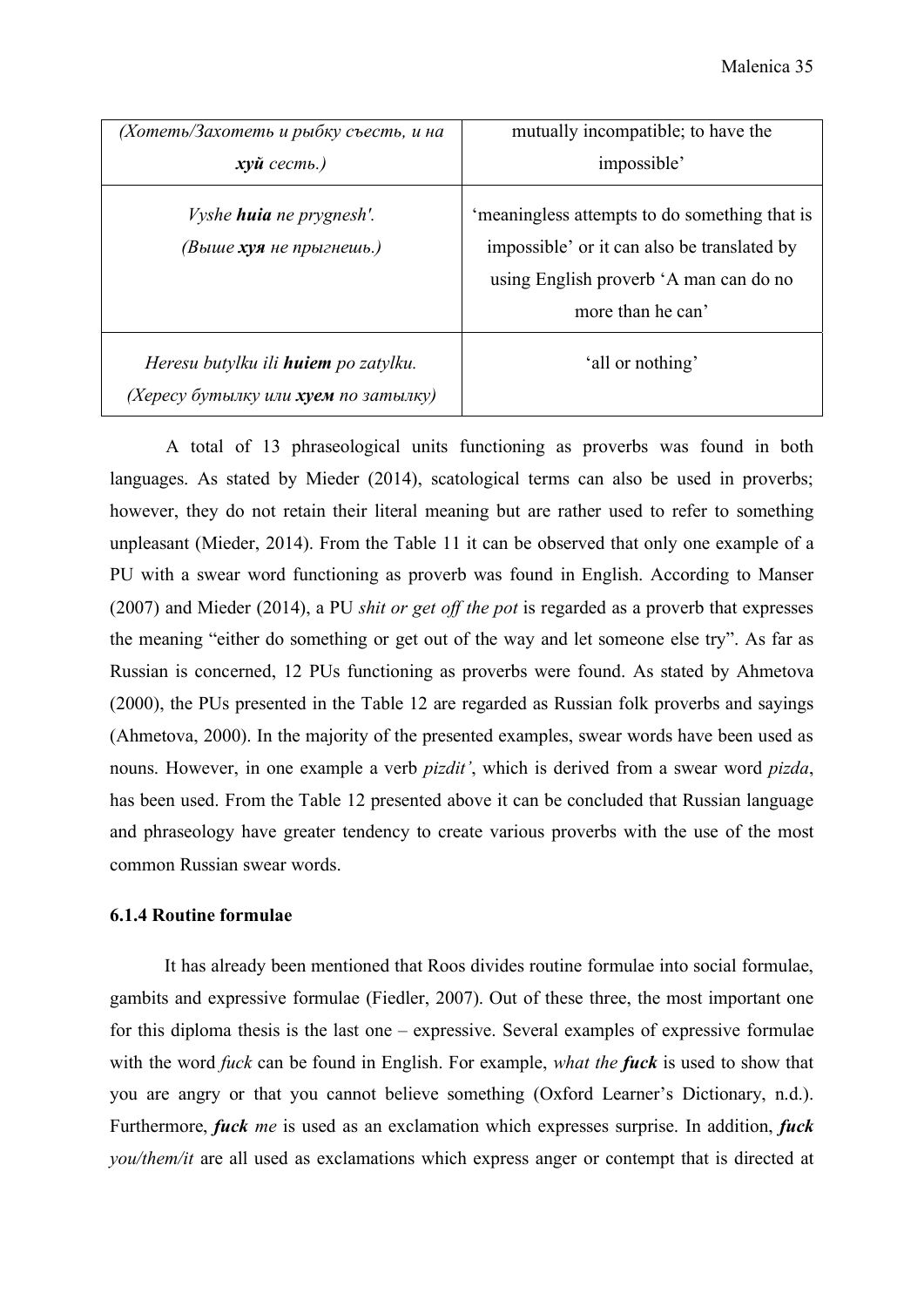someone. Moreover, *fuck a duck* is an expression of anger or frustration, whereas *fuck off* and *go fuck yourself* are used to show that you are very angry with someone (The Free Dictionary, n.d.). As far as Russian language is concerned, several expressive routine formulae with swear words *hui* and *pizda* can also be found. The most common one is *idti na hui* (*идти на хуй*) which can be translated in English as 'fuck you' or 'go fuck yourself'. Another frequently used one is *hui s kem/chem* (*хуй с кем/чем*) which can be used in a similar context. Moreover, *v pizdu* ( $\theta$  *nusdy*) is used with the meaning 'go to hell'.

### **6.1.5 Rhyming slang**

As it has already been explained, rhyming slang is a highly distinctive feature of Cockney language in which two quite unrelated words are being used in order to paraphrase the intended word. Taking into consideration that rhyming slang is a special feature of English language, several examples that can replace English swear words have been found and presented in the Table 13 below.

### **Table 13**

| <b>RHYMING SLANG</b>    | <b>ENGLISH SWEAR WORDS</b>            |
|-------------------------|---------------------------------------|
| Cattle Truck            | fuck                                  |
| Goose and Duck          |                                       |
| Eartha Kitt             | shit                                  |
| <b>Brad Pitt</b>        |                                       |
| <b>Brace and Bit</b>    |                                       |
| Top ten hit             |                                       |
| <b>Bottle and Glass</b> | $\textit{ass}$ (BrE $\textit{arse}$ ) |

*Rhyming slang used instead of English swear words* 

 From the Table 13 it can be seen that a total of 7 examples of rhyming slang has been found in the collected corpus. In addition, the table presents versions of Cockney rhyming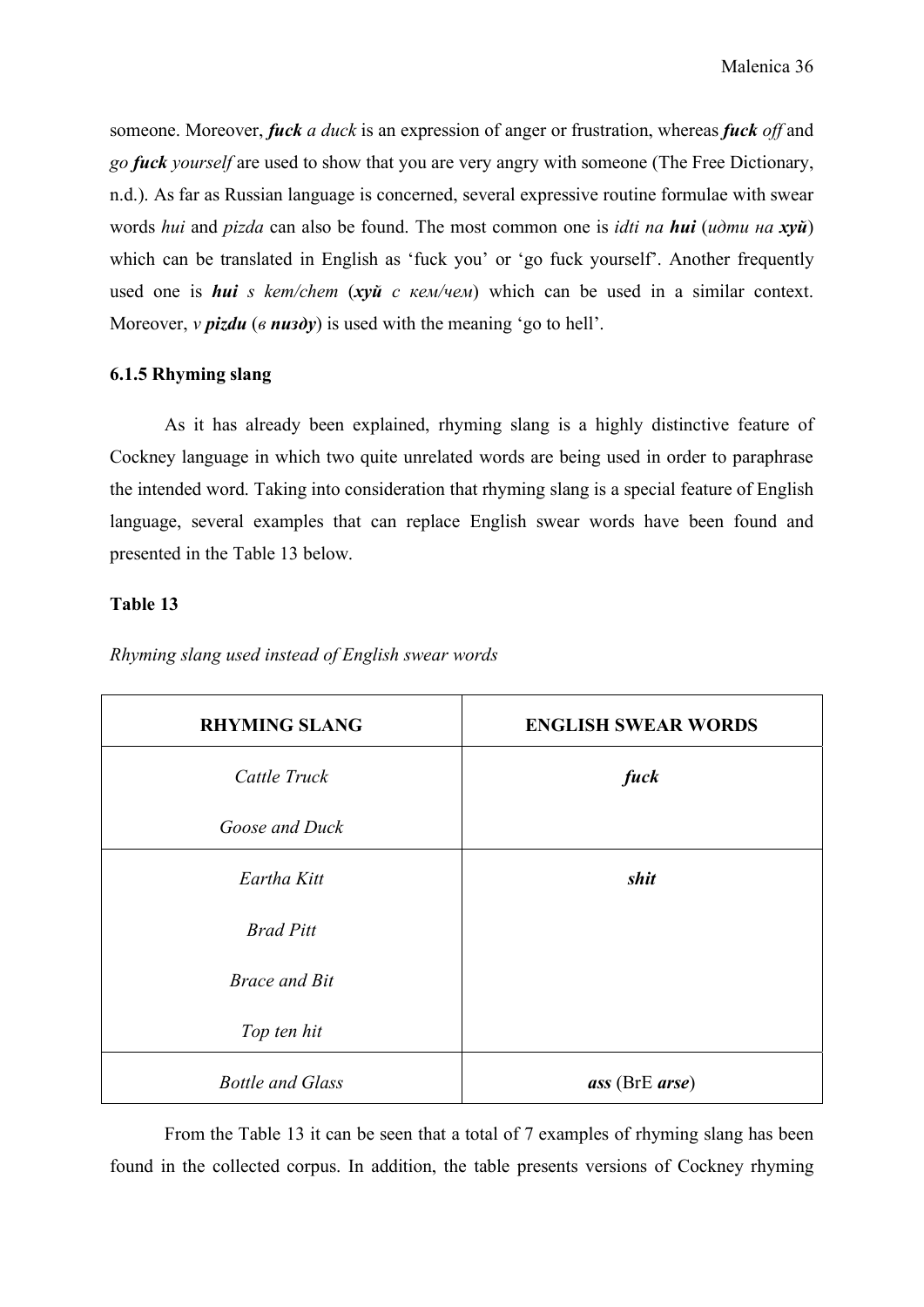slang that can be used instead of English swear words *fuck*, *shit* and *ass*. That is to say, these examples paraphrase and rhyme with the aforesaid swear words.

### **6.1.6 PUs containing proper names**

It has already been stated in the theoretical part of the thesis that a PU can also contain proper names. Even though it is not that common, a PU containing proper name can also be found with the use of swear words. However, only one example was found in English language with the swear word *shit*, whereas there was no example found in Russian.

### **Table 14**

### *English PU containing proper name*

| <b>PU CONTAINING PROPER NAME</b><br>WITH A SWEAR WORD | <b>MEANING</b>                                                              |
|-------------------------------------------------------|-----------------------------------------------------------------------------|
| No shit, Sherlock!                                    | 'used as a response to someone who is stating<br>something that is obvious' |

### **6.2 Modifications of PUs**

Different types of modification were already explained in the theoretical part of this diploma thesis. Nevertheless, the majority of examples found in both languages belong to substitution. In English, there are even two examples of expansion in which the swear word *shit* has been primarily used as an emphasizer.

### **6.2.1 Substitution**

### **Table 15**

*Substitution of English PUs* 

| <b>ENGLISH PU WITH A</b><br><b>SWEAR WORD</b> | <b>ORIGINAL ENGLISH PU</b>   | <b>MEANING</b>                |
|-----------------------------------------------|------------------------------|-------------------------------|
| for <b>fuck</b> 's sake                       | for God's/Christ's/goodness' | 'used to emphasize that it is |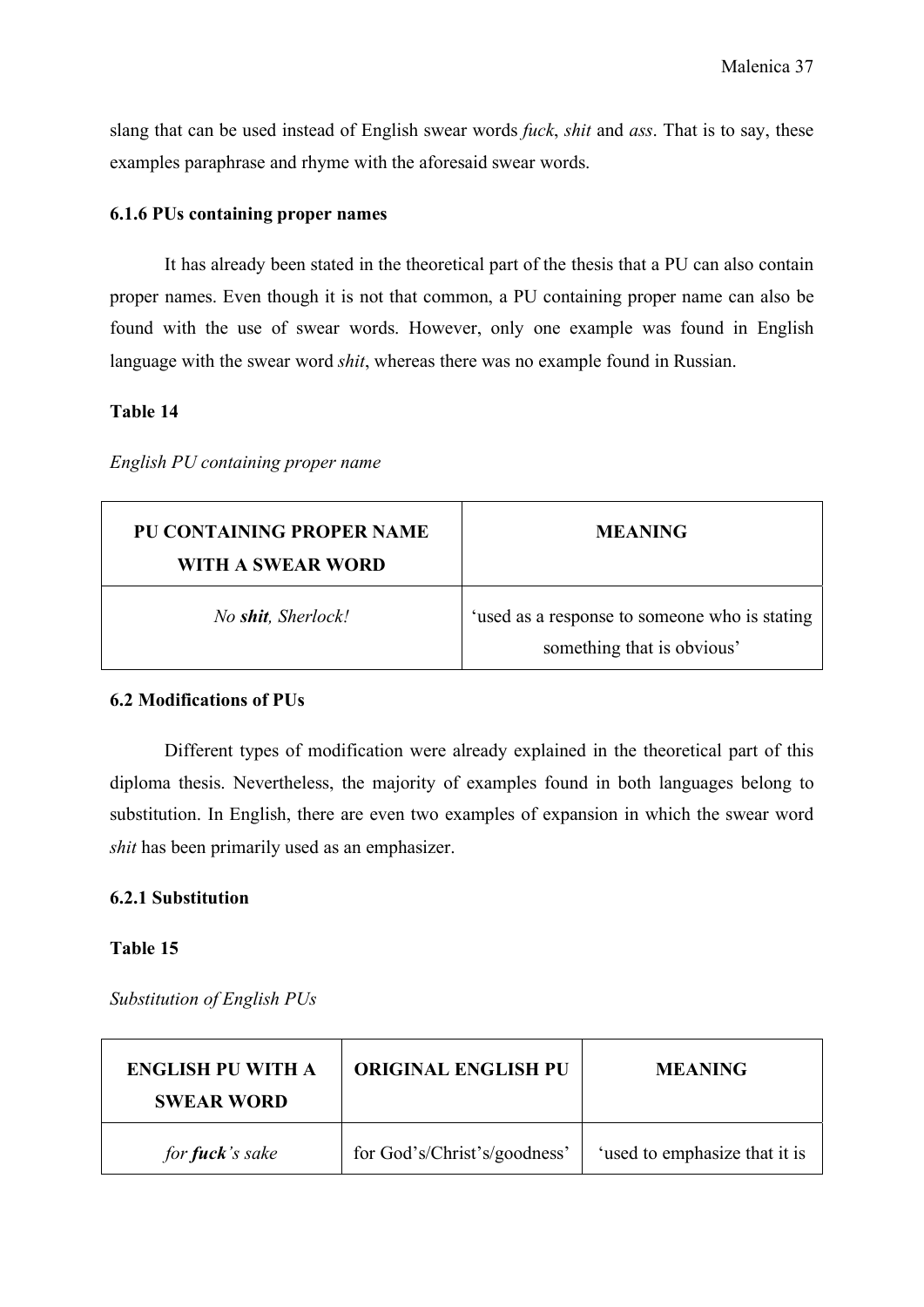|                                                          | sake                                         | important to do something or                                             |
|----------------------------------------------------------|----------------------------------------------|--------------------------------------------------------------------------|
|                                                          |                                              | when you are annoyed about<br>something'                                 |
| fuck knows                                               | God/goodness/Heaven knows                    | 'used to emphasize that you<br>do not know something'                    |
| (for) shits and giggles                                  | for kicks and giggles                        | 'for fun'                                                                |
| to get one's <b>shit</b> together                        | to get one's act together                    | 'to organize yourself'                                                   |
| to give someone the shits                                | to give someone a hard time                  | 'to criticize or annoy<br>someone'                                       |
| to lose one's <b>shit</b>                                | to lose one's head                           | 'to become very angry or<br>upset'                                       |
| to shoot the shit                                        | to shoot the breeze/bull                     | 'to chat casually or to gossip'                                          |
| to cut the <b>shit</b>                                   | to cut a long story short/the<br>cackle      | 'to stop saying meaningless<br>things or to mention the final<br>result' |
| to be up <b>shit</b> creek (without a<br><i>paddle</i> ) | to be up the creek (without a<br>paddle)     | 'to be in a difficult situation'                                         |
| to cover your ass                                        | to cover your back                           | 'to protect yourself'                                                    |
| a pain in the <b>ass</b>                                 | a pain in the neck                           | 'someone or something that<br>is very annoying'                          |
| don't let the door hit your ass<br>on the way out        | don't let the door hit you on<br>the way out | 'used when saying to<br>someone to leave quickly and<br>directly'        |

## **Table 16**

*Substitution of Russian PUs*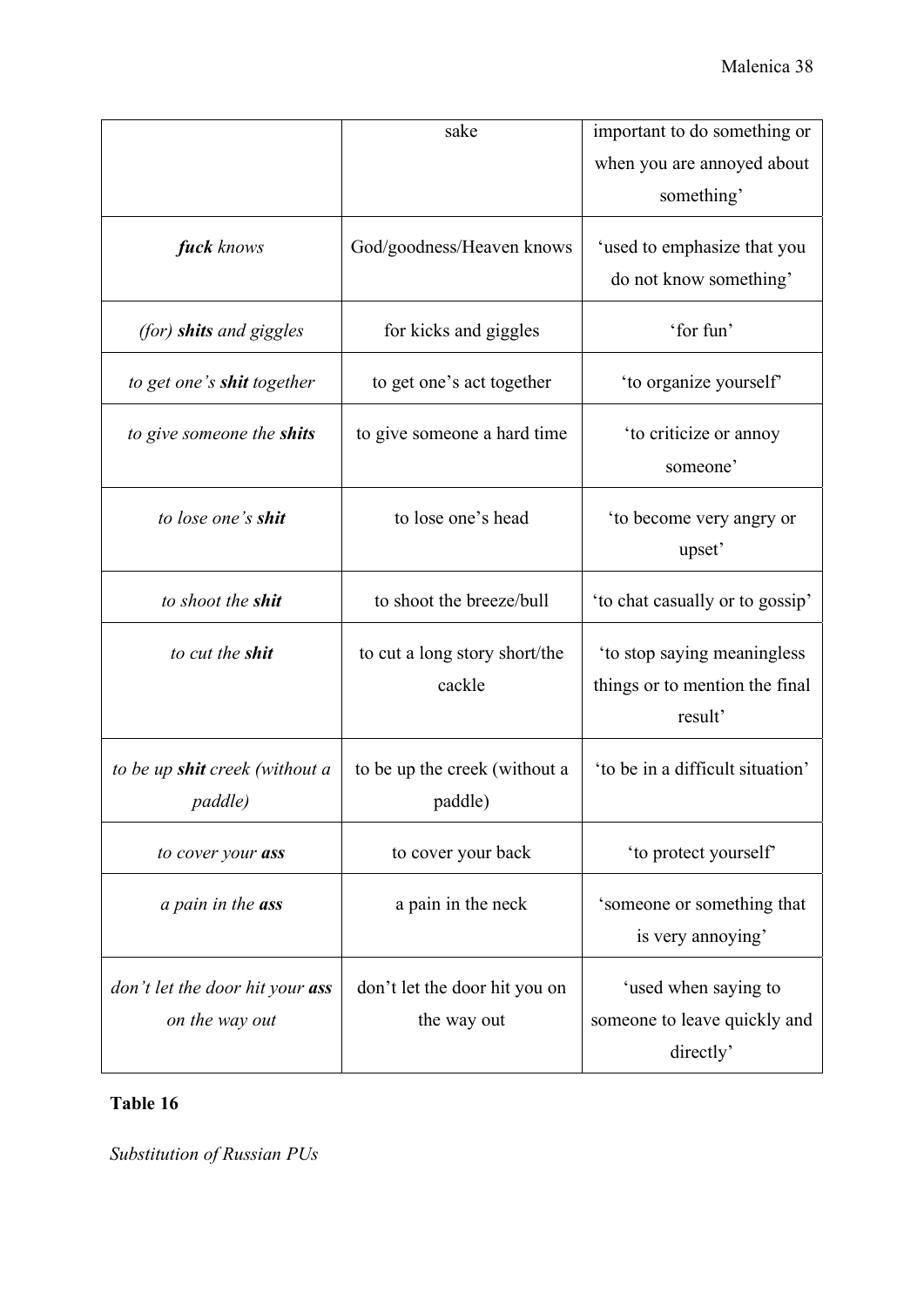| <b>RUSSIAN PU WITH A</b><br><b>SWEAR WORD</b>                              | <b>ORIGINAL RUSSIAN PU</b>                                                  | <b>MEANING</b>                                                    |
|----------------------------------------------------------------------------|-----------------------------------------------------------------------------|-------------------------------------------------------------------|
| <b>hui</b> znaet<br>( <b>хуй</b> знает)                                    | Bog znaet<br>(Бог знает)                                                    | 'used to emphasize that you<br>do not know something'             |
| povesit' hui<br>(повесить <b>хуй</b> )                                     | povesit' nos<br>(повесить нос)                                              | 'to get discouraged or upset'                                     |
| veshat' lapshu na <b>hui</b><br>(вешать лапшу на <b>хуй</b> )              | veshat' lapshu na ushi<br>(вешать лапшу на уши)                             | 'to try to fool someone'                                          |
| davat'/dat' <b>hui</b> na otsechenie<br>(давать/дать хуй на<br>отсечение)  | davat'/dat' golovu na<br>otsechenie<br>(давать/дать голову на<br>отсечение) | 'to be convinced of<br>something'                                 |
| zarubit' na <b>huiu</b><br>(зарубить на <b>хую</b> )                       | zarubit' na nosu<br>(зарубить на носу)                                      | 'to remember'                                                     |
| hui proglotit'<br>(хуй проглотить)                                         | jazyk proglotiť<br>(язык проглотить)                                        | 'to be silent, not to talk<br>much'                               |
| vyshe <b>huia</b> ne prygnesh'<br>(выше хуя не прыгнешь)                   | vyshe golovy ne prygnesh'<br>(выше головы не<br>прыгнешь)                   | 'meaningless attempts to<br>make something that is<br>impossible' |
| hui cena v bazarnyj den'<br>(хуй цена в базарный день)                     | grosh cena v bazarnyj den'<br>(грош цена в базарный<br>день)                | 'something that is<br>unimportant'                                |
| na chuzhom <b>huiu</b> v raj<br>vyehat'<br>(на чужом хую в рай<br>выехать) | na chuzhom gorbu v raj<br>vyehat'<br>(на чужом горбу в рай<br>выехать)      | 'to achieve something at<br>someone else's expense'               |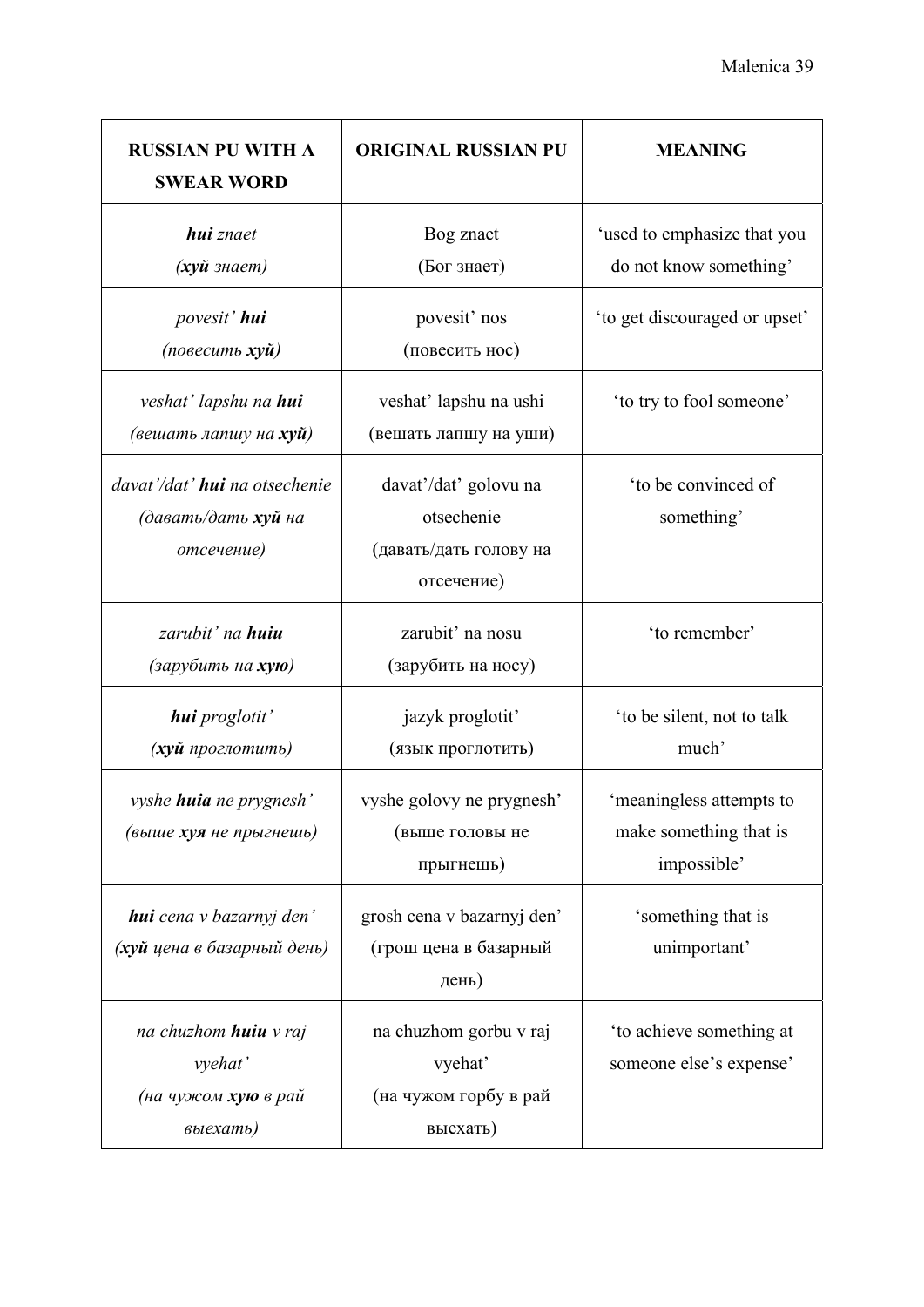| popast' kak <b>hui</b> vo<br>rukomojnik<br>(попасть как хуй во<br>рукомойник)           | popast' kak kur vo shhi<br>(попасть как кур во щи)                             | 'to find yourself in an<br>unpleasant situation'                                                 |
|-----------------------------------------------------------------------------------------|--------------------------------------------------------------------------------|--------------------------------------------------------------------------------------------------|
| s gul'kin hui<br>(с гулькин <b>хуй)</b>                                                 | s gul'kin nos<br>(с гулькин нос)                                               | 'small amount, lack of<br>something'                                                             |
| <i>i</i> rybku s''est', i na <b>hui</b> sest'<br>(и рыбку съесть, и на хуй<br>$cecmb$ ) | i rybku s"est", i v vodu ne<br>lezt'<br>(и рыбку съесть, и в воду не<br>лезть) | 'used when talking of one's<br>desire to get everything at<br>once (without taking the<br>risk)' |
| <b>hui</b> na postnom masle<br>(хуй на постном масле)                                   | chepuha na postnom masle<br>(чепуха на постном масле)                          | 'an unpleasant person or<br>someone who does not<br>deserve any attention'                       |
| $\nu$ hui ne duet<br>$(a$ <b>xyu</b> <i>He</i> dyem)                                    | v us ne duet<br>(в ус не дует)                                                 | 'to ignore or not to care about<br>something'                                                    |

When it comes to modifications of PUs, or more precisely substitution, it can be observed that a total of 26 examples in both languages was collected  $-12$  in English and 14 in Russian. As it can be observed from the Table 15, all three English swear words can be used in PUs in order to replace their elements. However, when it comes to Russian PUs, it can be seen from the Table 16 that only swear word *hui* has been used in substitution. That is to say, no example with the swear word *pizda* as a substitute was found. As for the meaning of the collected PUs in both languages, it remains the same, due to the fact that substitution does not affect it.

### **6.2.2 Expansion**

**Table 17** 

*Expansion of English PUs*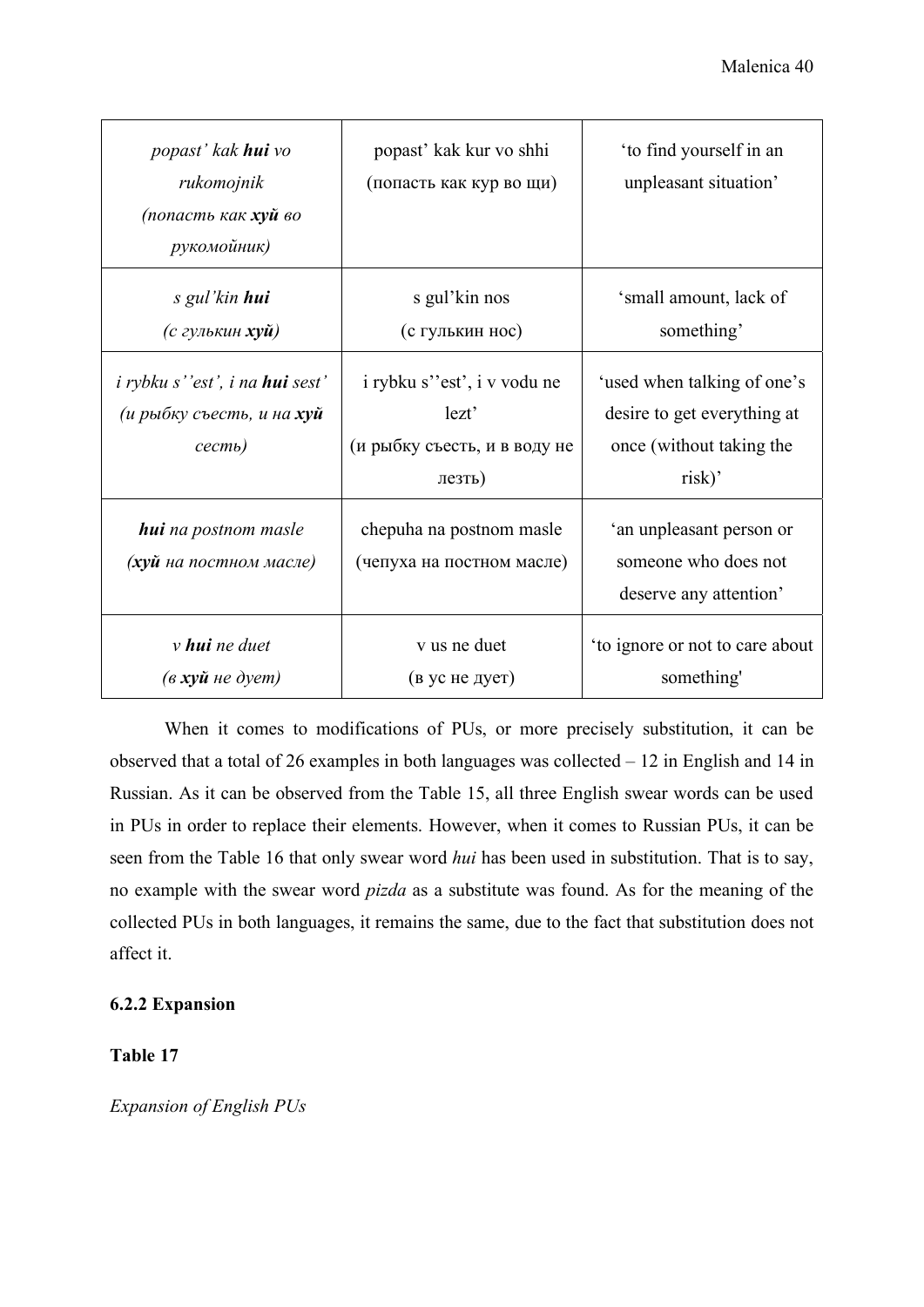| <b>ENGLISH PU WITH A</b><br><b>SWEAR WORD</b> | <b>ORIGINAL ENGLISH PU</b> | <b>MEANING</b>                                                  |
|-----------------------------------------------|----------------------------|-----------------------------------------------------------------|
| to bug the <b>shit</b> out of<br>someone      | to bug out                 | 'to annoy someone very<br>much'                                 |
| to be <b>shit</b> out of luck                 | to be out of luck          | 'not having the success or<br>good opportunities you<br>wanted' |

 Finally, from the Table 17 presented above it can be observed that only 2 examples of expansion were found in English language, whereas no example was found in Russian. In both examples, the swear word *shit* has been used in order to put an emphasis on what has been said. As it is the case with substitution, the meaning of both PUs remains the same.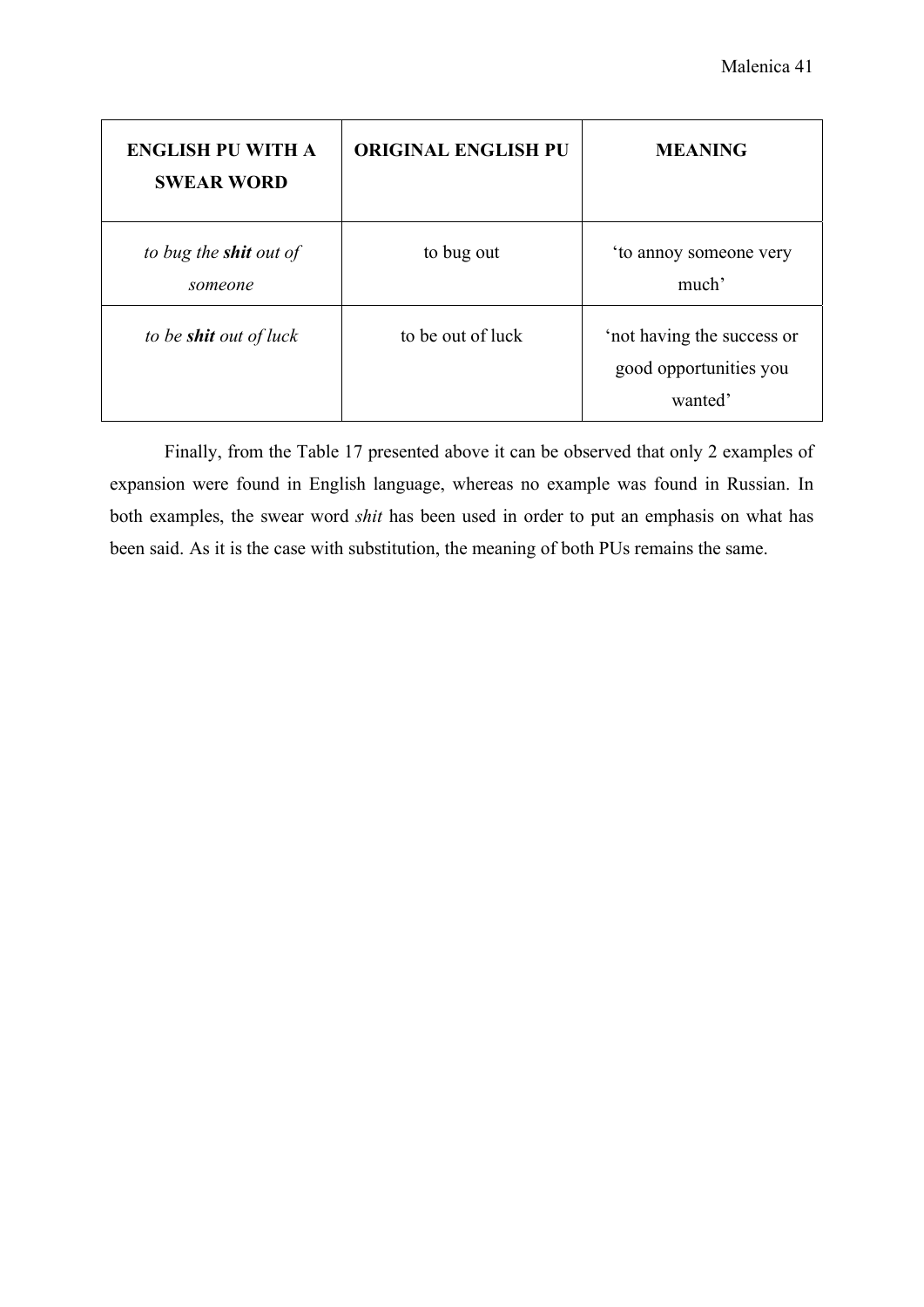### **7. Conclusion**

The main focus of this diploma thesis was on a relatively young linguistic discipline, also known as phraseology, and the part of language that has been neglected for many years – language of swearing. Although swear words have always been considered inappropriate and taboo, they are also the most powerful words a language possesses that can express both positive and negative emotions. That is to say, they are known to the speakers of every language and are, as a consequence, used on a daily basis. As a result, the main motive of this diploma thesis was to investigate how the most common English and Russian swear words can be used in phraseology. For the purpose of the analysis, the theoretical background of both phraseology and swear words has been presented in the first part of the diploma thesis in order to provide a clearer insight into the fields of analysis. The main goal of this diploma thesis was to present English and Russian phraseological units that contain the most common swear words, explain their meanings and classify them according to the classification presented by Fiedler (2007).

The collected corpus of English and Russian phraseological units that contain swear words was analyzed, explained and presented in the analysis of this diploma thesis. In this chapter the results of the analysis will be explained as well as shown in the figures presented below. The analysis was carried out on 198 phraseological units in total, out of which 93 of them belong to English language (see fig. 1), whereas the remaining 105 belong to Russian language (see fig. 2). For the purpose of the descriptive analysis, PUs were classified according to the conventional types presented by Fiedler whose work has been stated in the primary literature. As already mentioned, the conventional types that were found and classified in the analysis are: phraseological nominations, stereotyped comparisons, proverbs, routine formulae as well as two special types of PUs: rhyming slang and PUs with proper names. Furthermore, the analysis also included modifications of PUs also known as substitution and expansion. When it comes to English PUs, the results of the descriptive analysis are also presented in the Figure 1 below. That is to say, within the English corpus examples of 73 phraseological nominations were found. These examples involve 50 PUs functioning as verbs, 12 PUs functioning as adjectives, 6 PUs functioning as adverbs and 5 PUs functioning as nouns. In addition, 5 examples of stereotyped comparisons were found; nevertheless, 4 of them can also be marked as phraseological nominations functioning as adjectives. Moreover, 6 examples of routine formulae, which can also be classified as the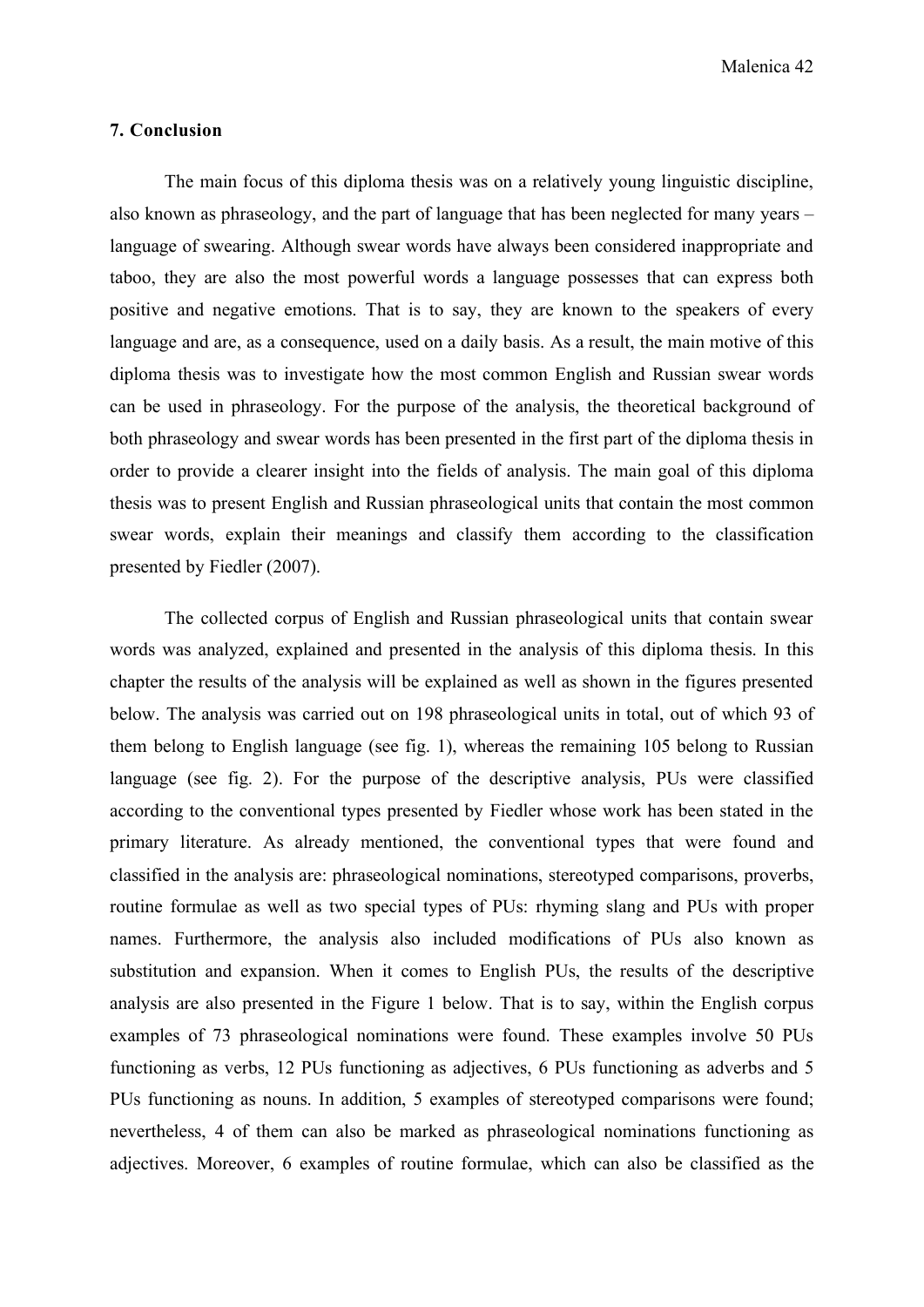expressive ones, were found. Furthermore, there was only one example found of a PU that can function as a proverb. When it comes to special types of PUs, 7 examples of rhyming slang, which can be used instead of the swear words *fuck*, *shit* and *ass*, were found. However, only one example of a PU with a proper name was collected. As far as Russian language is concerned, the collected and analyzed corpus of PUs is presented in the Figure 2 below. When it comes to phraseological nominations, 84 examples were found within the corpus. That is to say, these examples involve 44 PUs functioning as verbs, 28 PUs functioning as nouns, 9 PUs functioning as adjectives and 3 PUs functioning as adverbs. Interestingly enough, 12 PUs, which can function as proverbs, were found in Russian corpus. When it comes to stereotyped comparisons, only 2 examples were collected. In addition, 3 examples of Russian routine formulae were found. However, not even one example of special types of PUs was found in Russian language. As far as modifications of PUs are concerned, in each language 14 examples were found. In English, 12 of them involve substitution and 2 expansion, whereas in Russian, all 14 examples involve substitution.

When it comes to the number of occurrences, it is worth mentioning that the mostly used English swear word, out of these three, is *shit* which occurs in 42 PUs. Moreover, swear word *ass* occurs in 27 PUs, whereas *fuck* occurs in 24 of them. When it comes to Russian swear words, the word *hui* occurs in 84 PUs and *pizda* in only 22 of them. It should also be stated that in one proverb both Russian swear words occur. It can be concluded that out of these five common English and Russian swear words that were investigated and analyzed in this diploma thesis, *shit* and *hui* are the most frequently used ones; therefore they constitute many PUs.

To sum up, the corpus of 198 English and Russian phraseological units that contain swear words was analyzed in order to discover whether there indeed is a specific type of a PU that occurs more often than the other ones. From the collected data it can be concluded that the majority of PUs found in both languages can be classified as phraseological nominations. Interestingly enough, the majority of the phraseological nominations found function as verbs in both English and Russian. However, the only difference that occurs is that much more examples of phraseological nominations functioning as nouns were found in Russian corpus. When it comes to phraseological nominations functioning as verbs, adjectives and adverbs, the number of examples found is quite similar in both languages. The main difference that occurs when comparing the collected English and Russian PUs is the fact that Russian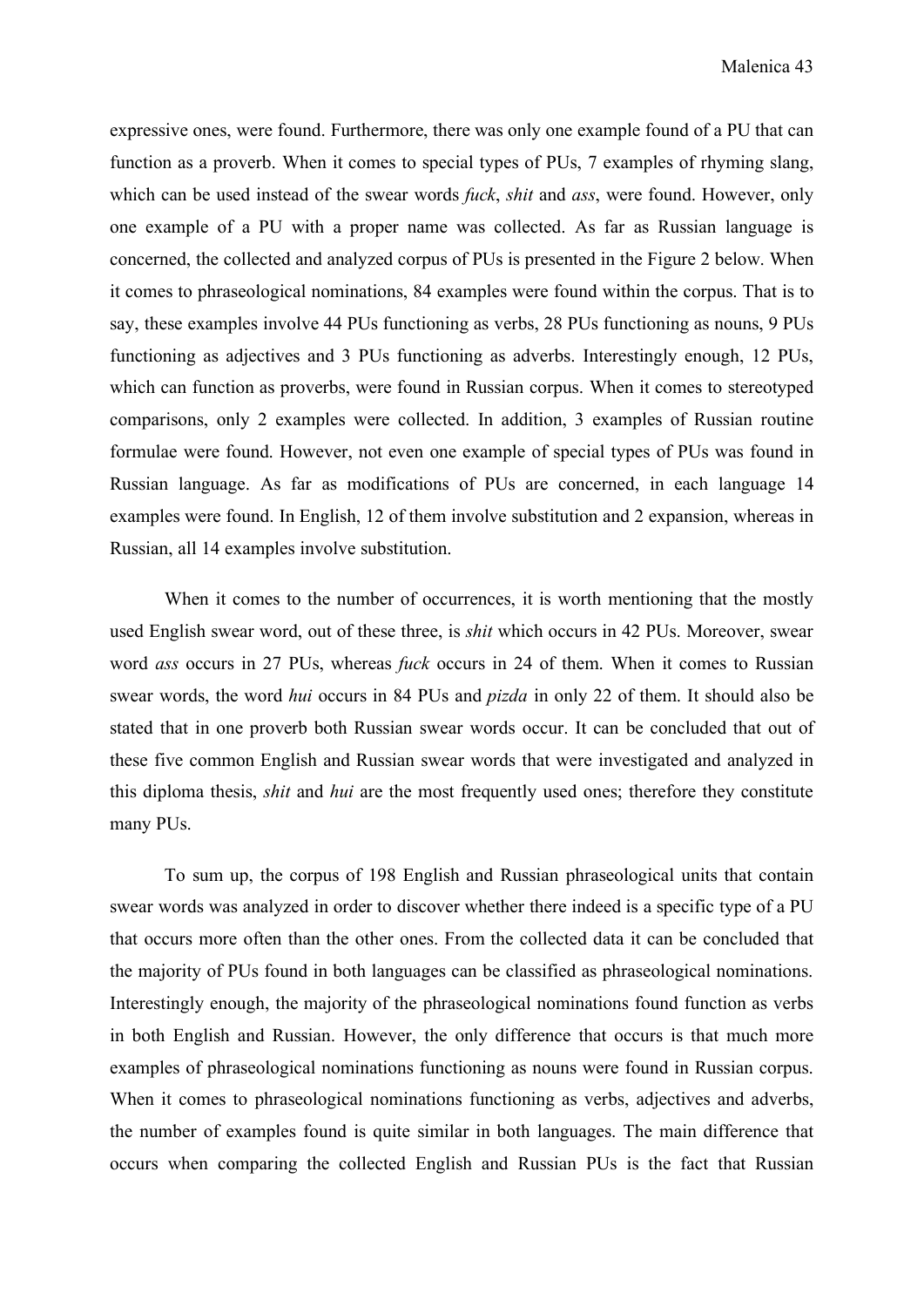language has a greater tendency to create various proverbs by using swear words. In addition, the new ones created are catchy due to a number of stylistic features used. When it comes to English language, from the collected data it can be concluded that English includes more PUs with swear words that can be classified as stereotyped comparisons and routine formulae. In addition, the figures offered below present the abovementioned results of the descriptive analysis and provide a clear insight into which types of PUs with swear words are more common in which language.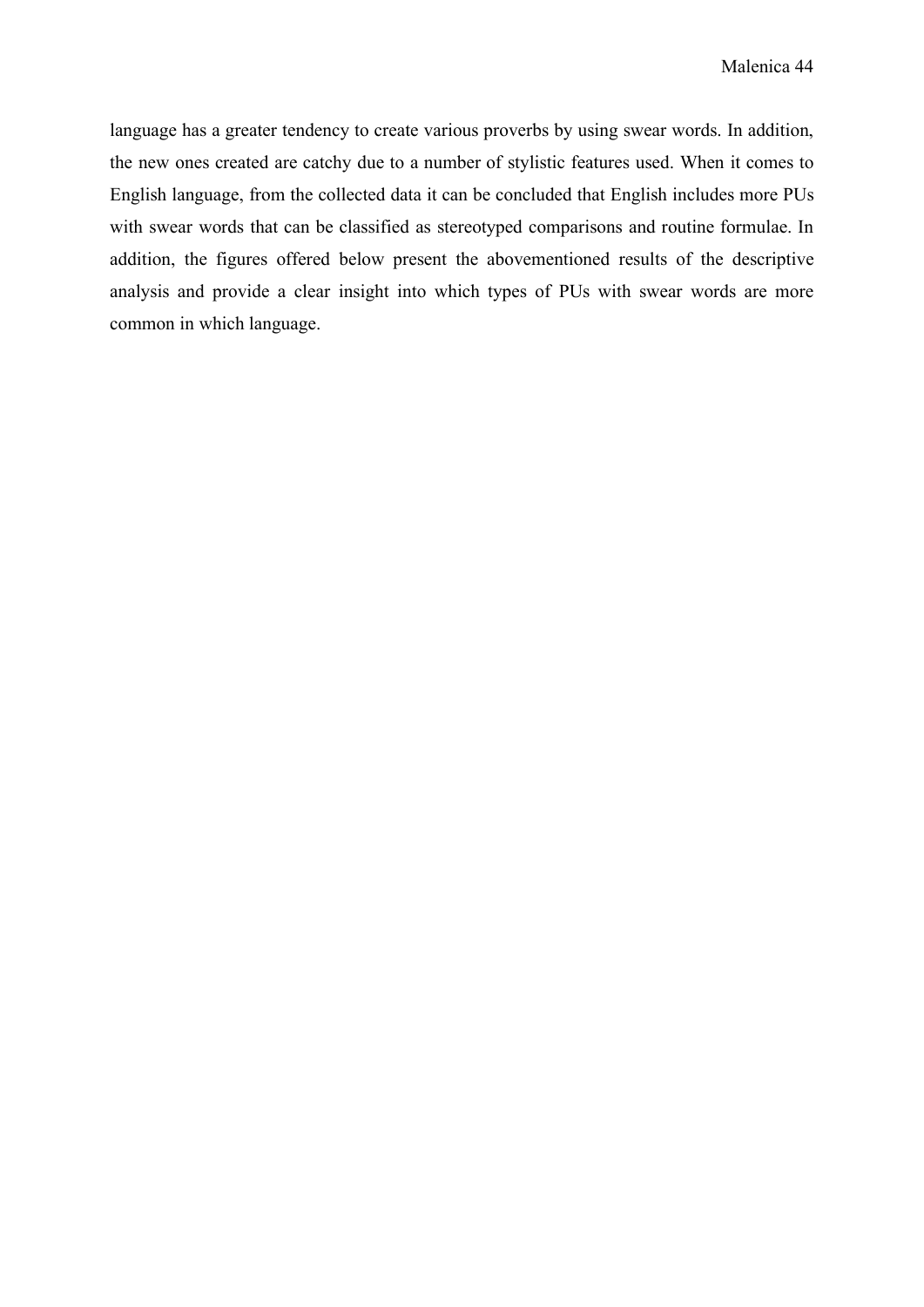### **Figure 1**





### **Figure 2**

*Russian PUs with swear words* 

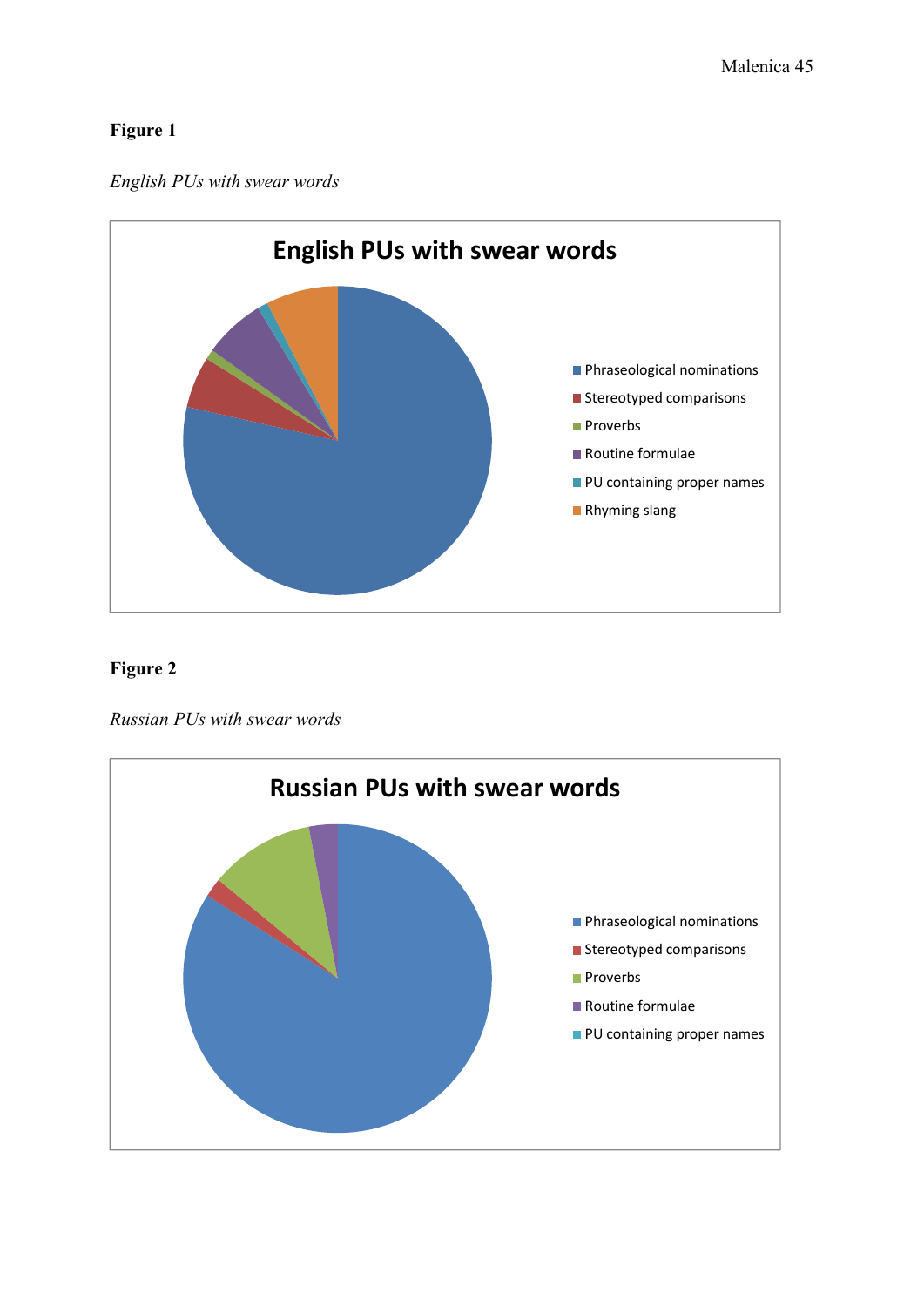#### **8. Works cited**

Ahmetova, T. (2000). *Russkij mat. Tolkovyj slovar'*. Kolokol-Press.

Allan (Ed.), K. (2019). *The Oxford Handbook of Taboo Words and Language*. Oxford University Press.

Allan, K., & Burridge, K. (2006). *Forbidden Words: Taboo and the Censoring of Language*. Cambridge University Press.

Andersson, L.G. & Trudgill, P. (1990). *Bad Language*. Penguin Books Ltd.

Beers Fagersten, K. (2012). *Who's Swearing Now? The Social Aspects of Conversational Swearing*. Cambridge Scholars Publishing.

Burke (Ed.), D. (2003). *The Slangman Guide to Dirty English*. Slangman Publishing.

Cowie, A. P., Mackin, R. & McCaig, I. R. (1983). *Oxford Dictionary of Current Idiomatic English*. Oxford University Press.

Dreizin, F., & Priestly, T. (1982). A Systematic Approach to Russian Obscene Language. *Russian Linguistics, 6*(2), 233-249

Fiedler, S. (2007*). English Phraseology*. Gunter Narr Verlag.

Hrnjak, A. (2017). *Frazeologija u rodnome okviru*. Knjigra.

Il'jasova, F. N. (1994). *Russkij mat*. Lada M.

Jay, T. (1992). *Cursing in America*. John Benjamins Publishing.

Kovalev, M. (2016). Law and (Verbal) Order: The Politics of Russian Obscene Language from Soviet Russia to the Present Day. *Zeitschrift Für Slavische Philologie, 72*(2), 323-347. Retrieved March 11, 2020, from www.jstor.org/stable/26583037

Ljung, M. (2011). *Swearing: A Cross-Cultural Linguistic Study*. Palgrave Macmillan.

Long, T. H. (1979). *Longman Dictionary of English Idioms.* Longman.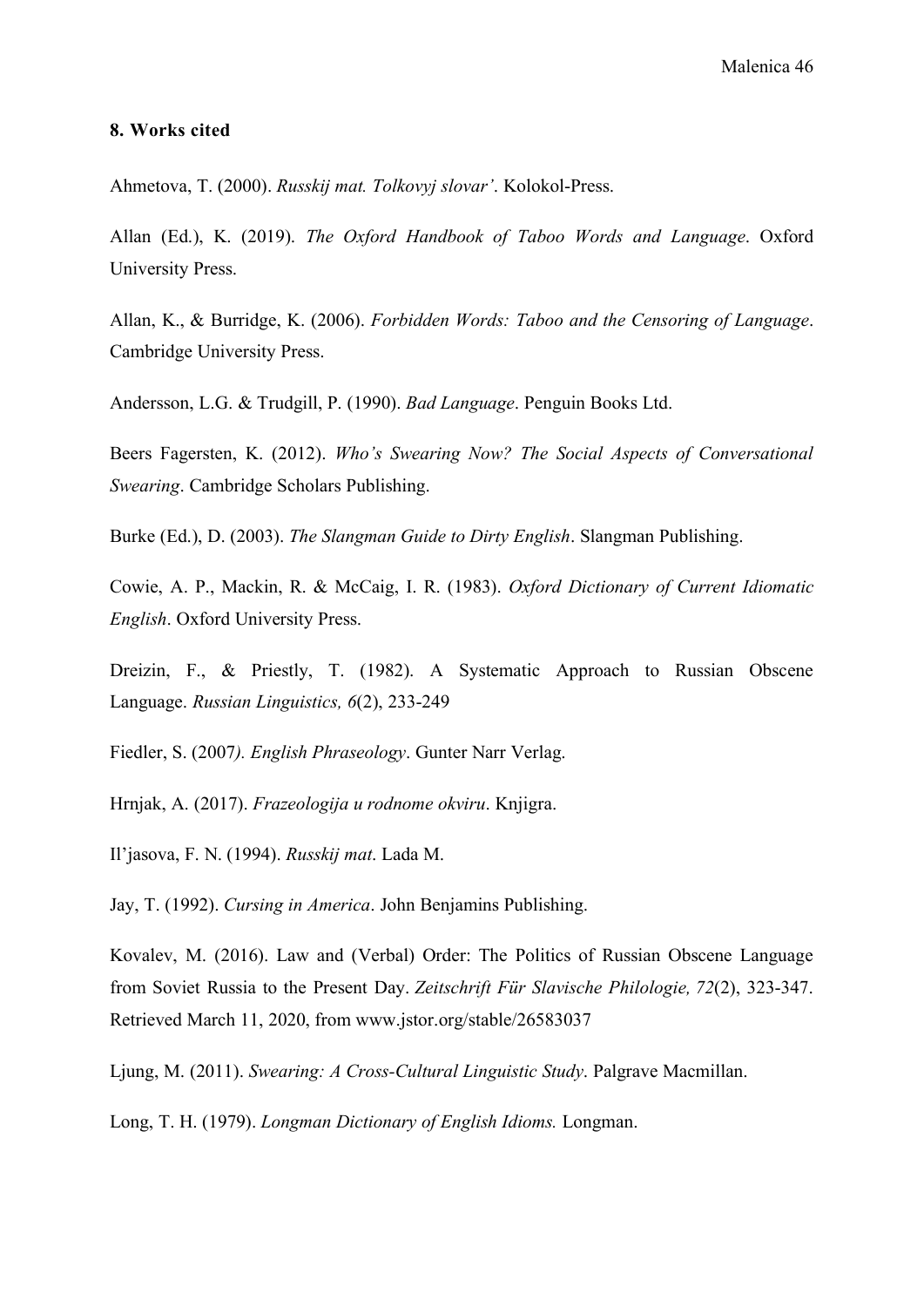Mandel', B. R. (2014). *Sovremennyj russkij jazyk: istorija, teorija, praktika i kul'tura rechi*. Directmedia.

Manser, M. (2007). *The Facts on File Dictionary of Proverbs*. Infobase Publishing.

Mieder, W. (1989). *American Proverbs. A Study of Texts and Contexts*. Lang.

Mieder, W. (2014). *Behold the Proverbs of a People: Proverbial Wisdom in Culture, Literature, and Politics.* University Press of Mississippi.

Mollin, S. (2014). *The (Ir)reversibility of English Binomials.* John Benjamins Publishing Company.

Naciscione, A. (2010). *Stylistic Use of Phraseological Units in Discourse*. John Benjamins.

Pinker, S. (2007). *The Stuff of Thought. Language as a Window into Human Nature*. Viking.

Plucer-Sarno, A. (2005*). Bol'shoj slovar' mata*. Limbus Press.

Rawson, H. (1989). *Wicked Words*. Crown Publications.

Romodanovskaja, V. A. (2012). *K voprosu o prichinah tabu v sovremennom russkom jazyke: razmyshlenija i zametki.* Sibirskij filologicheskij zhurnal, (2), 64-75.

Ryazanova-Clarke , L. and Wade (Eds.), T. (2002). *The Russian Language Today*. Routledge.

Shljakov, V. & Adler, E. (2006). *Dictionary of Russian Slang and Colloquial Expressions*. Barron's Educational Series.

Smith, S. (1998). The Social Meanings of Swearing: Workers and Bad Language in Late Imperial and Early Soviet Russia. *Past & Present,* (160), 167-202.

Stuart-Hamilton, I. (2007). *An Asperger Dictionary of Everyday Expressions*. Jessica Kingsley Publishers.

Topol, E. (1997). *Dermo!: The Real Russian Tolstoy Never Used*. Penguin.

Valgina, N. S., Rozental', D. E. & Fomina, M. I. (2011). *Sovremennyj russkij jazyk*. Vysshaja Shkola.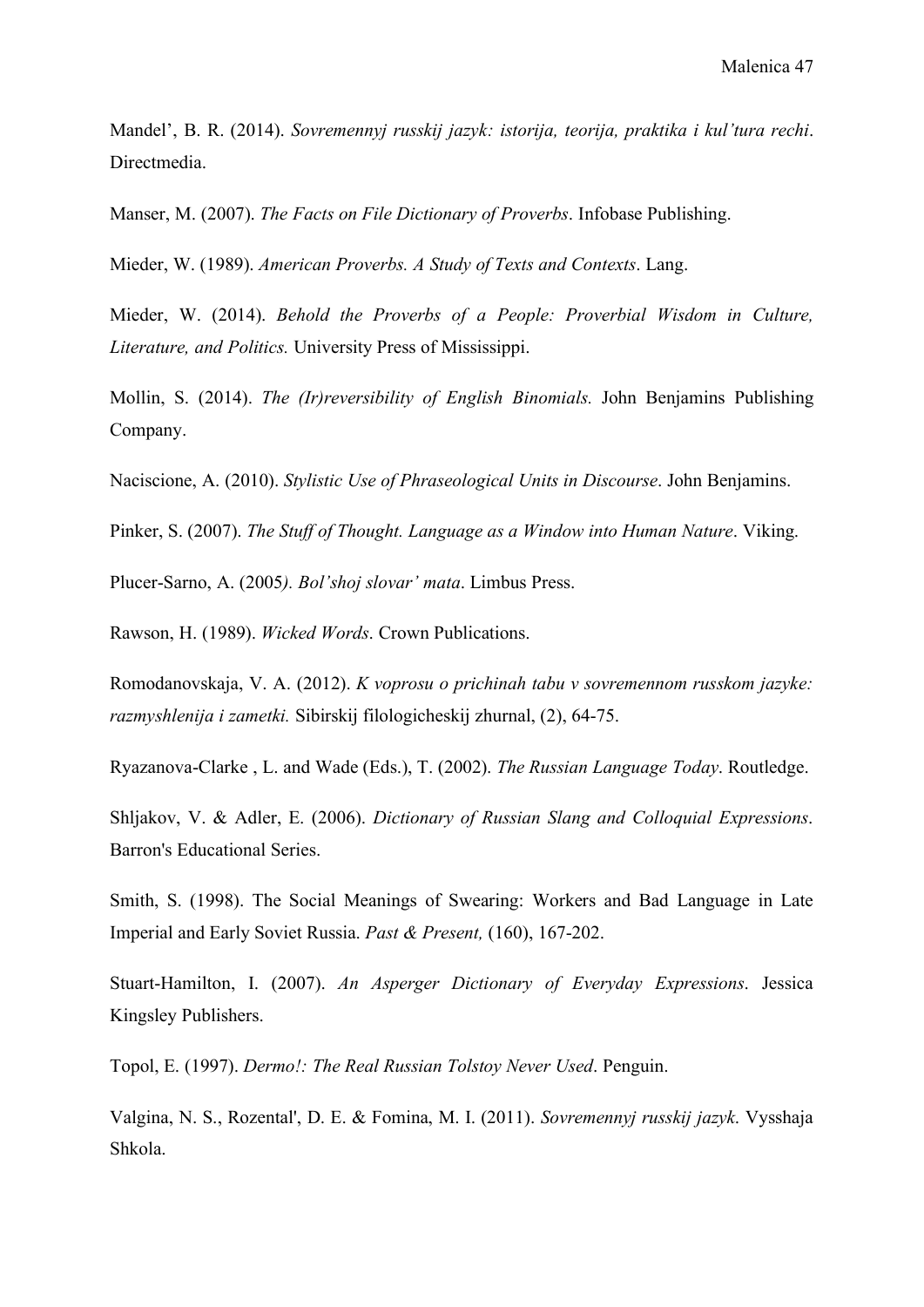Wajnryb, R. (2004). *Language Most Foul*. Allen & Unwin.

### **Internet sources**

*Russian Academic Dictionary*. (n.d.). Retrieved February 15, 2020, from https://dic.academic.ru/

*Cambridge Dictionary.* (n.d.). Retrieved January 27, 2020, from https://dictionary.cambridge.org/

*Cockney Rhyming Slang*. (n.d.). Retrieved February 15, 2019, from http://www.cockneyrhymingslang.co.uk/

*Collins Dictionary*. (n.d.). Retrieved January 23, 2020, from https://www.collinsdictionary.com/

*Oxford Learner's Dictionaries*. (n.d.). Retrieved January 25, 2020, from https://www.oxfordlearnersdictionaries.com/

*Russian Slang Dictionary*. (n.d.). Retrived February 25, 2020, from http://www.russkimat.net/e/Russian.php

*The Free Dictionary*. (n.d.). Retrieved February 10, 2020, from https://www.thefreedictionary.com/

*The Online Slang Dictionary*. (n.d.). Retrieved January 28, 2020, from http://onlineslangdictionary.com/

*Urban Dictionary*. (n.d.). Retrieved February 15, 2020, from https://www.urbandictionary.com/